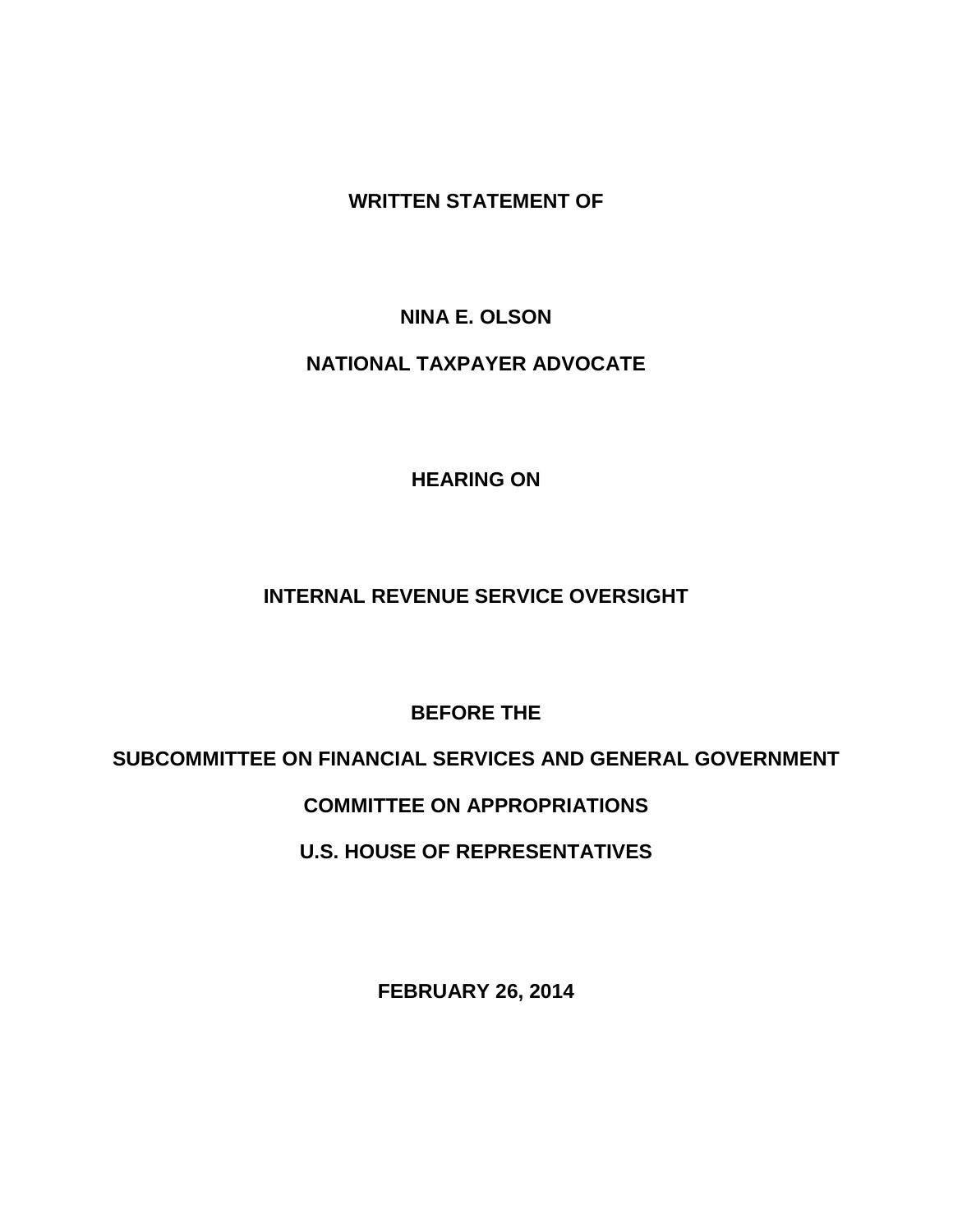# **TABLE OF CONTENTS**

| $L = -$     |                                                                        |  |
|-------------|------------------------------------------------------------------------|--|
| II.         |                                                                        |  |
| III.        |                                                                        |  |
|             |                                                                        |  |
| $V_{\rm L}$ |                                                                        |  |
| VI.         |                                                                        |  |
| VII.        | Improper Payments of the Earned Income Tax Credit and Other Refundable |  |
|             |                                                                        |  |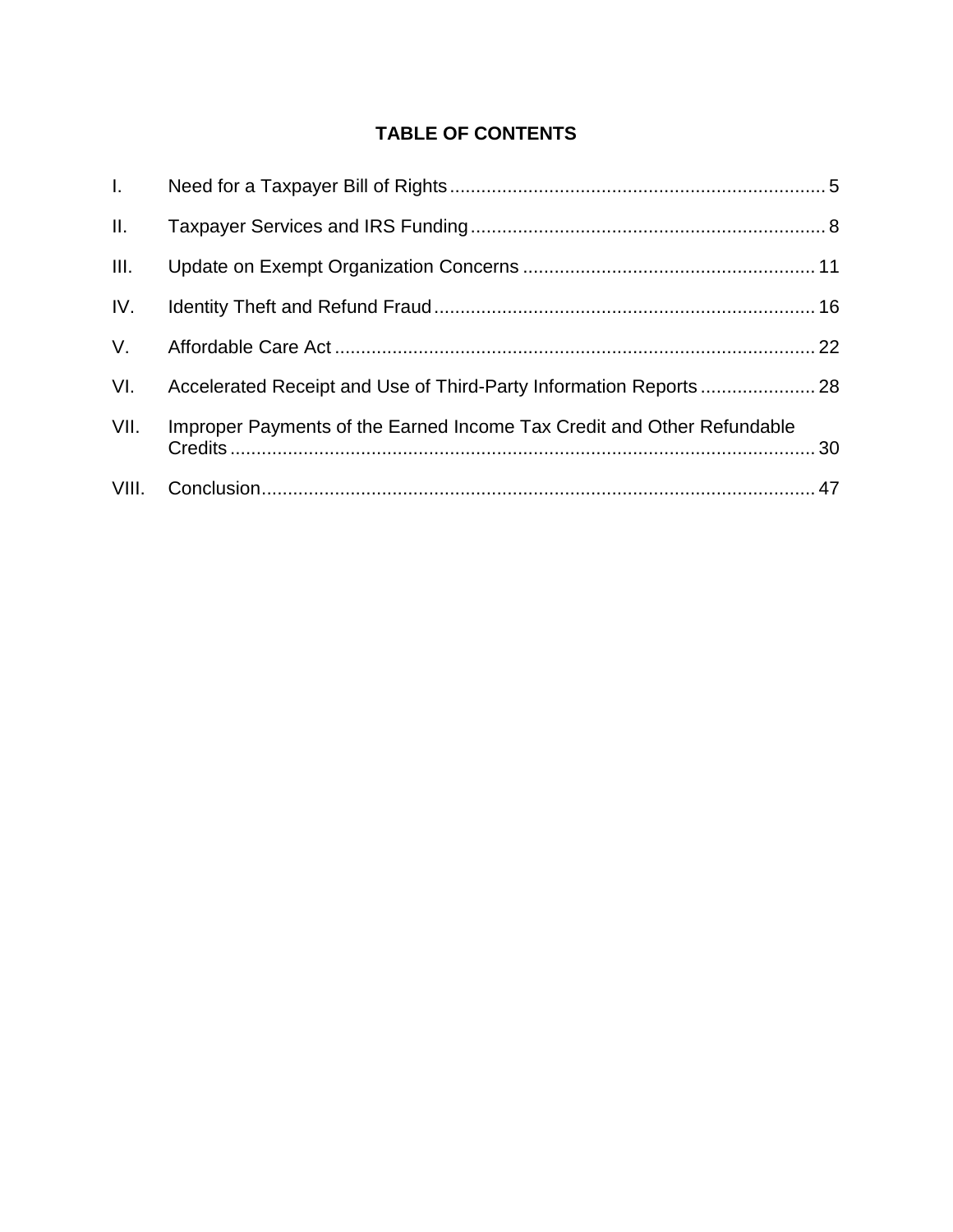Chairman Crenshaw, Ranking Member Serrano, and distinguished Members of this Subcommittee:

Thank you for inviting me to appear today to present my perspective on the key challenges facing the Internal Revenue Service.<sup>[1](#page-2-0)</sup>

The year 2013 was, to say the least, a very challenging one for the IRS. Among other things:

- The IRS's budget was cut for the third year in a row, and because of sequestration, the cuts last year were the most substantial to date. Because of these resource reductions, the IRS's ability to meet the service needs of the taxpaying public was severely impaired, and the agency has made unprecedented and disturbing changes to its delivery of taxpayer service.
- The Treasury Inspector General for Tax Administration (TIGTA) reported that the Exempt Organizations unit had used a "Be on the Lookout" (or "BOLO") list to select applicants with the words "tea party" and other political-sounding names for further review. The IRS initially maintained that such lists were a workload management tool to help identify organizations that were disproportionately likely to engage "primarily" in political activity and therefore be ineligible for exempt status. However, the IRS eventually acknowledged that BOLO lists were a bad idea and banned their use. As a result of this incident, public trust in the fairness and impartiality of the IRS was called into question, and multiple investigations are still underway.
- The 16-day government shutdown affected the IRS's ability to prepare for the tax filing season. As a result, the agency delayed the start of the filing season by 10 days, requiring early filers to wait additional time to receive their tax refunds. During the shutdown, moreover, thousands of taxpayers were exposed to IRS enforcement actions but had no ability to contact IRS employees, including the Taxpayer Advocate Service, all of whose employees were furloughed and unable to assist taxpayers who experienced emergencies caused by ongoing enforcement.<sup>[2](#page-2-1)</sup>

<span id="page-2-0"></span> $1$  The views expressed herein are solely those of the National Taxpayer Advocate. The National Taxpayer Advocate is appointed by the Secretary of the Treasury and reports to the Commissioner of Internal Revenue. However, the National Taxpayer Advocate presents an independent taxpayer perspective that does not necessarily reflect the position of the IRS, the Treasury Department, or the Office of Management and Budget. Congressional testimony requested from the National Taxpayer Advocate is not submitted to the IRS, the Treasury Department, or the Office of Management and Budget for prior approval. However, we have provided courtesy copies of this statement to both the IRS and the Treasury Department in advance of this hearing.

<span id="page-2-1"></span> $2$  During the shutdown from October 1 through October 16, 2013, taxpayers were subject to the following compliance and enforcement actions: 3,902 levies on Social Security benefits; 5,455 levies on financial or other accounts; 7,025 wage levies; 4,099 Notices of Federal Tax Lien issued; 180,095 Automated Underreporter Statutory Notices of Deficiency; and 102,231 Collection Due Process Levy Hearing Notices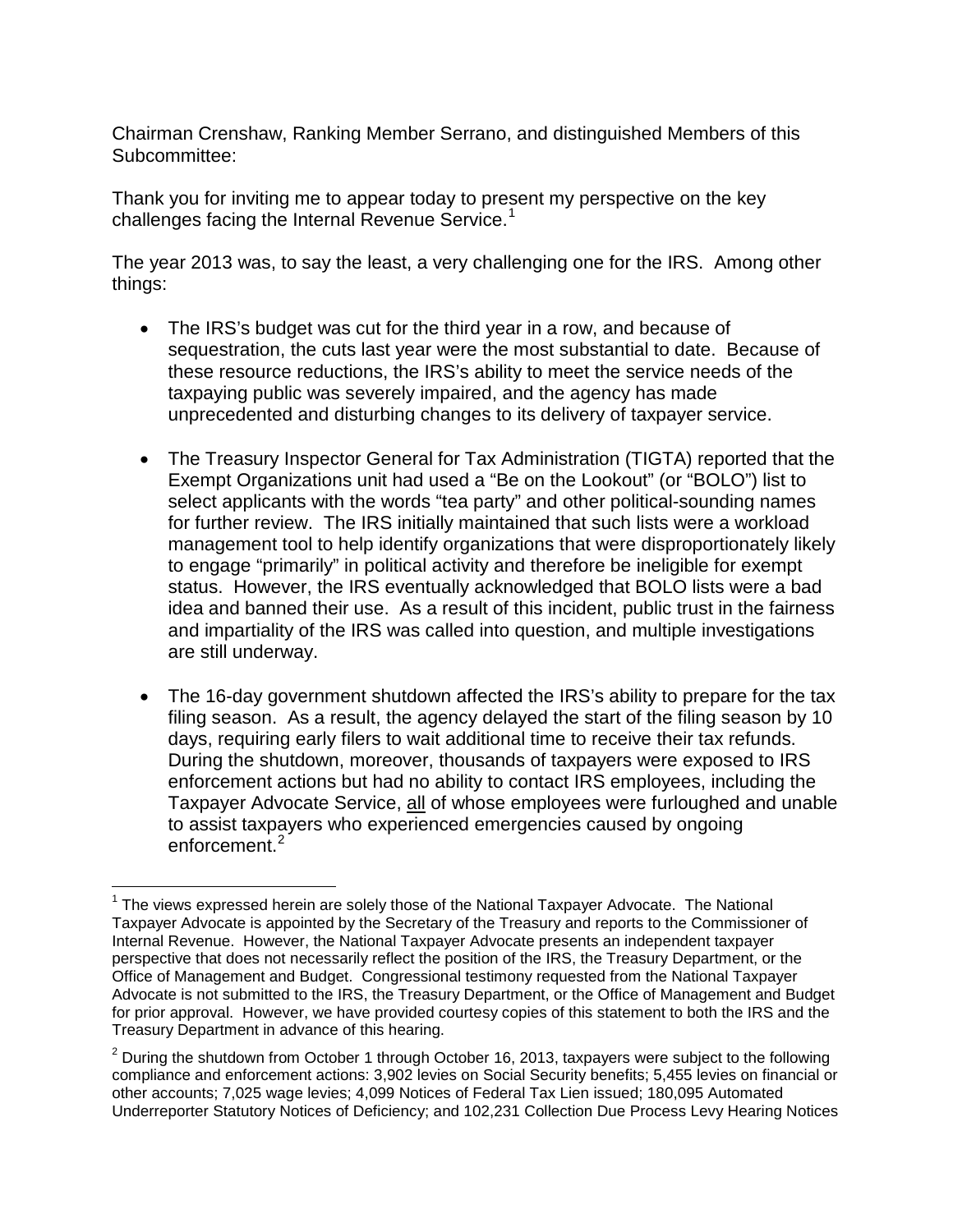Getting the IRS back on track requires not merely strong leadership within the agency, but helpful oversight and support from Congress and other key stakeholders. For that reason, I appreciate your holding today's hearing.

In my view, the IRS is often so focused on resolving immediate crises that it is not able to devote sufficient time to setting long-term goals and developing approaches to achieve those goals. In the preface to my most recent annual report to Congress, I attempted to provide my vision of what a 21<sup>st</sup> century tax administration system should look like.<sup>[3](#page-3-0)</sup> In my testimony today, I will elaborate on the following key issues:

1. **Need for a Taxpayer Bill of Rights**. Congress should enact a thematic, principle-based Taxpayer Bill of Rights.<sup>[4](#page-3-1)</sup> Taxpayers have rights on the service side (*e.g.,* the right to be told what they need to do to comply with the tax laws and the right to have their questions answered) and on the enforcement side (*e.g.,* the right to challenge the IRS's position, the right to designate a representative, and the right to appeal an adverse IRS decision in an independent forum). I have made this recommendation in past reports, and I am very pleased the House of Representatives passed my proposal verbatim last year, with bipartisan support, on a voice vote.<sup>[5](#page-3-2)</sup> Many of the excesses that led up to the IRS Restructuring and Reform Act of 1998 and, as I describe more fully below, many of the IRS actions in dealing with organizations seeking tax-exempt status under IRC § 501(c)(4) in recent years violated the proposed rights. If a Taxpayer Bill of Rights were in place, some of these problems would have been prevented or at least identified and resolved sooner. While I believe a Taxpayer Bill of Rights should have the force of law, and therefore hope the Senate passes this legislation, the IRS has the authority to adopt a Taxpayer Bill of Rights on its own. I have been working with the IRS leadership to try to get agreement to do so.

 $\overline{a}$ 

issued by the Automated Collection System. Preliminary information from IRS Office of Taxpayer Correspondence, Individual Master File (IMF), and Automated Lien System.

<span id="page-3-0"></span><sup>&</sup>lt;sup>3</sup> National Taxpayer Advocate 2013 Annual Report to Congress [hereinafter "NTA 2013 Annual Report"], at x.

<span id="page-3-1"></span><sup>4</sup> *See* NTA 2013 Annual Report 5-19 (Most Serious Problem: *Taxpayer Rights: The IRS Should Adopt a Taxpayer Bill of Rights as a Framework for Effective Tax Administration*); NTA 2011 Annual Report 493- 518 (Legislative Recommendation: *Enact the Recommendations of the National Taxpayer Advocate to Protect Taxpayer Rights*); NTA 2007 Annual Report 478-489 (Legislative Recommendation: *Taxpayer Bill of Rights and De Minimis "Apology" Payments*).

<span id="page-3-2"></span> $5$  Taxpayer Bill of Rights Act, H.R. 2768, 113<sup>th</sup> Cong. (2013). In my 2013 report, I suggested some wording modifications, and as discussed below, the Office of the Taxpayer Advocate recently tested our proposed modifications with focus groups of taxpayers and preparers to assess whether the language accurately conveys the gist of the rights we have identified. Based on input from the focus groups, we are currently tweaking the language of a few provisions.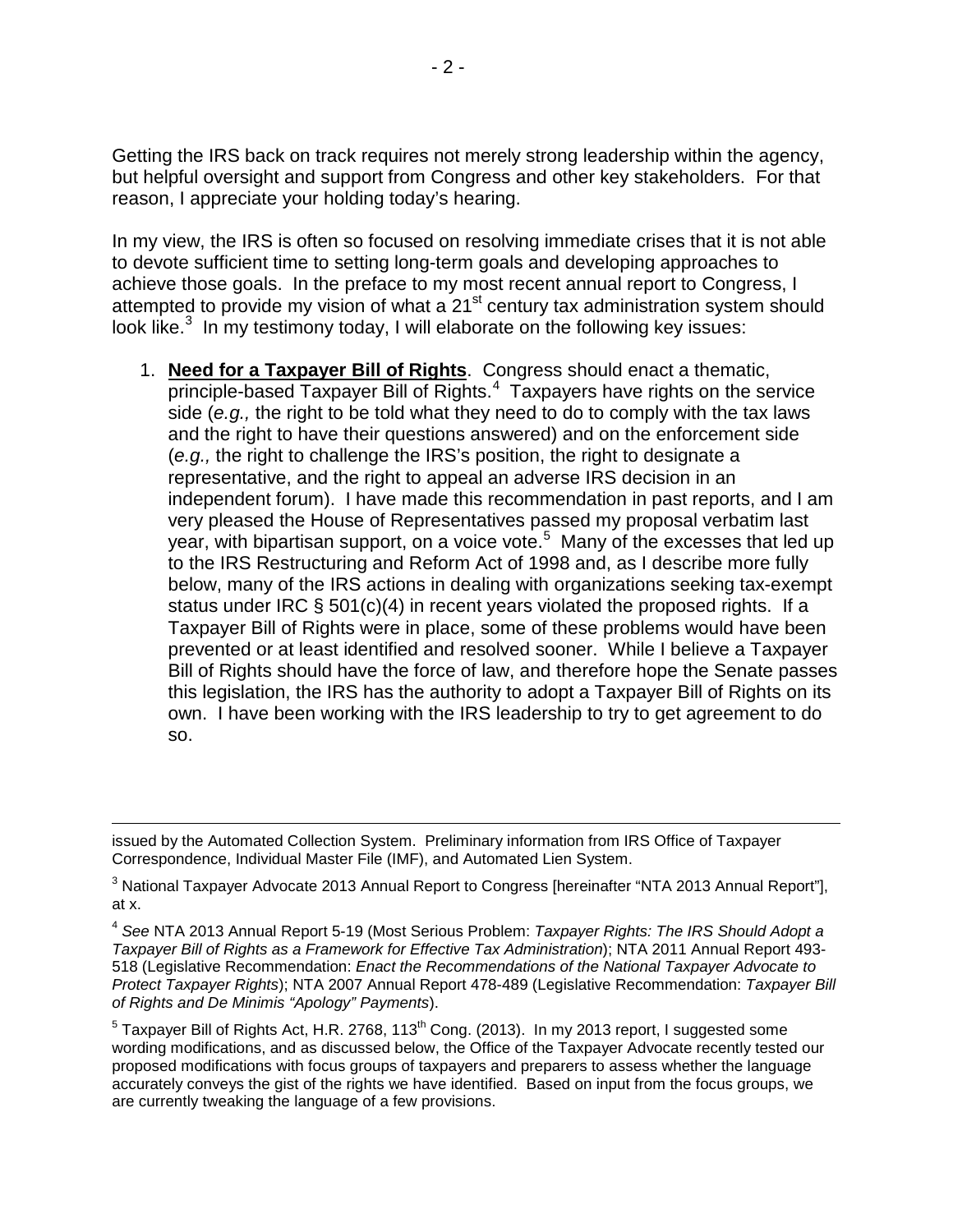- 2. **Taxpayer Services and IRS Funding**. The IRS is failing badly at meeting taxpayer needs because it lacks resources.<sup>[6](#page-4-0)</sup> Last year, the IRS received some 109 million telephone calls on its customer service lines. The IRS could answer only 60.5 percent of calls seeking to reach a customer service representative (CSR) – and those taxpayers who got through had to wait an average of 17.6 minutes on hold. Initial statistics for fiscal year (FY) 2014 indicate service has declined even more, with taxpayers waiting an average of more than 20 minutes and tax practitioners kept on hold for more than half an hour.<sup>[7](#page-4-1)</sup> The tax collector is rarely the government's most popular agency, and the revelations that the IRS had used BOLO lists to screen applicants for exempt status further undermined support for the agency. But at the end of the day, IRS funding reductions do not punish the IRS nearly as much as they punish the nearly 150 million individual taxpayers and more than 10 million business entity taxpayers who are trying to comply with the tax laws and not receiving the help they need. When the IRS receives 109 million telephone calls, there is no substitute for the funding to hire enough CSRs to answer them. If the IRS does not receive more funding, the IRS will be unable to assist millions of taxpayers seeking assistance from their government to comply with the tax laws.
- 3. **Update on Exempt Organization Concerns**. The Commissioner should review and implement my recommendations to expand both taxpayer and employee awareness of TAS and taxpayer rights. Shortly after TIGTA issued its report on the BOLO lists, I published a special report that examined systemic factors contributing to the use of questionable screening criteria and processing delays in connection with exempt organization applicants, and offered 16 preliminary recommendations to address them.<sup>[8](#page-4-2)</sup> Subsequently, Acting Commissioner Danny Werfel asked me to provide recommendations specifically to improve taxpayer and employee awareness of TAS, as the IRS function designed to assist taxpayers with IRS problems, and of taxpayer rights generally. I submitted one report on each topic with specific recommendations,  $9$  but I have not received a

[www.taxpayeradvocate.irs.gov/userfiles/file/2013FullReport/Toward-a-More-Perfect-Tax-System-A-](http://www.taxpayeradvocate.irs.gov/userfiles/file/2013FullReport/Toward-a-More-Perfect-Tax-System-A-Taxpayer-Bill-of-Rights-as-a-Framework-for-Effective-Tax-Administration.pdf)[Taxpayer-Bill-of-Rights-as-a-Framework-for-Effective-Tax-Administration.pdf.](http://www.taxpayeradvocate.irs.gov/userfiles/file/2013FullReport/Toward-a-More-Perfect-Tax-System-A-Taxpayer-Bill-of-Rights-as-a-Framework-for-Effective-Tax-Administration.pdf)

<span id="page-4-0"></span><sup>6</sup> *See* NTA 2013 Annual Report 20-38 (Most Serious Problem: *IRS Budget: The IRS Desperately Needs More Funding to Serve Taxpayers and Increase Voluntary Compliance*).

<span id="page-4-1"></span><sup>7</sup> IRS, Joint Operations Center, *Snapshot Reports: Enterprise Snapshot* and *Product Line Detail* reports (week ending Feb. 1, 2014) (showing results for the first four months of FY 2014).

<span id="page-4-2"></span><sup>&</sup>lt;sup>8</sup> National Taxpayer Advocate, Special Report: Political Activity and the Rights of Applicants for Tax-*Exempt Status* (June 2013), *at* [www.taxpayeradvocate.irs.gov/userfiles/file/FullReport/Special-Report.pdf.](http://www.taxpayeradvocate.irs.gov/userfiles/file/FullReport/Special-Report.pdf)

<span id="page-4-3"></span><sup>9</sup> See National Taxpayer Advocate, *Report in Response to the Acting Commissioner's 30-Day Report: Analysis and Recommendations to Raise Taxpayer and Employee Awareness of the Taxpayer Advocate and Taxpayer Rights* (Aug. 19, 2013), *at*

[www.taxpayeradvocate.irs.gov/userfiles/file/2013FullReport/Analysis-and-Recommendations-to-Raise-](http://www.taxpayeradvocate.irs.gov/userfiles/file/2013FullReport/Analysis-and-Recommendations-to-Raise-Taxpayer-and-Employee-Awareness-of-the-Taxpayer-Advocate-Service-and-Taxpayer-Rights.pdf)[Taxpayer-and-Employee-Awareness-of-the-Taxpayer-Advocate-Service-and-Taxpayer-Rights.pdf;](http://www.taxpayeradvocate.irs.gov/userfiles/file/2013FullReport/Analysis-and-Recommendations-to-Raise-Taxpayer-and-Employee-Awareness-of-the-Taxpayer-Advocate-Service-and-Taxpayer-Rights.pdf)

National Taxpayer Advocate, *Toward a More Perfect Tax System: A Taxpayer Bill of Rights as a Framework for Effective Tax Administration; Recommendations to Raise Taxpayer and Employee Awareness of Taxpayer Rights* (Nov. 4, 2013), *at*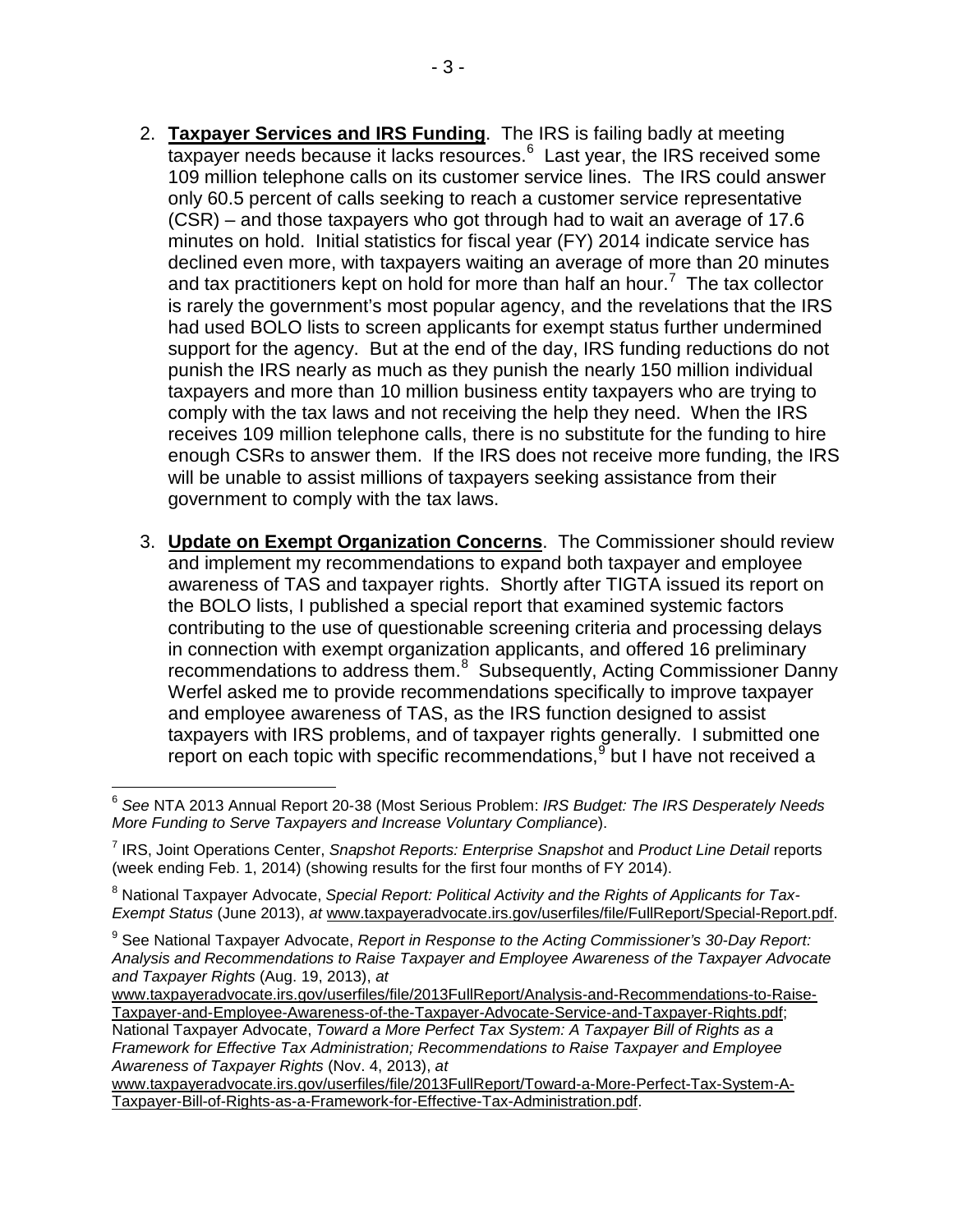response from the IRS. Further, on November 29, 2013, the Treasury Department and the IRS requested public comment on a proposed regulation that provides guidance to tax-exempt social welfare organizations on political activities related to candidates that will not be considered to promote social welfare. Neither the IRS nor Treasury shared this proposed regulation with me, my office, or my counsel for comment prior to submitting it to the Federal Register for publication, nor was I consulted during the drafting process. Therefore, I had no opportunity to influence the content of the regulations prior to publication.

- 4. **Identity Theft and Refund Fraud**. The IRS should establish a meaningful single point of contact for taxpayers who become victims of identity theft. Today, 21 separate units handle different aspects of identity theft, and although the IRS says it has adopted a single point of contact, no employee has the authority to coordinate the entirety of the taxpayer/victim's case if, as is common, more than one of the 21 units is involved. Thus, taxpayers traumatized by the crime of identity theft are forced to navigate the IRS by themselves, increasing their frustration and despair.<sup>[10](#page-5-0)</sup> The IRS also takes much too long to resolve ID theft cases and issue refunds to legitimate taxpayers. The Taxpayer Advocate Service's experience with identity theft cases demonstrates the soundness of our recommendation that the IRS assign one employee to work with the victim from the beginning, and help coordinate resolution of the case (not merely monitor it) when it requires work by multiple units.
- 5. **Affordable Care Act**. As part of the Affordable Care Act (ACA), the IRS is implementing complicated health care tax provisions. I believe the IRS has acquitted itself well in meeting its initial responsibilities under the ACA. I have concerns about the IRS's approach to addressing taxpayer questions and adequately training employees on the new provisions. In particular, the IRS is not doing enough to educate taxpayers about the importance of updating their information throughout the year with the Exchange if they are receiving a credit. Our office will continue to work with the IRS to ensure that taxpayers are treated properly and fairly in the implementation of the new law. Within TAS, we are also training our employees about taxpayer concerns they are likely to see next year, such as the impact of premium tax credit reconciliation and under- and overpayments, so they will be properly prepared to assist taxpayers.<sup>[11](#page-5-1)</sup>

<span id="page-5-0"></span><sup>10</sup> *See* NTA 2013 Annual Report 75-83 (Most Serious Problem: *Identity Theft: The IRS Should Adopt a New Approach to Identity Theft Victim Assistance that Minimizes Burden and Anxiety for Such Taxpayers*).

<span id="page-5-1"></span><sup>11</sup> *See generally* National Taxpayer Advocate Fiscal Year 2014 Objectives Report to Congress 29 (*TAS [Prepares for Implementation of Health Care Provisions](http://www.taxpayeradvocate.irs.gov/userfiles/file/FullReport/TAS-Prepares-for-Implementation-of-Health-Care-Provisions.pdf)*); *IRS: Enforcing Obamacare's New Rules and Taxes: Hearing Before the House Comm. on Oversight & Gov't Reform, 112<sup>th</sup> Cong. (2012) (statement of* Nina E. Olson, National Taxpayer Advocate).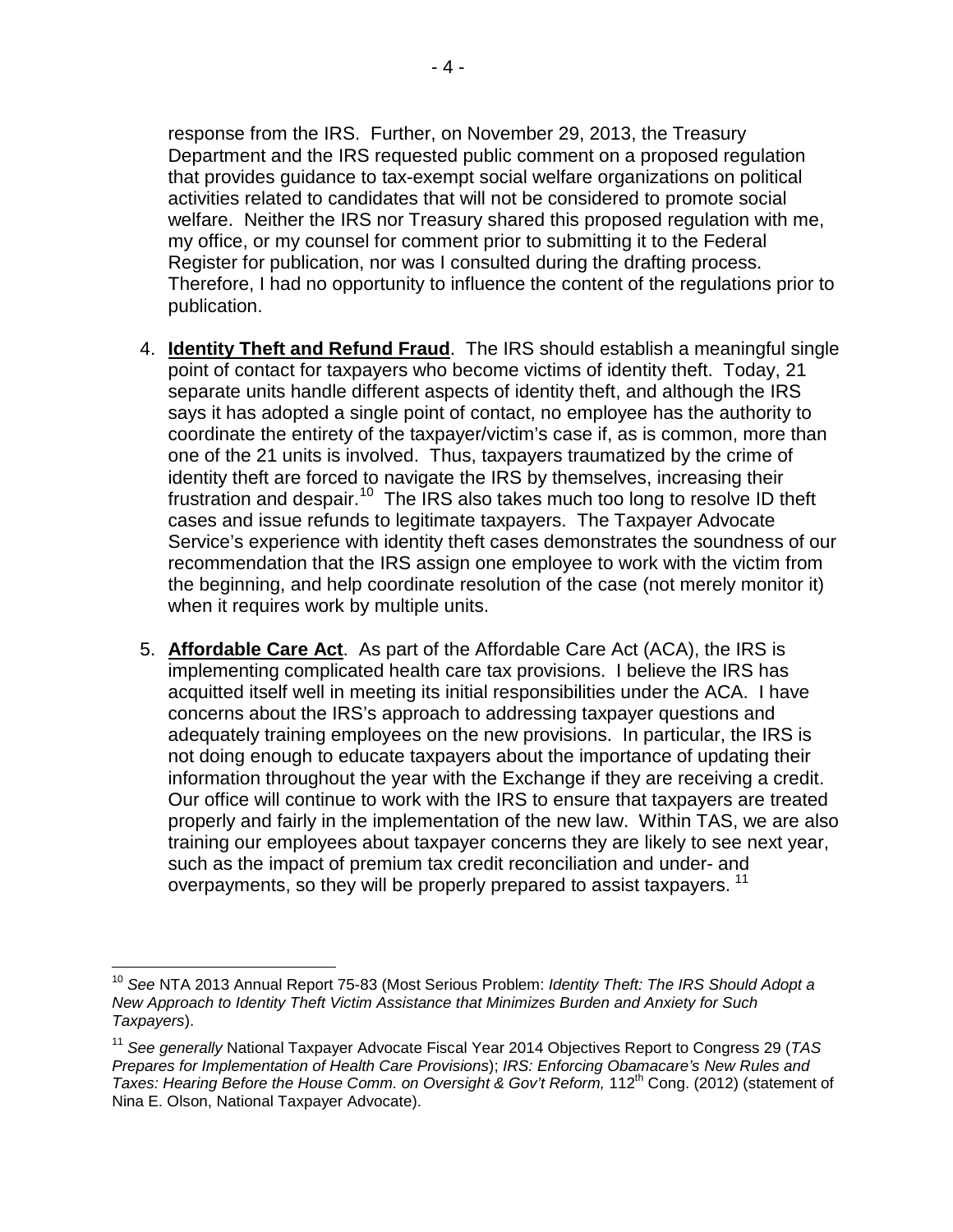- 6. **Accelerated Receipt and Use of Third-Party Information Reports**. Congress should direct the IRS to develop a plan to enable it to match information return data against tax return data before paying out refunds.<sup>[12](#page-6-1)</sup> If the IRS could match Forms 1040 against Forms W-2 in a pre-refund environment, it could dramatically reduce improper payments to identity thieves and other perpetrators of refund fraud, including some improper Earned Income Tax Credit claimants. At the same time, it could make the data available to taxpayers and thereby help them prepare their returns more accurately and easily.
- 7. **Improper Payments in the Earned Income Tax Credit and Other Refundable Credits**. The IRS must perform a delicate balancing act in administering social benefit programs – seeking simultaneously to maximize participation among the eligible population and to minimize improper payments to persons who are not eligible.<sup>[13](#page-6-2)</sup> While the EITC enjoys a higher participation rate than other benefit programs, it also suffers from significant overclaims. The low income taxpayers who claim the credit must navigate complicated eligibility requirements, often while dealing with changing circumstances in their lives. Since 2001, we have made a number of proposals designed to reduce overclaims without deterring participation by eligible taxpayers. These include changes in EITC audit procedures, regulating tax preparers to improve return accuracy and protect taxpayers, imposing penalties on preparers who fail to comply with due diligence requirements, using a third-party affidavit form to verify the residence of a qualified child in EITC audits, and accelerating the use of third-party information reports so the IRS can verify employee income data before paying out refunds (as discussed in more detail above).

# <span id="page-6-0"></span>**I. Need for a Taxpayer Bill of Rights**

Taxpayer rights are central to our tax system and to tax compliance. If taxpayers believe they are treated, or can be treated, in an arbitrary and capricious manner, they will mistrust the system and be less likely to comply voluntarily. If taxpayers have confidence in the fairness and integrity of the tax system, they will be more likely to comply.

<span id="page-6-1"></span><sup>12</sup> *See* NTA 2013 Annual Report, vol. 2, 67-96 (Analysis: *Fundamental Changes to Return Filing and Processing Will Assist Taxpayers in Return Preparation and Decrease Improper Payments*). The National Taxpayer Advocate has been recommending this approach since 2009. *See* National Taxpayer Advocate 2009 Annual Report to Congress 338-345 (Legislative Recommendation: *Direct the Treasury Department to Develop a Plan to Reverse the "Pay Refunds First, Verify Eligibility Later" Approach to Tax Return Processing*).

<span id="page-6-2"></span><sup>13</sup> *See* Improper Payments in the Administration of Refundable Tax Credits: Hearing Before the Subcomm. on Oversight of the H. Comm. on Ways and Means, 112<sup>th</sup> Cong. (2011) (statement of Nina E. Olson, National Taxpayer Advocate), *at* [www.irs.gov/pub/irs-utl/testimony-written-wm\\_oversight](http://www.irs.gov/pub/irs-utl/testimony-written-wm_oversight-improper_payments-5-25-2011.pdf)[improper\\_payments-5-25-2011.pdf.](http://www.irs.gov/pub/irs-utl/testimony-written-wm_oversight-improper_payments-5-25-2011.pdf)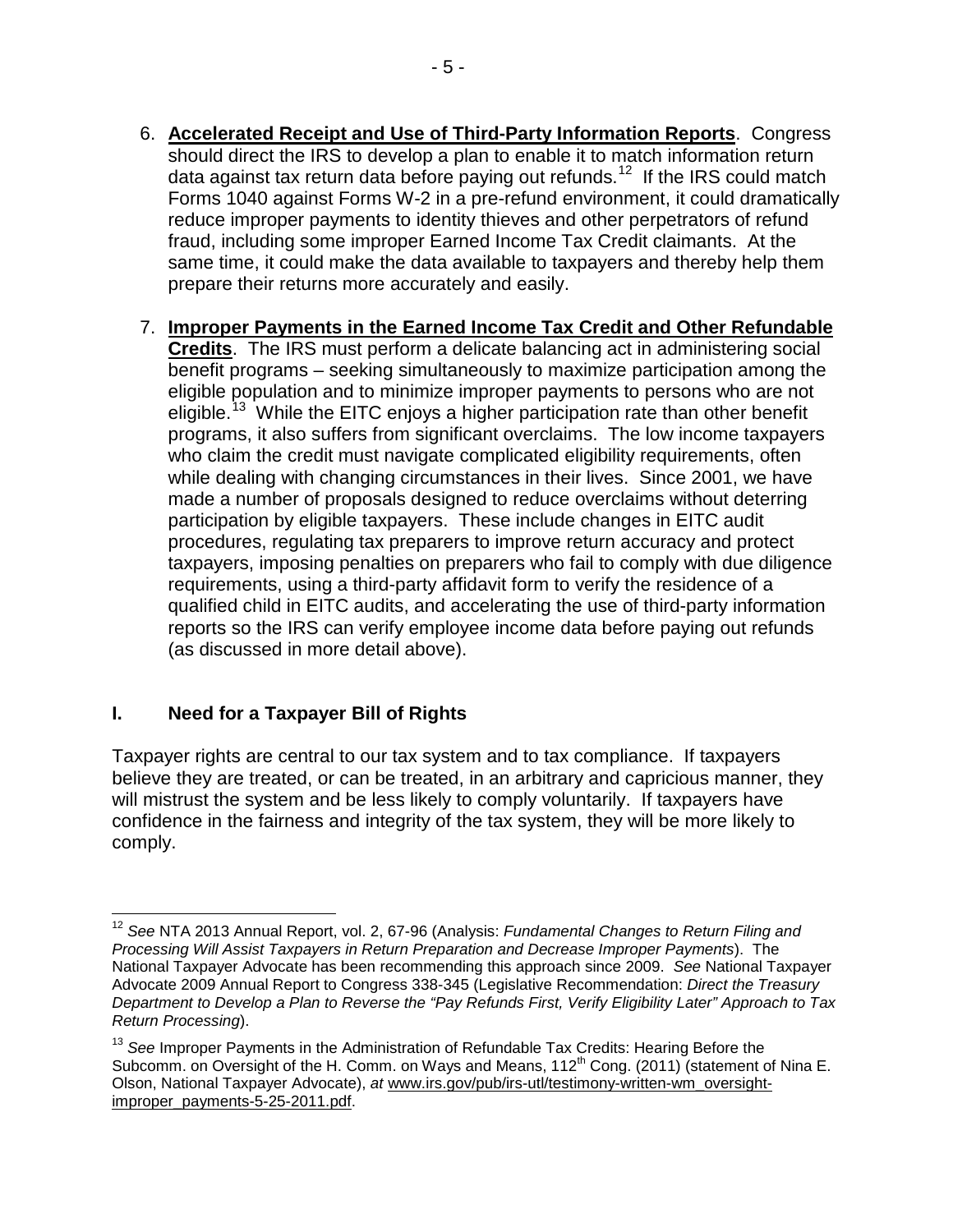The good news on this front is that the Internal Revenue Code provides dozens of taxpayer rights. The bad news is that most taxpayers have no idea what their rights are and therefore often cannot take advantage of them. That is because taxpayer rights are scattered throughout the code and are not presented in a coherent way. Not surprisingly, in response to a taxpayer survey conducted for our office in 2012, less than half of all U.S. taxpayers said they believed they have rights before the IRS, and only 11 percent said they knew what those rights are.<sup>[14](#page-7-0)</sup>

We can and must do a better job of making taxpayers aware of their rights and enabling them to assert them. Since 2007, I have repeatedly recommended adoption of a Taxpayer Bill of Rights that takes the multiple existing rights embedded in the code and groups them into ten broad categories, modeled on the U.S. Constitution's Bill of Rights.<sup>15</sup> Just as the Constitution's Bill of Rights sets out the relationship between the federal government and U.S. citizens and imposes limits on the federal government's power, I believe a thematic, principle-based list of core taxpayer rights would provide a foundational framework for taxpayers and IRS employees alike that would promote effective tax administration. As the National Taxpayer Advocate, I find it wholly unacceptable and deeply concerning that less than half of our taxpayers believe they have rights and only about one out of ten believes they know what their rights are.

The rights we recommend are as follows:

## **Ten Taxpayer Rights**

- 1. The Right to Be Informed
- 2. The Right to Quality Service
- 3. The Right to Pay No More than the Correct Amount of Tax
- 4. The Right to Challenge the IRS's Position and Be Heard
- 5. The Right to Appeal an IRS Decision in an Independent Forum
- 6. The Right to Finality
- 7. The Right to Privacy

<span id="page-7-0"></span><sup>14</sup> Forrester Research Inc., *The TAS Omnibus Analysis,* from North American Technographics Omnibus Mail Survey, *Q2/Q3 2012* 19-20 (Sept. 2012).

<span id="page-7-1"></span><sup>15</sup> Congress has passed several pieces of legislation with "Taxpayer Bill of Rights" in the title. *See*  Technical and Miscellaneous Revenue Act, Pub. L. No. 100–647, § 6226, 102 Stat. 3342, 3730 (1988) (containing the "Omnibus Taxpayer Bill of Rights," also known as TBOR 1); Taxpayer Bill of Rights 2, Pub. L. No. 104-168, 110 Stat. 1452 (1996) (also known as TBOR 2); Internal Revenue Service Restructuring and Reform Act, Pub. L. No. 105-206, 112 Stat. 685 (1998) (Title III is known as "Taxpayer Bill of Rights III" or TBOR 3). These laws create specific rights in certain instances, but they do not create a thematic, principle-based list of overarching taxpayer rights.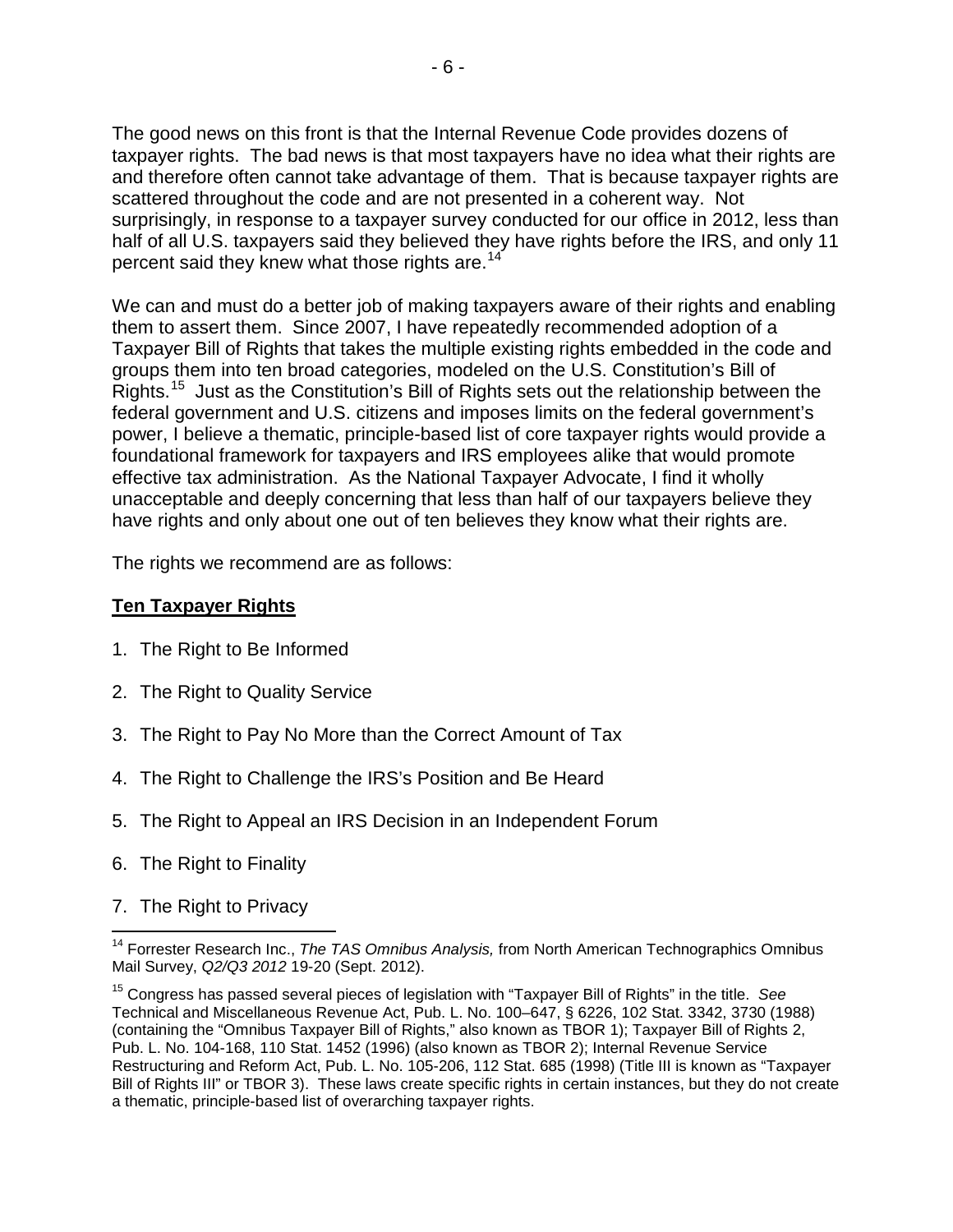- 8. The Right to Confidentiality
- 9. The Right to Retain Representation
- 10.The Right to a Fair and Just Tax System, Including Access to the Taxpayer Advocate Service

In my view, the value of a Taxpayer Bill of Rights can scarcely be overstated. The IRS is largely an enforcement agency, and from time to time, it inevitably will overreach. In the mid-1990s, the IRS employed aggressive collection practices, and in response to numerous taxpayer complaints, Congress passed the IRS Restructuring and Reform Act of 1998 to place significant new limits on collection practices. Many of those practices would have violated the Bill of Rights I have proposed.

Similarly, many of the IRS's recent actions in screening tax exemption applications from "tea party" and other groups violated the rights I have proposed. In my preface to the National Taxpayer Advocate's Fiscal Year 2014 Objectives Report to Congress, I analyzed the IRS's processing of applications for tax-exempt status and showed that the IRS had violated eight of my proposed ten rights.

A Taxpayer Bill of Rights is not a panacea that will prevent all problems or errors in judgment. However, a Taxpayer Bill of Rights would serve as an organizing principle for tax administrators in establishing agency goals and performance measures, provide foundational principles to guide IRS employees in their dealings with taxpayers, and provide information to taxpayers to assist them in their dealings with the IRS.

I am very pleased the House of Representatives passed an earlier version of my Taxpayer Bill of Rights proposal last year with bipartisan support.<sup>[16](#page-8-0)</sup> I believe a TBOR should have the force of law and therefore hope the Senate passes this legislation.

If Congress does not pass this legislation, however, I believe the IRS has the authority to adopt a Taxpayer Bill of Rights on its own. Therefore, I have been working with the IRS leadership to get agreement to do so. I have encountered very few concerns about this proposal. That is because it does not aim to create new rights or remedies – only to group existing rights into categories that are easier for taxpayers and IRS employees to understand and remember. If Congress does not codify a Taxpayer Bill of Rights, I am hopeful the IRS will decide to adopt one in the near future.

<span id="page-8-0"></span><sup>&</sup>lt;sup>16</sup> Taxpayer Bill of Rights Act, H.R. 2768, 113<sup>th</sup> Cong. (2013). In my 2013 report, I suggested some wording modifications, and as discussed below, the Office of the Taxpayer Advocate recently tested our proposed modifications with focus groups of taxpayers and preparers to assess whether the language accurately conveys the gist of the rights we have identified. Based on input from the focus groups, we are currently tweaking the language of a few provisions.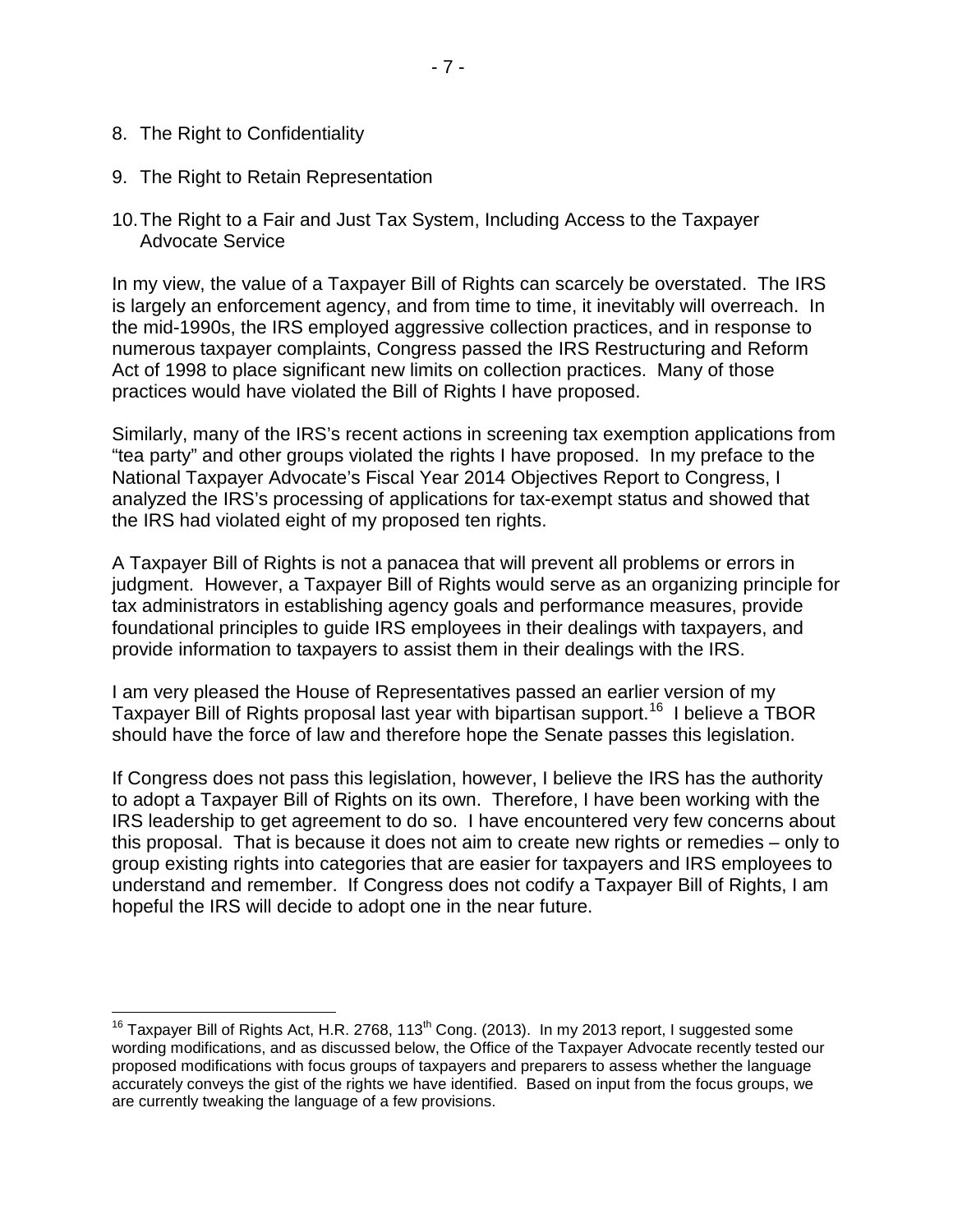## <span id="page-9-0"></span>**II. Taxpayer Services and IRS Funding**

The requirement to pay taxes is generally the most significant burden a government imposes on its citizens. For that reason, I believe the government has a practical and moral obligation to make compliance as simple and painless as possible. Yet the IRS is increasingly unable to meet the service needs of our taxpayers by phone, in person, and by mail. Consider the following:

- Despite the greater availability of information on IRS.gov, the number of telephone calls the IRS receives from taxpayers on its customer service lines has been rising steadily over the past decade – from 71 million calls in FY 2004 to 109 million calls in FY 2013, an increase of 53 percent.<sup>[17](#page-9-1)</sup>
- The IRS lacks the staffing to answer these calls. In FY 2004, the IRS answered 87 percent of calls from taxpayers seeking to speak with a CSR (which, in IRS parlance, is referred to as the "Level of Service" or "LOS"). In FY 2013, the IRS answered only 61 percent of such calls, a reduction of 26 percentage points, or 30 percent, in the LOS. Among those taxpayers lucky enough to get through, hold time increased from 2.6 minutes to 17.6 minutes, a nearly six-fold rise.<sup>1</sup>



• The IRS historically has prepared tax returns for low income, elderly, and disabled taxpayers seeking assistance at its walk-in sites (known as "Taxpayer Assistance Centers," or "TACs"). In FY 2004, the IRS prepared 476,000

<span id="page-9-1"></span><sup>17</sup> IRS, Joint Operations Center, *Snapshot Reports: Enterprise Snapshot* (final week of FY 2013 and FY 2004).

<span id="page-9-2"></span><sup>18</sup> IRS, Joint Operations Center, *Snapshot Reports: Enterprise Snapshot* (final week of each fiscal year for FY 2004 through FY 2013).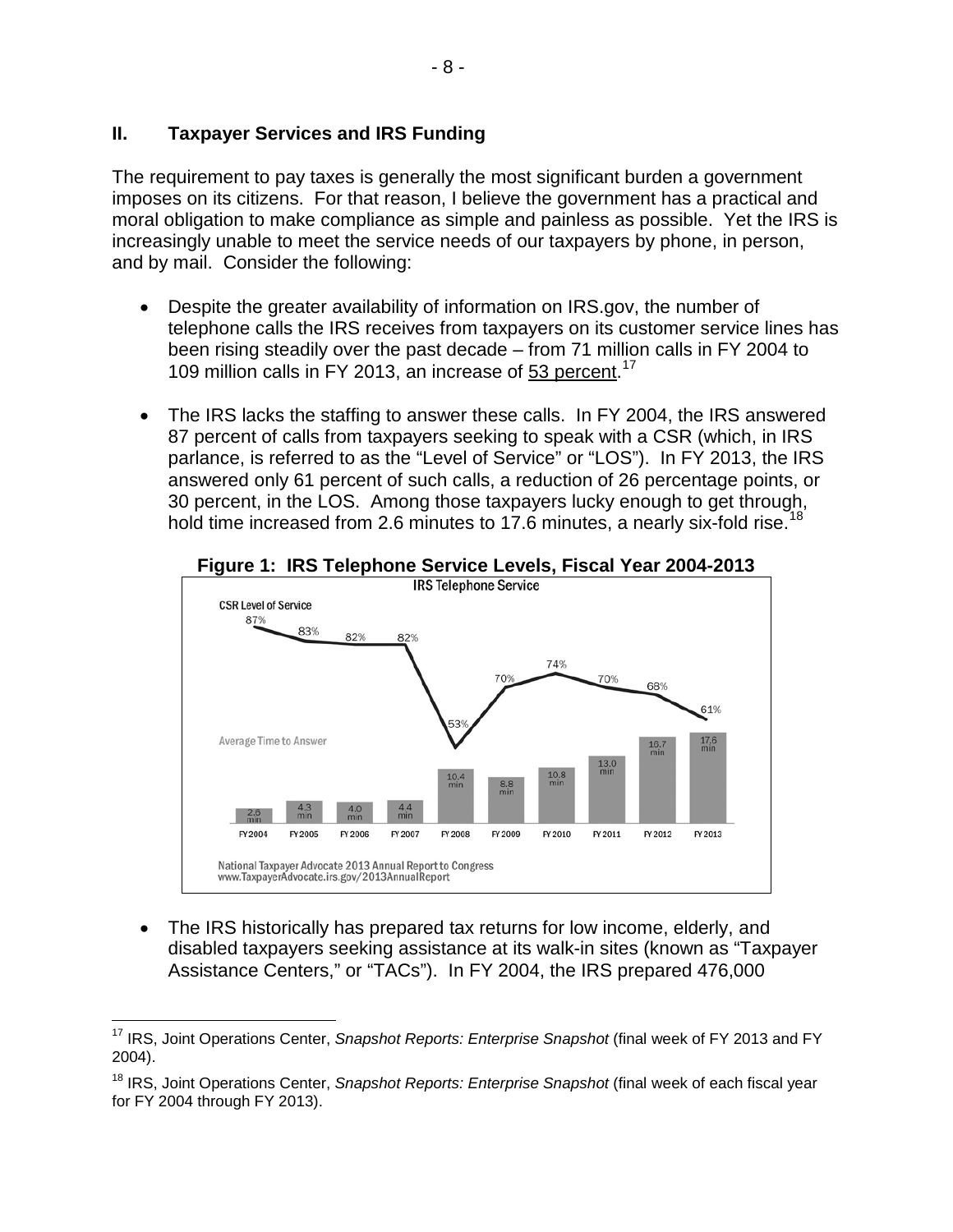returns.<sup>[19](#page-10-0)</sup> Since that time, the IRS has imposed increasing limits on return preparation, and by FY 2013, the number of returns it prepared during the filing season had declined by 59 percent as compared with FY [20](#page-10-1)04.<sup>20</sup>

• The IRS's ability to timely process taxpayer correspondence has also taken a hit. When the IRS sends a taxpayer a notice proposing to increase his or her tax liability, it gives the taxpayer an opportunity to present an explanation or documentation supporting the position taken on the return. Each year, the IRS typically receives around ten million taxpayer responses, known collectively as the "adjustments inventory."[21](#page-10-2) The IRS has established timeframes for processing taxpayer correspondence, generally 45 days. During the final week of FY 2004, the IRS failed to process 12 percent of its adjustments correspondence within its timeframes. By contrast, during the final week of FY 2013, the IRS was unable to process 53 percent of adjustments correspondence within these time frames. $22$ 

As compared with FY 2013, the IRS's ability to assist taxpayers has suffered further declines in FY 2014:

• For the first four months of FY 2014, the LOS on the phones was 62.5 percent, down from 73.7 percent during the first four months of FY 2013. Among taxpayers who got through, hold time rose from 12.8 minutes to 20.3 minutes. For practitioners calling the Practitioner Priority Service line, the decline was even steeper. The LOS dropped from 81.5 percent to 68 percent, while hold time rose from 12.2 minutes to 32.5 minutes. $^{23}$  $^{23}$  $^{23}$ 

<span id="page-10-0"></span><sup>&</sup>lt;sup>19</sup> This data was provided to TAS by the IRS Wage & Investment Division in connection with the National Taxpayer Advocate's 2007 Annual Report to Congress 162-182 (Most Serious Problem: *Service at Taxpayer Assistance Centers*).

<span id="page-10-1"></span><sup>&</sup>lt;sup>20</sup> GAO, GAO-14-133, 2013 Tax Filing Season: IRS Needs to Do More to Address the Growing Imbalance *between the Demand for Services and Resources* 26 (Dec. 2013); GAO, GAO-11-111, 2010 *Tax Filing Season: IRS's Performance Improved in Some Key Areas, but Efficiency Gains Are Possible in Others* 45 (Dec. 2010); GAO, GAO-07-27, *Tax Administration: Most Filing Season Services Continue to Improve, but Opportunities Exist for Additional Savings* 29 (Nov. 2006) (supplemented with IRS data provided to TAS for 2004 through 2006).

<span id="page-10-2"></span> $21$  In FY 2013, receipts in the Adjustments Inventory were about 8.4 million, as compared with 10.4 million in FY 2012. We are not certain why the number declined. The Adjustments Inventory is one component of the Accounts Management function's overall Paper Inventory. In FY 2013, receipts in the Paper Inventory were about 20.8 million, and the percentage classified as overage at year-end was 47 percent. IRS, Joint Operations Center*, Account Management Information Report (AMIR) – National Summary* (week ending Sept. 28, 2013).

<span id="page-10-3"></span><sup>&</sup>lt;sup>22</sup> IRS, Joint Operations Center, *Adjustments Inventory Reports: July-September Fiscal Year Comparison (FY 2004 through FY 2013).*

<span id="page-10-4"></span><sup>23</sup> IRS, Joint Operations Center, *Snapshot Reports: Enterprise Snapshot* and *Product Line Detail* reports (week ending Feb. 1, 2014). IRS data for the first four months of the fiscal year (October through January) generally does not include the tax-return filing season, which this year started on January 31.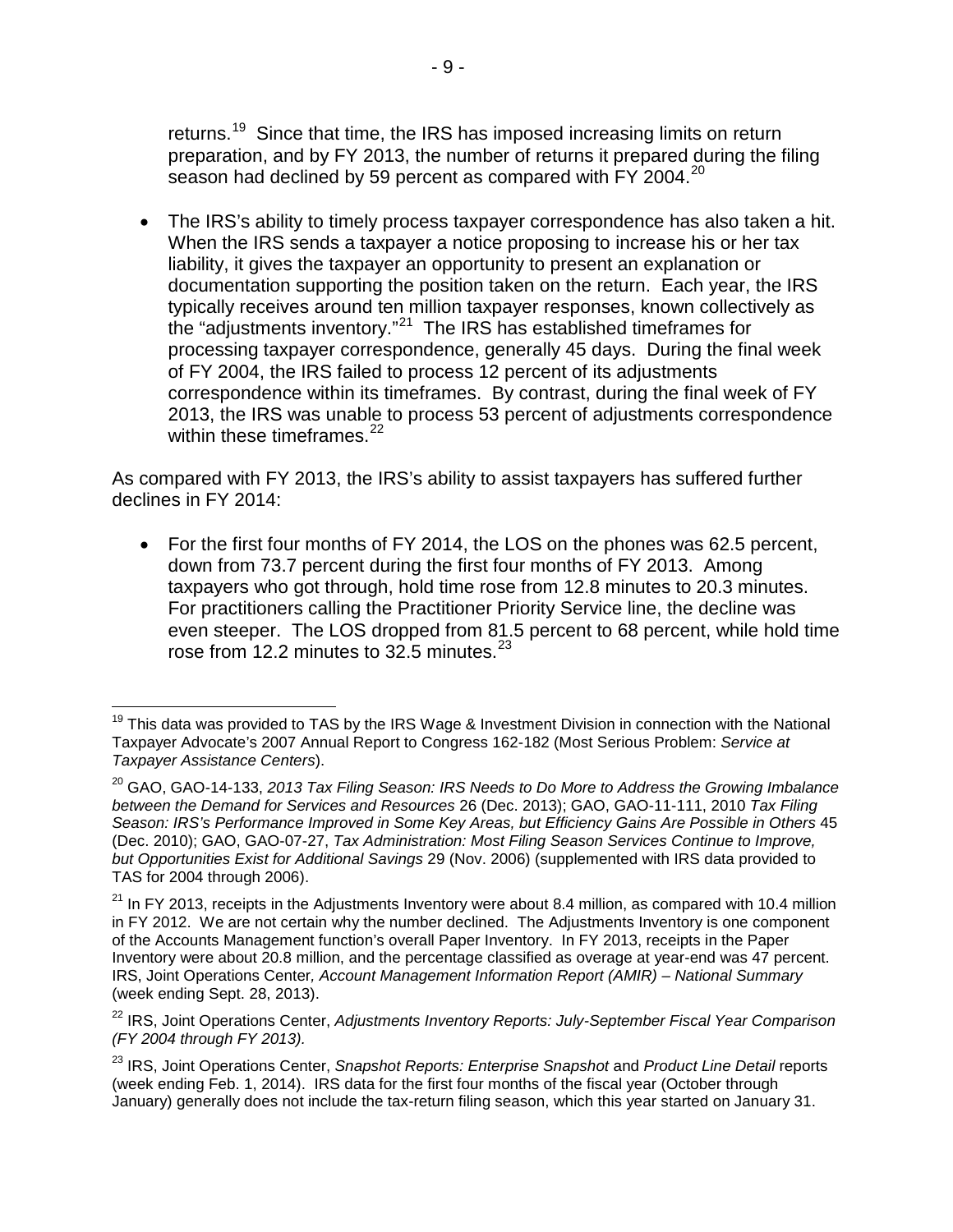- In an effort to answer more calls, the IRS posted an announcement on IRS.gov in December that said it will answer only "basic" tax-law questions on its phone lines and in its walk-in sites during the filing season (January through mid-April).<sup>24</sup> It will not answer any questions that are "more detailed" than "basic" during the filing season. Moreover, it will not answer any tax-law questions after mid-April, including "basic" questions from the millions of taxpayers who obtain filing extensions and prepare their returns later in the year.
- Also to conserve resources, the IRS announced that it will no longer prepare any tax returns at its walk-in sites, even for low income, elderly, or disabled taxpayers.<sup>[25](#page-11-1)</sup>

At the risk of vast understatement, it is a sad state of affairs when the government writes tax laws as complex as ours – and then can answer nothing beyond "basic" questions from baffled citizens who are doing their best to comply.

I realize the subject of IRS funding is somewhat controversial for a number of reasons, including the way the IRS screened tax-exemption applications, inappropriate conference spending, and the "Star Trek" parody video. I personally have concerns about IRS performance, and in fact, I am required by statute to be an "IRS critic" by identifying at least 20 of the most serious problems facing taxpayers in my annual reports to Congress.[26](#page-11-2) But I must tell you that I do not see any way the agency can begin to meet the service needs of the taxpaying public without substantially more funding. Most notably, almost twenty million phone calls from taxpayers seeking to speak with a customer service representative went unanswered last year. With phone calls up about 17 percent and IRS funding down 8 percent since FY 2010, there is no way the IRS can answer all these calls without more employees.

In part because of mistakes made in the past, the agency has undergone significant leadership changes in recent months. Many policy changes have been made in response to congressional concerns, and the FY 2014 appropriations act contains new directives. If Members have continuing concerns, I encourage you to use the oversight process to try to address them. But I personally believe it is a mistake to cut the IRS's budget and thereby preclude the agency from providing basic service to tens of millions of taxpayers who seek help each year. When we ask our taxpayers to turn over a significant portion of their incomes to the government, we owe it to them – the constituents you represent, and the taxpayers for whom I advocate – to ensure we have the infrastructure in place to help them comply with the requirements Congress has imposed by law.

<span id="page-11-0"></span><sup>24</sup> IRS, e-News for Tax Professionals – Issue Number 2013-49, Item 4, *Some IRS Assistance and Taxpayer Services Shift to Automated Resources* (Dec. 20, 2013), *at* [http://www.irs.gov/uac/Some-IRS-](http://www.irs.gov/uac/Some-IRS-Assistance-and-Taxpayer-Services-Shift-to-Automated-Resources)[Assistance-and-Taxpayer-Services-Shift-to-Automated-Resources.](http://www.irs.gov/uac/Some-IRS-Assistance-and-Taxpayer-Services-Shift-to-Automated-Resources)

<span id="page-11-1"></span><sup>25</sup> *Id.*

<span id="page-11-2"></span><sup>26</sup> *See* IRC § 7803(c)(2)(B)(ii)(III).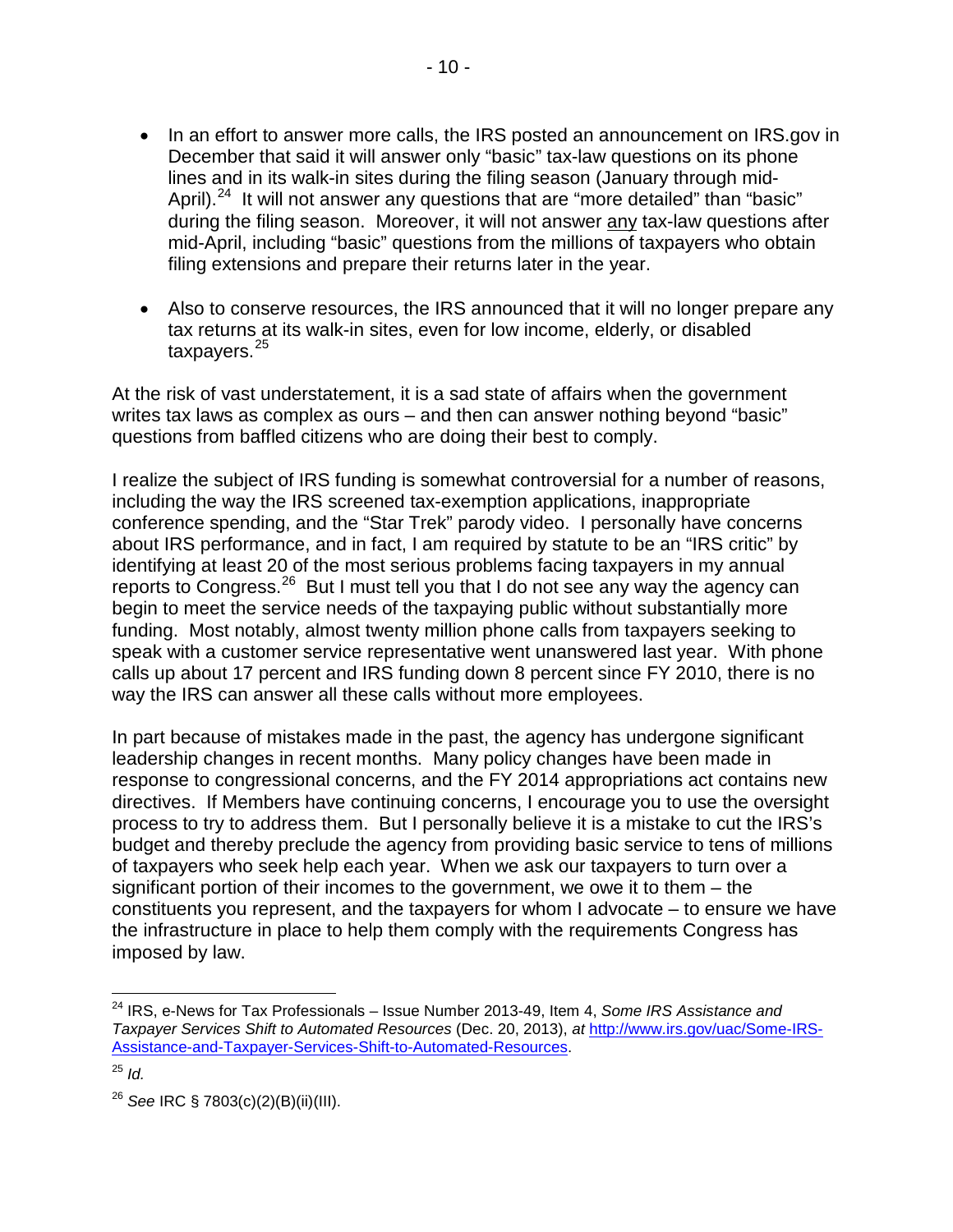## <span id="page-12-0"></span>**III. Update on Exempt Organization Concerns**

Last June, in a Special Report that accompanied my Fiscal Year 2014 Objectives Report to Congress, I described the management and other failures in the Exempt Organizations (EO) function that led to violations of taxpayers' rights and to the inappropriate activity reported by TIGTA in May of 2013.<sup>27</sup> These failures, affecting taxpayers seeking recognition of exempt status under IRC § 501(c)(4), brought to light both procedural issues (lengthy delays, excessive questioning and document production) and substantive issues (such as the degree to which an entity may engage in political activity and still qualify as an exempt social organization under IRC § 501(c)(4)). As discussed extensively in the Special Report, a number of factors led to the inappropriate handling of these cases, including EO's unfamiliarity with TAS's role and TAS's authority under IRC § 7811. With respect to 19 affected cases in which the taxpayers sought help from TAS, EO was not forthright in explaining why their applications for recognition of exempt status were being delayed.

The Special Report contained recommendations to help prevent the problem from recurring and to restore trust with the taxpaying public. I noted that although IRC § 501(c)(4) allows an exemption to an organization "operated *exclusively* for the promotion of social welfare," the Supreme Court in 1945 held only that a non-exempt purpose, "*if substantial in nature*, will destroy the exemption (emphasis added)."[28](#page-12-2)  Treasury regulations reflect this distinction, and as I noted, "the prevailing legal standard is that an organization formed under IRC  $\S$  501(c)(4) may participate in political campaigns as long as it is 'primarily' engaged in social welfare."<sup>29</sup>

The determination as to the sufficiency of an organization's exempt (as opposed to political) purpose is inherently subjective. Because these decisions affect political speech and action, placing the tax agency – which must be apolitical – into the position of making this determination is fraught with risk. To that end, we recommended that Congress clarify the level of political activity that exempt organizations may conduct, and establish an objective test to identify when an organization exceeds that level.<sup>30</sup> On

<span id="page-12-1"></span><sup>27</sup> National Taxpayer Advocate Special Report to Congress: *Political Activity and the Rights of Applicants for Tax-Exempt Status* (June 30, 2013) [hereinafter the Special Report]; TIGTA, Ref. No. 2013-10-053, *Inappropriate Criteria Were Used to Identify Tax-Exempt Applications for Review* (May 14, 2013).

<span id="page-12-2"></span><sup>28</sup> *Better Business Bureau of Washington, D.C. v. U.S*., 326 U.S. 279, 283 (1945).

<span id="page-12-3"></span><sup>29</sup> Treas. Reg. § 1.501(c)(4)-1(a)(2)(i) (stating that an "organization is operated *exclusively* for the promotion of social welfare if it is *primarily* engaged in promoting in some way the common good and general welfare of the people of the community (emphasis added);" National Taxpayer Advocate Special Report, at 8.

<span id="page-12-4"></span> $30$  National Taxpayer Advocate Special Report at 15. Noting that "it may be advisable to separate political determinations from the function of revenue collection," and that the IRS already relies on substantive non-tax determinations from an agency in other situations (*see*, *e.g*., IRC § 47 (relating to historic rehabilitation credits certified by the Secretary of the Interior and IRC § 48C (relating to energy credits for which the IRS must consult with the Secretary of Energy regarding certifications)), we also recommended that Congress "[e]xplore the feasibility of requiring the Federal Election Commission or another specialized agency to certify to the IRS that political activity proposed by an applicant for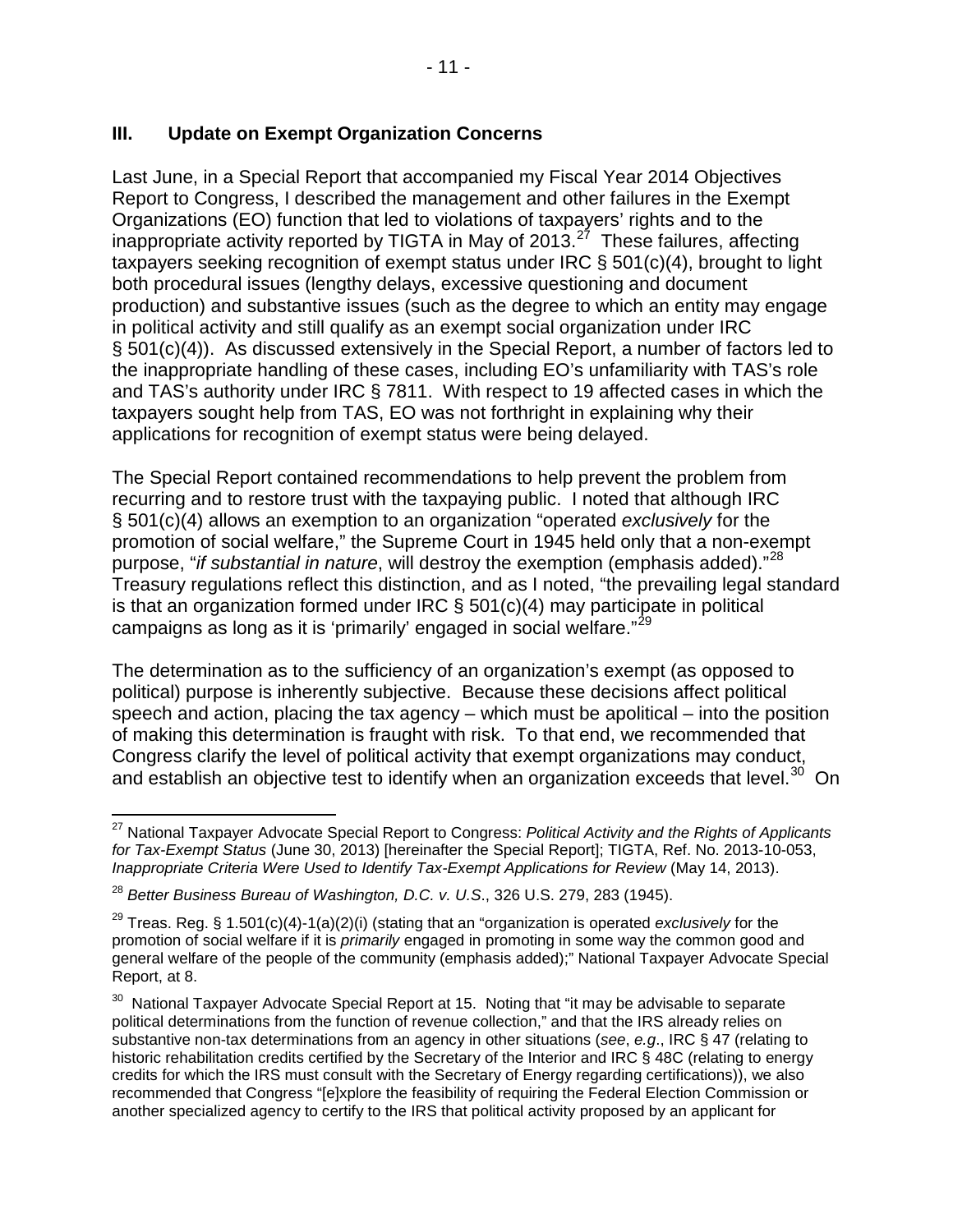November 29, 2013, the Treasury Department and the IRS requested public comment on a proposed regulation that provides guidance to tax-exempt social welfare organizations on political activities related to candidates that will not be considered to promote social welfare.<sup>31</sup> Neither the IRS nor Treasury shared this proposed regulation with me, my office, or my counsel for comment prior to submitting it to the Federal Register for publication, nor was I consulted during the drafting process. Therefore, I had no opportunity to influence the content of the regulations prior to publication. I am preparing comments on the proposed guidance, and my staff and I will review comments from others, which are due by February 27, 2014. Additionally, I intend to update my Special Report in June of 2014, providing a follow up on the issues identified in the report and the status of the report's recommendations.

As I noted in the Special Report, other important issues involving exempt organizations have received much less public attention. For example, EO has struggled for years with an inventory backlog of applications for exempt status.<sup>[32](#page-13-1)</sup> The problem has been aggravated by the manner in which EO implemented the provisions in the Pension Protection Act of 2006, which mandated automatic revocation of exempt status for organizations that do not file a return or e-Postcard for three consecutive years.<sup>[33](#page-13-2)</sup> EO required revoked organizations to apply for reinstatement using the same cumbersome Form 1023 used by first-time applicants, and these reinstatement applications added more than 50,000 cases to EO's workload over the past three years.<sup>34</sup>

EO's understaffed Determinations Unit, which processes both first-time and reinstatement applications, now has an inventory backlog of about 66,000 cases, more

exemption under IRC § 501(c)(4) is not excessive." National Taxpayer Advocate Special Report,16-17. An example of such an independent regulatory body is the United Kingdom's Charity Commission for England and Wales [\(http://www.charitycommission.gov.uk/\)](http://www.charitycommission.gov.uk/).

<span id="page-13-0"></span> $31$  Notice of Proposed Rulemaking, 78 Fed. Reg. 71535 (Nov. 29, 2013).

 $\overline{a}$ 

<span id="page-13-1"></span><sup>32</sup> I have been reporting on these backlogs and explaining how they burden taxpayers since 2004 (*see* National Taxpayer Advocate 2004 Annual Report to Congress 193, 203 (Most Serious Problem: *Application and Filing Burdens on Small Tax-Exempt Organizations*). I identified the delay in processing applications for exempt status as among the Most Serious Problems in four of my past seven Annual Reports to Congress, including the most recent (*see* NTA 2013 Annual Report 165 (Most Serious Problem: *Exempt Organizations: The IRS Continues to Struggle with Revocation Processes and Erroneous Revocations of Exempt Status)*; National Taxpayer Advocate 2012 Annual Report to Congress 192 (Most Serious Problem: *Overextended IRS Resources and IRS Errors in the Automatic Revocation and Reinstatement Process Are Burdening Tax-Exempt Organizations*); National Taxpayer Advocate 2011 Annual Report to Congress 442 (Most Serious Problem: *The IRS Makes Reinstatement of an Organization's Exempt Status Following Revocation Unnecessarily Burdensome*); National Taxpayer Advocate 2007 Annual Report to Congress 210 (Most Serious Problem: *Determination Letter Process*).

<span id="page-13-2"></span> $33$  Section 1223 of the Pension Protection Act of 2006 (Pub. L. No. 109-280, 120 Stat. 780 (2006)) amended IRC § 6033 to impose a new annual reporting requirement, Form 990-N, Electronic Notice (e-Postcard) for Tax-Exempt EOs Not Required to File Form 990 or 990-EZ, on small exempt organizations and mandated automatic revocation of tax-exempt status of organizations that fail to file required returns or e-Postcards for three consecutive years.

<span id="page-13-3"></span><sup>34</sup> NTA 2013 Annual Report 165 (Most Serious Problem: *Exempt Organizations: The IRS Continues to Struggle with Revocation Processes and Erroneous Revocations of Exempt Status*).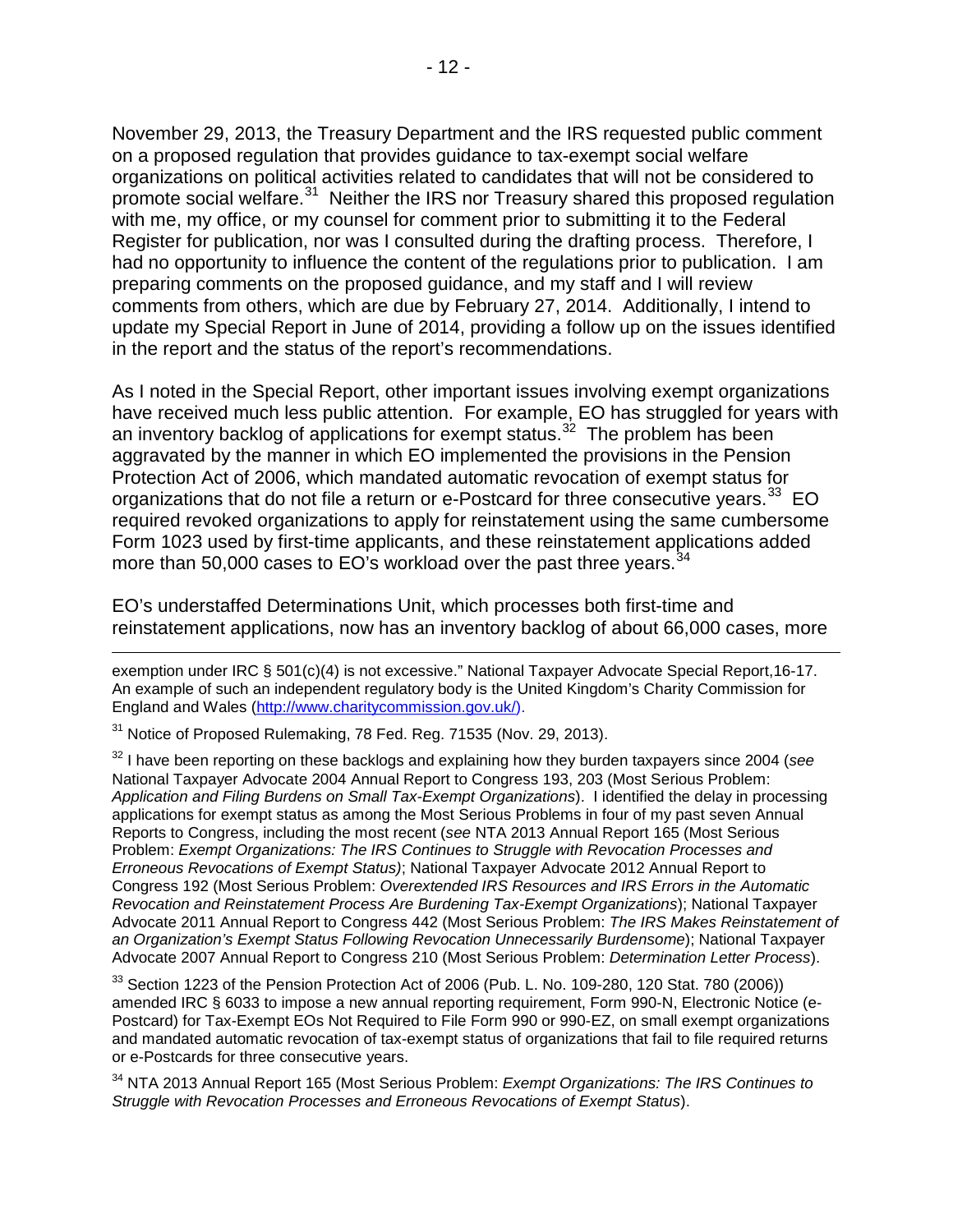than the number of first-time applications it usually receives in an entire year, four times the 2010 level, and more than triple the 2011 level.<sup>[35](#page-14-0)</sup> Organizations consulting the "Where's My Exemption Application?" page on IRS.gov on February 14, 2014 learned "the average date of pending applications is April 2013,"[36](#page-14-1) *i.e.,* the IRS is just now getting around to applications submitted last April. Past EO executives exacerbated the problem by resisting TAS's authority to order expedited processing of applications and isolating EO from TAS.<sup>[37](#page-14-2)</sup>

EO has adopted measures intended to reduce its backlog, especially for applications more than a year old.<sup>38</sup> As a result of these efforts, the timeframe for assignment of applications has been reduced from 18 months in December 2013 to ten months.<sup>39</sup> For example, the IRS suspended processing of new applications for a 60-day period beginning January 6, 2014, in order to devote more resources to working backlogged applications.[40](#page-14-5) However, employees were instructed that "Applications requiring expedited treatment (including referrals from the Taxpayer Advocate Service where it has been determined the taxpayer is suffering or is about to suffer a significant hardship within the meaning of IRC § 7811) will continue to be processed under existing procedures."[41](#page-14-6)

As a first step toward addressing the problems I identified in my Special Report, I met in Cincinnati on August 7, 2013 with managers and employees in the EO Determinations

<span id="page-14-2"></span><sup>37</sup> National Taxpayer Advocate Special Report, at 28.

<span id="page-14-3"></span><sup>38</sup> *The State of the IRS*, Hearing before the H. Comm. on Ways and Means, Subcomm. on Oversight, 113th Cong. 2nd Sess. (Feb. 5, 2014) (written testimony of John A. Koskinen, Commissioner, Internal Revenue Service, 9-10), *available at* 

[http://waysandmeans.house.gov/calendar/eventsingle.aspx?EventID=368226.](http://waysandmeans.house.gov/calendar/eventsingle.aspx?EventID=368226) Additionally, on Jan. 2, 2014, the IRS published a revenue procedure that provides for streamlined procedures for reinstating the tax-exempt status of organizations whose status had been automatically revoked. See Rev. Proc. 2014-11, 2014-3 I.R.B.411.

<span id="page-14-4"></span><sup>39</sup> See NTA 2013 Annual Report 165 (Most Serious Problem: *Exempt Organizations: The IRS Continues to Struggle with Revocation Processes and Erroneous Revocations of Exempt Status*), noting that as of Nov. 14, 2013, organizations consulting the "Where is My Exemption Application?" page on IRS.gov were informed that applications requiring review by an EO specialist would take a year and a half just to be assigned.

<span id="page-14-5"></span><sup>40</sup> Memorandum from Acting Director, Exempt Organizations Rulings and Agreements, *Suspension of Initial Classification of Applications for 60 days* (Dec. 27, 2013).

<span id="page-14-6"></span> $41$  *Id.* 

<span id="page-14-0"></span><sup>35</sup> National Taxpayer Advocate 2013 Annual Report to Congress 165 (Most Serious Problem: *Exempt Organizations: The IRS Continues to Struggle with Revocation Processes and Erroneous Revocations of Exempt Status*).

<span id="page-14-1"></span><sup>36</sup> Where Is My Exemption Application?, *available at* [http://www.irs.gov/Charities-&-Non-](http://www.irs.gov/Charities-&-Non-Profits/Charitable-Organizations/Where)[Profits/Charitable-Organizations/Where's-My-Application,](http://www.irs.gov/Charities-&-Non-Profits/Charitable-Organizations/Where) with last update of Feb. 11, 2014 (informing taxpayers, as of Feb. 14, 2014, that it would take EO about 14 days to acknowledge receipt of the application, up to an additional 90 days to either approve the application or request additional information, and, if the application needed to be assigned to an agent for development, up to an additional 180 days to be assigned. The average date of pending applications is April 2013.).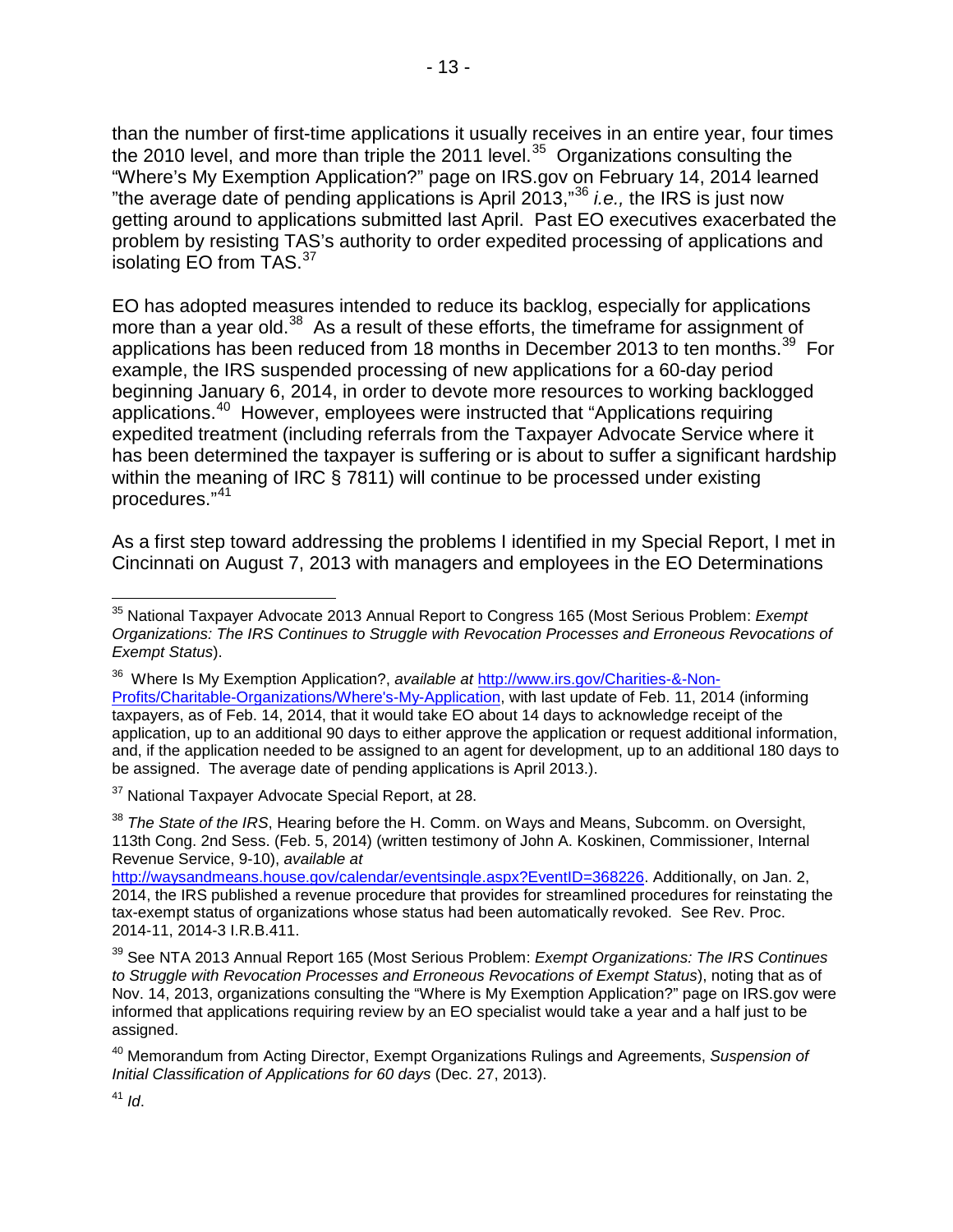Unit.<sup>[42](#page-15-0)</sup> By the end of August 2013, under instructions from newly-appointed EO leadership, EO employees routinely accepted TAS requests for expedited processing where TAS determined that the taxpayer was suffering or about to suffer significant hardship within the meaning of IRC § 7811, and no longer insisted on applying only EO expedite criteria.<sup>[43](#page-15-1)</sup> In December of 2013, my staff and I developed training courses on the requirements for obtaining exempt status under IRC  $\S$  501(c)(3) and (c)(4), and on how EO processes applications for exempt status.<sup>44</sup> All TAS case advocacy employees will be required to complete the training by March 14.<sup>[45](#page-15-3)</sup> I expect that with this training, our employees will be better able to assist taxpayers when the delays associated with their applications are causing significant hardship to the organizations or their beneficiaries.

The training instructs TAS employees how to advocate for taxpayers in light of EO's processes and procedures and will be supplemented with written guidance with case studies. Additionally, TAS and EO are collaborating to develop training for EO employees about TAS and our statutory advocacy function, which is expected to be available by this June. I expect this training to help EO employees understand TAS's role, statutory authority, and operating procedures, and to recognize when they should refer cases to TAS.

EO's new leadership team, upon taking office in June of 2013, immediately responded to overtures from TAS and signaled that it would depart from the previous practice of noncooperation described in my Special Report.<sup>46</sup> TAS and EO managers and executives now meet regularly to discuss general procedures as well as specific cases, and the Special Counsel to the National Taxpayer Advocate has begun monthly meetings with Chief Counsel Tax Exempt and Government Entities (TE/GE) executives to discuss EO and other TE/GE issues. Through the regular meetings with EO managers and executives, TAS is assisting EO to manage its inventory backlog and improve customer service. For example, organizations seeking exempt status sometimes approach EO through more than one channel. They may contact EO directly, they may contact TAS directly, they may contact their representative in Congress who in turn directs them to TAS, or they may adopt a combination of these

<span id="page-15-0"></span><sup>42</sup> The visit was reported in TE/GE's internal newsletter, TE/GE Connect, *National Taxpayer Advocate Meets with Cincinnati Employees*, IRS intranet, [http://tege.web.irs.gov/my-news/2013/08/tas-eo](http://tege.web.irs.gov/my-news/2013/08/tas-eo-employees.asp)[employees.asp](http://tege.web.irs.gov/my-news/2013/08/tas-eo-employees.asp) (last visited Feb. 14, 2014).

<span id="page-15-1"></span><sup>&</sup>lt;sup>43</sup> Email from Acting Director, EO Rulings and Agreements, to front-line managers (Aug. 13, 2013).

<span id="page-15-2"></span><sup>&</sup>lt;sup>44</sup> As described below, two videos were recorded on DVDs, designated as C01 and C02, and accompanying written training materials were prepared, designated with course numbers of 55250-102 (student guide) and 55250-103 (facilitator guide).

<span id="page-15-3"></span><sup>&</sup>lt;sup>45</sup> See National Taxpayer Advocate Special Report, at 28-34 (describing my commitment to provide this training).

<span id="page-15-4"></span><sup>&</sup>lt;sup>46</sup> Notes of meeting between the Acting Director of Exempt Organizations and TAS's Executive Director of Systemic Advocacy (June 4, 2013), on file with TAS; see National Taxpayer Advocate Special Report, at 28, for a description of EO's cultural difficulty with TAS.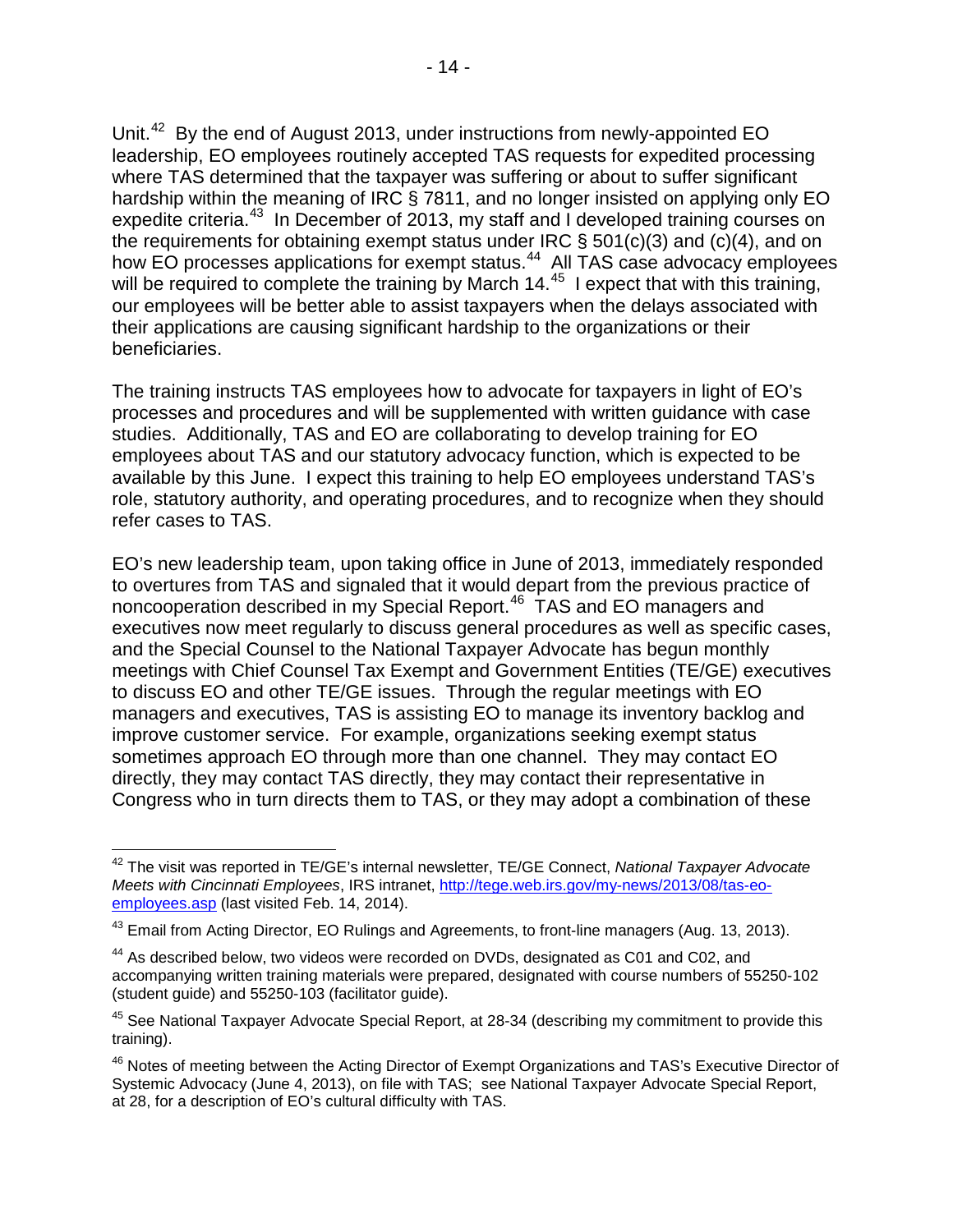approaches. Consequently, EO may create and assign more than one case for the same organization.

To help identify duplicate cases, TAS now reports weekly to EO on cases for which it has issued Operations Assistance Requests (OARs).<sup>47</sup> TAS also provided instructions to other IRS offices that receive inquiries from organizations seeking exempt status on how to recognize from researching IRS databases when an organization has already requested assistance from TAS.<sup>[48](#page-16-1)</sup> EO is exploring several ways to improve customer service and TAS has assisted in building the business case for one of its initiatives.<sup>49</sup> We have offered EO our assistance in developing a system for tracking employee requests for guidance (the lack of which contributed to the problems TIGTA identified in its May 2013 report). In the first six months or so following publication of the TIGTA report, TE/GE sent TAS 75 items of proposed procedures or correspondence for review, compared to 52 for the same June to December period in 2012, an increase of over 40 percent.<sup>50</sup> We continue to assist thousands of organizations with exempt organization issues.

- For FY 2013, TAS had 3,258 case receipts with this issue, 58 percent of which were Congressional referrals. We closed 2,621 cases, with a relief rate of 83 percent.
- In FY 2014 to date, we have received 1,501 cases with exempt organization issues, 65 percent of which were Congressional referrals. We have closed 1,331 cases, with a relief rate of 84 percent.

My employees also continue to advocate for EO taxpayers through the Taxpayer Assistance Order (TAO), issuing 53 TAOs to EO from June of 2013 through February 13, 2014, five of which involved applications under IRC § 501(c)(4).<sup>51</sup> EO complied with 49 of the 53 TAOs, three are still open, and one was rescinded.

<span id="page-16-0"></span> $47$  TAS uses an Operations Assistance Request (OAR) to request action on a taxpayer account by the responsible IRS function.

<span id="page-16-1"></span><sup>&</sup>lt;sup>48</sup> Email from TAS Director of Technical Analysis & Guidance to cross-functional TE/GE Correspondence Assistance team that includes TAS (Nov. 6, 2013), on file with TAS.

<span id="page-16-2"></span><sup>&</sup>lt;sup>49</sup> EO, while working with the IRS Office of Online Services to revise the "Where is My Exemption Application?" webpage, solicited data about the volume of inquiries to TAS about determination status and the resources this consumes to help bolster its position that a better online tool is needed. TAS provided submissions on the TAS Systemic Advocacy Management System (SAMS) that related to this issue.

<span id="page-16-3"></span><sup>&</sup>lt;sup>50</sup> From May 31, 2012 to Dec. 10, 2012, TAS received 52 Internal Revenue Manual (IRM) chapters from TE/GE for review. From May 31, 2013 to Dec. 10, 2013, TAS received 57 IRM chapters from TE/GE for review, as well as 13 interim guidance memoranda and five draft letters or notices to taxpayers for a total of 75 items. TAS IMD SPOC. Seventy-five is an increase of 44 percent over 52.

<span id="page-16-4"></span><sup>51</sup> Under IRC § 7811, the National Taxpayer Advocate (or her delegate) can issue a Taxpayer Assistance Order (TAO) to order the IRS to take certain actions, cease certain actions, or refrain from taking certain actions (*e.g*., to release a levy). A TAO may also be issued to order the IRS to expedite consideration of a taxpayer's case, reconsider its determination in a case, or review the case at a higher level. Treas.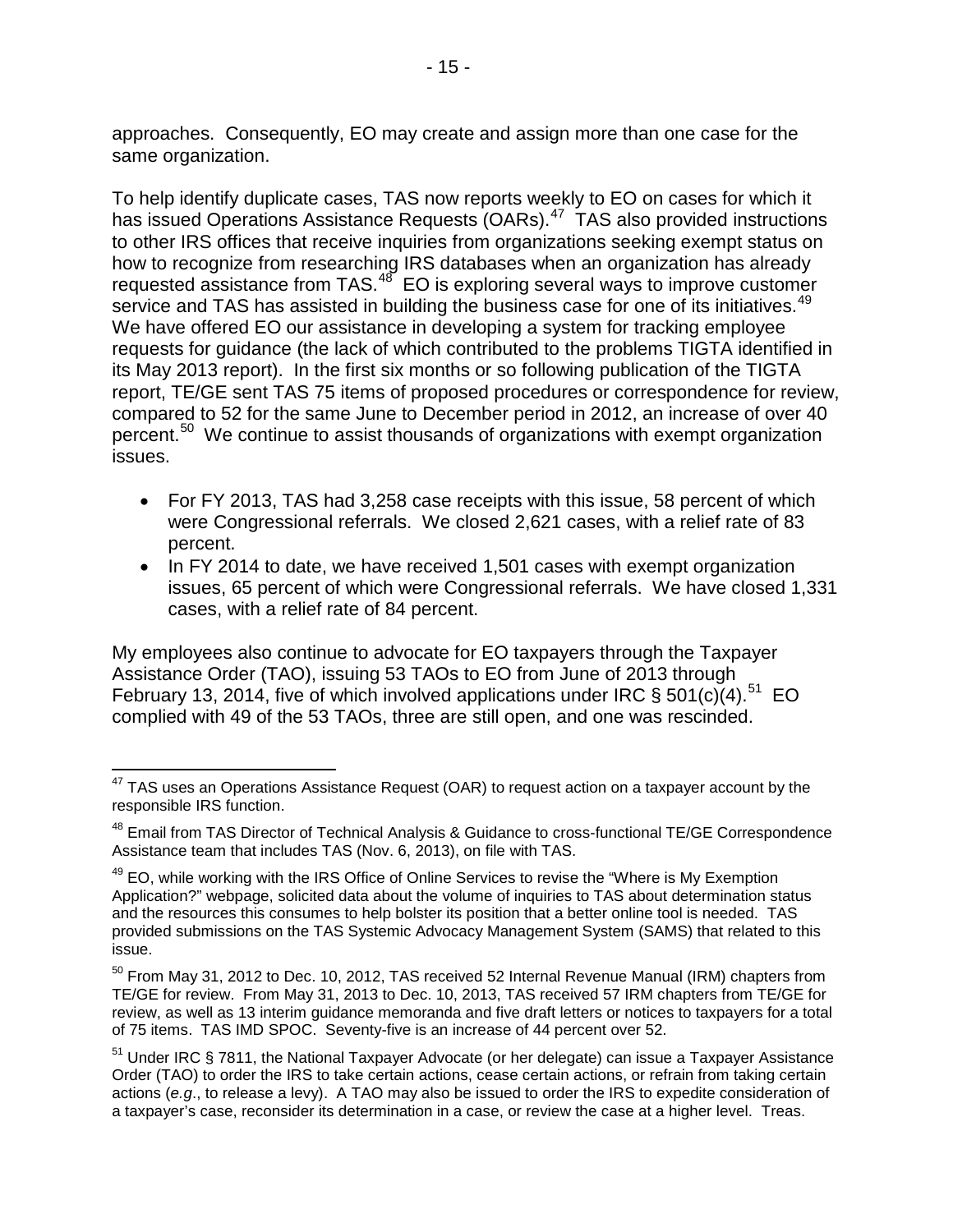## <span id="page-17-0"></span>**IV. Identity Theft and Refund Fraud**

As I have written in nearly every Annual Report I have delivered to Congress since 2004, tax-related identity theft is a serious problem – for its victims, for the IRS and, when Treasury funds are improperly paid to the perpetrators, for all taxpayers.<sup>[52](#page-17-1)</sup> In general, tax-related identity theft occurs when an individual intentionally uses the Social Security number of another person to file a false tax return to obtain an unauthorized refund.<sup>53</sup>

Within my organization, the Taxpayer Advocate Service (TAS), identity theft receipts increased sharply over the past decade, accounting for approximately one out of four cases in our inventory in recent years.

 $\overline{a}$ Reg. § 301.7811-1(c). Once a TAO is issued, the IRS can comply with the action ordered or appeal the issue for resolution at a higher level. IRM 13.1.20.5(2) (Dec. 15, 2007).

<span id="page-17-1"></span><sup>52</sup> *See* National Taxpayer Advocate 2013 Annual Report to Congress 75-83 (Most Serious Problem: *The IRS Should Adopt a New Approach to Identity Theft Victim Assistance that Minimizes Burden and Anxiety for Such Taxpayers*); National Taxpayer Advocate 2012 Annual Report to Congress 42-67 (Most Serious Problem: *The IRS Has Failed to Provide Effective and Timely Assistance to Victims of Identity Theft*); National Taxpayer Advocate 2011 Annual Report to Congress 48-73 (Most Serious Problem: *Tax-Related Identity Theft Continues to Impose Significant Burdens on Taxpayers and the IRS*); National Taxpayer Advocate 2009 Annual Report to Congress 307-317 (Status Update: *IRS's Identity Theft Procedures Require Fine-Tuning*); National Taxpayer Advocate 2008 Annual Report to Congress 79-94 (Most Serious Problem: *IRS Process Improvements to Assist Victims of Identity Theft*); National Taxpayer Advocate 2007 Annual Report to Congress 96-115 (Most Serious Problem: *Identity Theft Procedures*); National Taxpayer Advocate 2005 Annual Report to Congress 180-191 (Most Serious Problem: *Identity Theft*); National Taxpayer Advocate 2004 Annual Report to Congress 133-136 (Most Serious Problem: *Inconsistence Campus Procedures*).

<span id="page-17-2"></span><sup>&</sup>lt;sup>53</sup> The IRS refers to this type of tax-related identity theft as "refund-related" identity theft. In "employmentrelated" identity theft, an individual files a tax return using his or her own taxpayer identifying number (usually an Individual Taxpayer Identification Number or ITIN), but uses someone else's SSN to obtain employment. Consequently, the wages are reported to the IRS under the SSN of the victim, potentially prompting the IRS to pursue the victim for additional tax on the apparent income. *See* IRM 10.5.3.2(4), *Identity Protection Program Servicewide Identity Theft Guidance* (Feb. 27, 2013). Unlike in 1993, when I first represented a client in an identity theft case, the IRS now has procedures in place to minimize the tax administration impact to the victim in these employment-related identity theft situations. Accordingly, I will focus on refund-related identity theft in this testimony.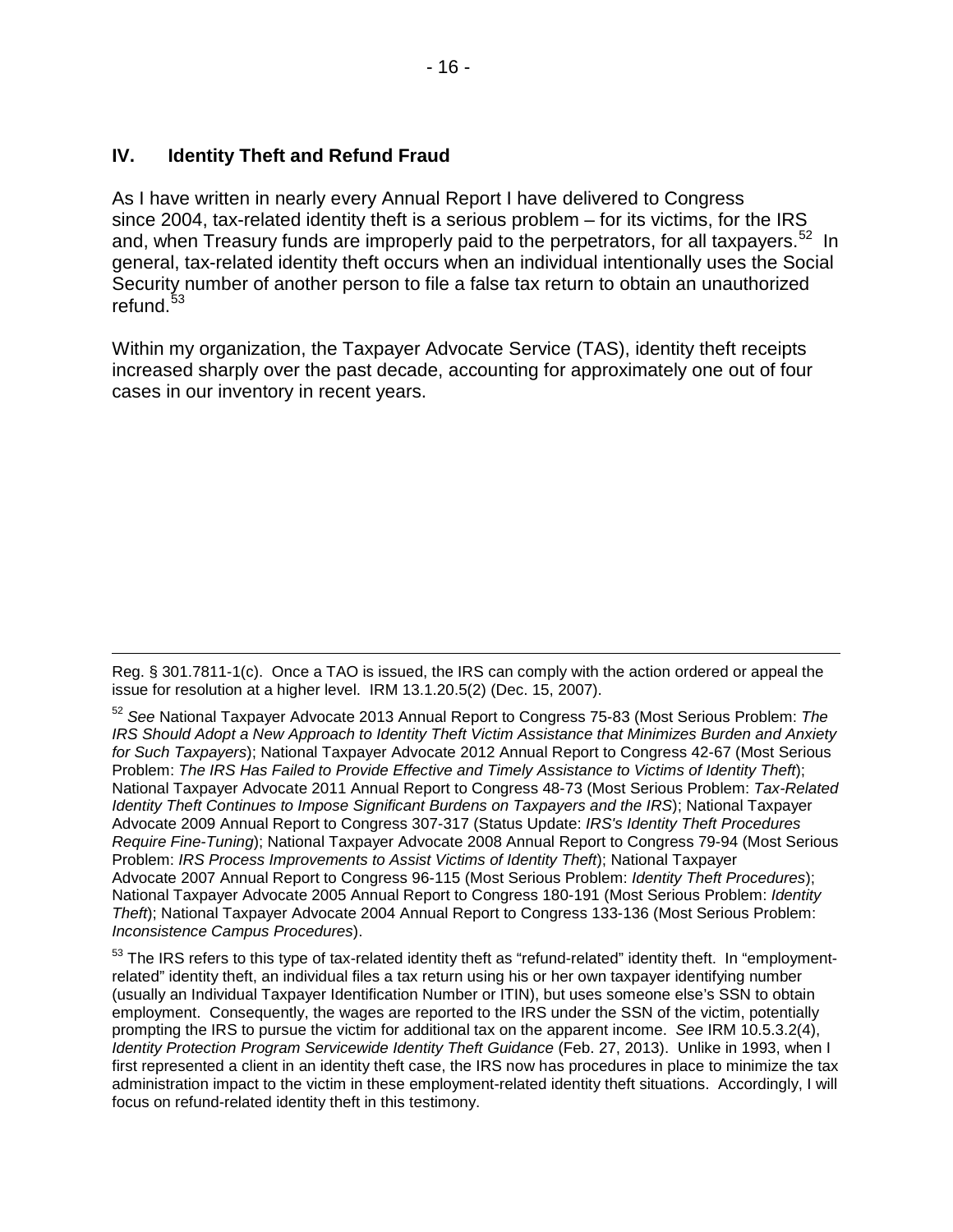



Identity theft receipts in TAS have finally started to decline in the past two quarters (although it is too early to tell whether this decline represents an actual decline in identity theft cases or is simply a result of cyclical variance). I believe this is because, in part, the IRS has done a better job of developing automated filters that flag suspicious returns and delay the payout of refunds while the refund claims are scrutinized. The IRS has also improved some of its victim assistance procedures and has been able to reduce its backlog of identity theft cases.

<span id="page-18-0"></span><sup>&</sup>lt;sup>54</sup> Case receipt data obtained from the Taxpayer Advocate Management Information System (TAMIS) on February 13, 2014.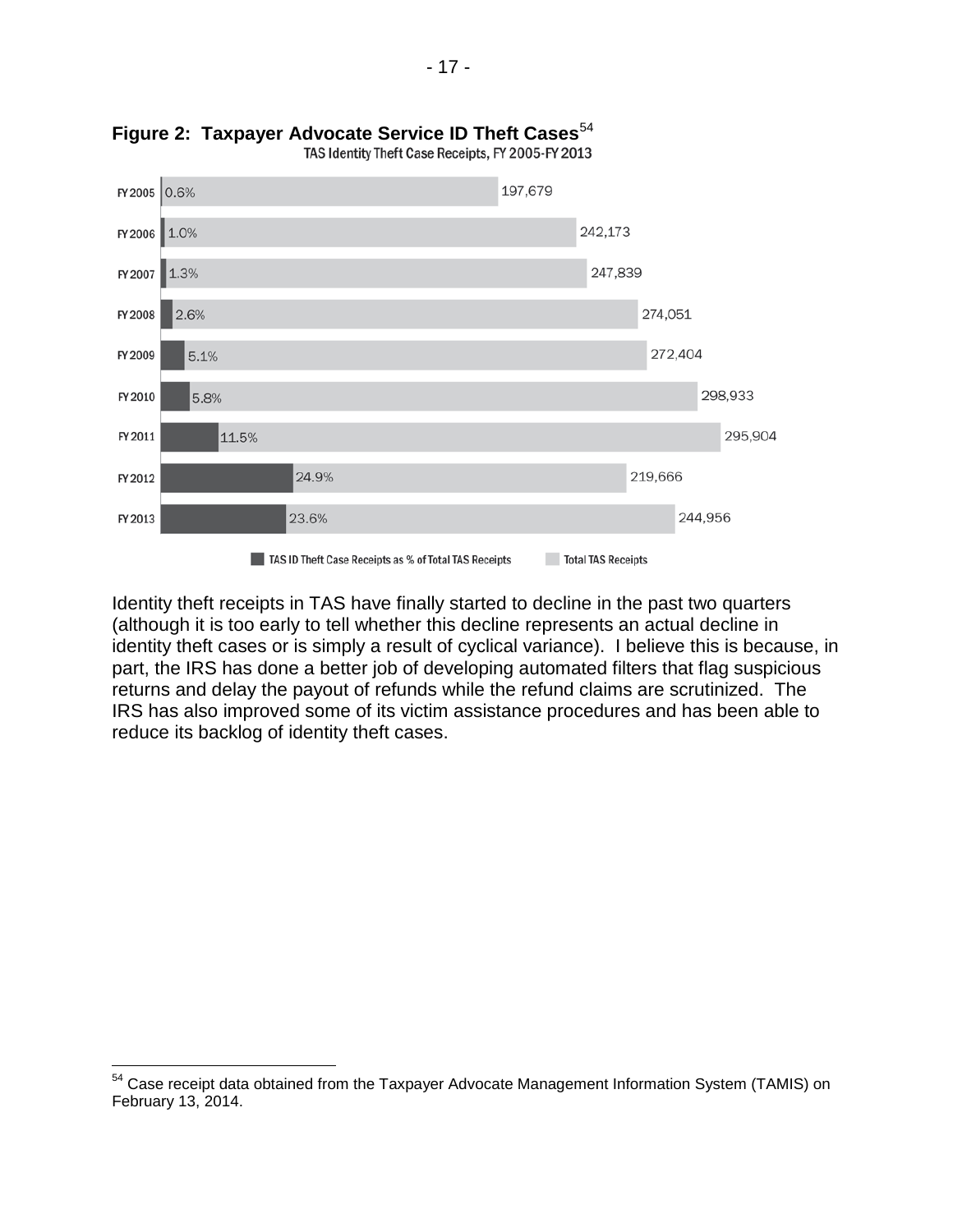



When we first started writing about tax-related identity theft in 2004, the IRS had no procedures for its employees to follow when a taxpayer claimed to be a victim of ID theft. Since then, the IRS has established a program office to develop victim assistance procedures and has adopted many of the recommendations we have made over the years.

<span id="page-19-0"></span><sup>&</sup>lt;sup>55</sup> Case receipt data obtained from TAMIS on February 13, 2014.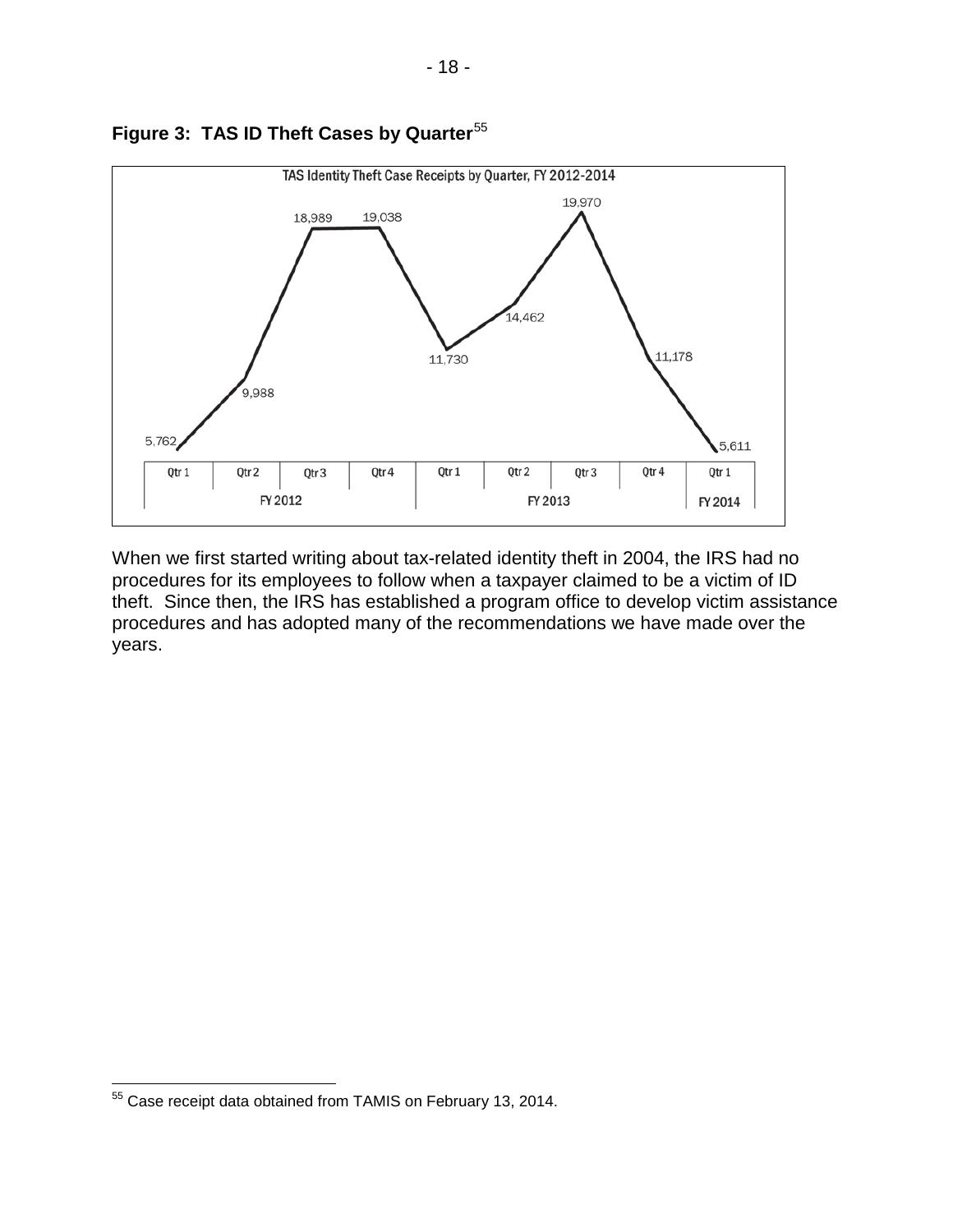| <b>MSP</b><br>Year | $Rec.$ # | <b>TAS Recommendation</b>                                                                                                                                                                                                                                                                                                                                                                 | <b>Year First</b><br><b>Recommended</b> | <b>Year IRS Adopted</b> |
|--------------------|----------|-------------------------------------------------------------------------------------------------------------------------------------------------------------------------------------------------------------------------------------------------------------------------------------------------------------------------------------------------------------------------------------------|-----------------------------------------|-------------------------|
| 2004               | 9-A2     | Revise the IRM to provide that scrambled procedures be used only after<br>phone contact is attempted with the SSN users and only in those cases<br>where available information clearly supports use of the SSN by both taxpay-<br>ers.                                                                                                                                                    | 2004                                    | 2009                    |
| 2004               | $9-A3$   | Standardize procedures for information required from taxpayers.                                                                                                                                                                                                                                                                                                                           | 2004                                    | 2009                    |
| 2005               | $9-1$    | Conduct appropriate training for employees who determine whether to send<br>cases to the SSA.                                                                                                                                                                                                                                                                                             | 2005                                    | 2009                    |
| 2005               | $9-2$    | Integrate awareness of identity theft into various training modules through-<br>out the operating divisions and functions, so all employees are sensitive to<br>this issue and can refer taxpayers to the appropriate IRS function.                                                                                                                                                       | 2005                                    | 2011                    |
| 2005               | $9 - 3$  | Use an electronic indicator on its master files to mark the accounts of tax-<br>payers who have verified that they have been victims of identity theft.                                                                                                                                                                                                                                   | 2005                                    | 2008                    |
| 2007               | $6 - 2$  | Develop a form that taxpayers can file when they believe they have been<br>victims of identity theft. The instructions on the form should explain which<br>steps the IRS will take and which steps the taxpayer should take (e.g.,<br>obtaining an FTC affidavit) to restore the integrity of the taxpayer's account.                                                                     | 2007                                    | 2009                    |
| 2007               | $6 - 7$  | Create a prefix for IRS numbers (IRSNs) or some other system so that<br>it does not deny tax benefits to the rightful owner of the Social Security<br>number (SSN). While assignment of IRSNs may be the only way to isolate<br>the fraud taking place under an SSN, it is inequitable to assign the IRSN to<br>identity theft victims and then deny tax benefits that depend on the SSN. | 2007                                    | 2012                    |

**Figure 4: TAS Recommendations Adopted by IRS to Assist ID Theft Victims**

Yet, the IRS still has much room for improvement in how it addresses identity theft. For starters, it must recognize that the consequences for victims can be significant. Being victimized by an identity thief is a traumatic life event; when someone steals and uses your identity, it is an invasion of your person. On top of that, the victim must spend time and energy having to prove his or her identity to the IRS and must endure months of aggravation and frustration before receiving his or her tax refund. The IRS's current approach in many ways treats the victim as someone experiencing a minor inconvenience, instead of a frightening personal disaster.

In acknowledging that identity theft is a traumatic life event, the IRS should set up a centralized identity theft unit similar to the innocent spouse unit that assists taxpayers who are seeking relief from joint and several liability. It is important to have a centralized unit with specially trained employees who can remain on the case as a single point of contact with the victim from the beginning to full case resolution. Otherwise, the IRS would be guilty of contributing to the problem and perpetuating the trauma to the victim. When I visited the IRS Identity Protection Specialized Unit (IPSU) unit last summer, I met with front-line employees, many of whom expressed frustration about not truly "owning" a case and having to wait for other functions to take actions on these cases that the IPSU could have easily completed.

In my latest report to Congress, I recommended that the IRS designate the IPSU as the centralized function that assigns a single employee to work with ID theft victims until all related issues are resolved. In my meetings with the new IRS leadership, they have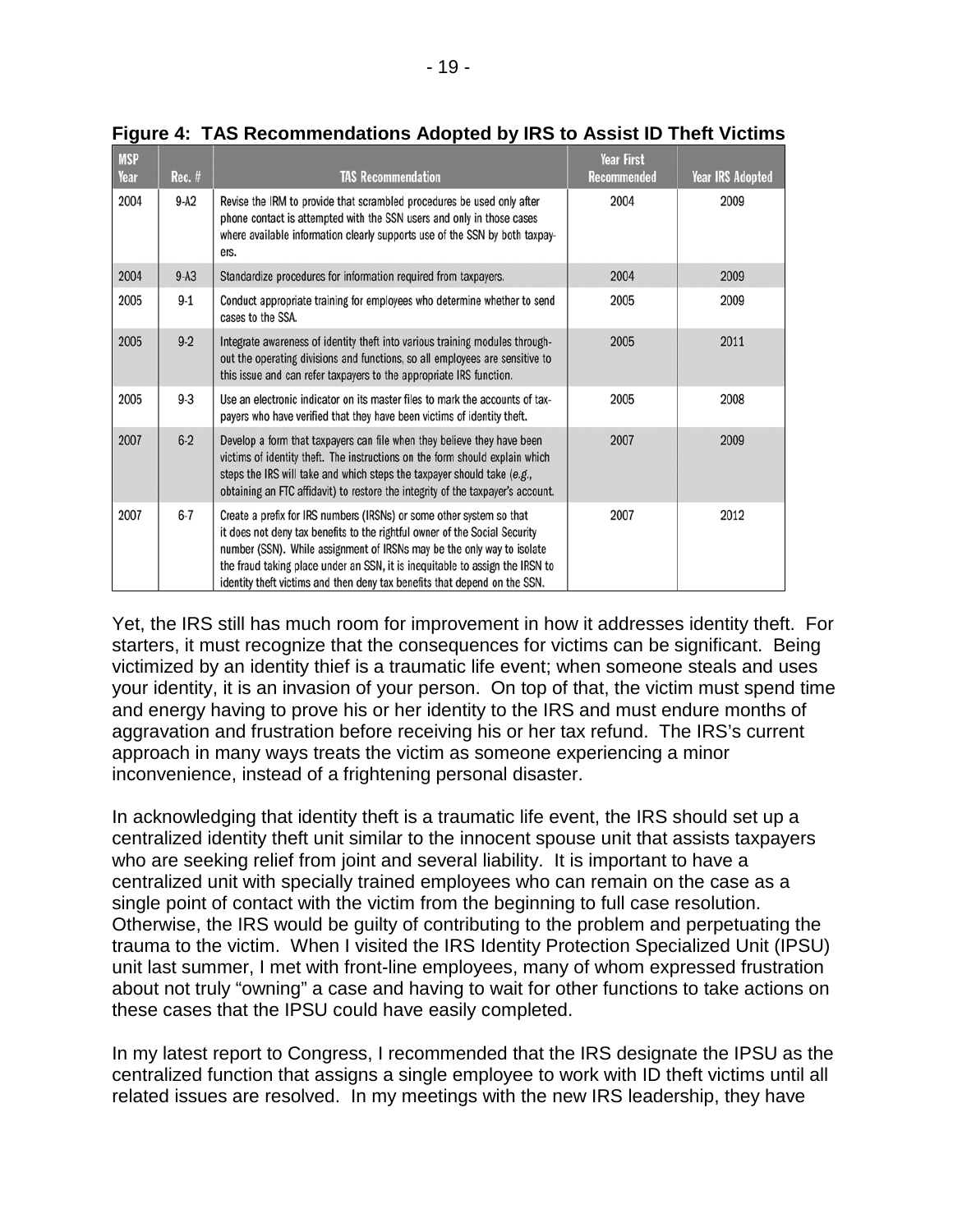expressed willingness to revisit whether the current decentralized approach is the right one. I have offered to collaborate with the Wage and Investment division to test the effectiveness of creating a meaningful single point of contact for victims of identity theft with cases that require the involvement of multiple IRS functions (for example, where the taxpayer is not only trying to get a current year's return refund but also seeking abatement of an assessment attributable to a prior year's identity theft return).

The IRS takes much too long to resolve ID theft cases and issue refunds to the legitimate taxpayers, particularly where the case moves back and forth among IRS functions. A 2013 TIGTA report found the IRS took an average of 312 days to work the 100 ID theft cases in their sample.<sup>[56](#page-21-0)</sup> This included 277 days of inactivity. In other words, though the cases lingered in various IRS units for approximately ten months, the average case in TIGTA's sample was resolved with just 35 days of direct contact.

The IRS's current approach of using more than 20 specialized units to handle discrete aspects of an identity theft victim's case is simply not working. As far as the victims are concerned, there should be *one* IRS employee who interacts with the taxpayer. That one employee should maintain control of the taxpayer's case, including all peripheral issues stemming from the identity theft. Because identity theft cases are often very complex, and can involve multiple issues spanning multiple years, too many victims fall between the cracks of the IRS bureaucracy.

<span id="page-21-0"></span><sup>56</sup> *See* TIGTA, Ref. No. 2013-40-129, *Case Processing Delays and Tax Account Errors Increased Hardship for Victims of Identity Theft* (Sept. 26, 2013).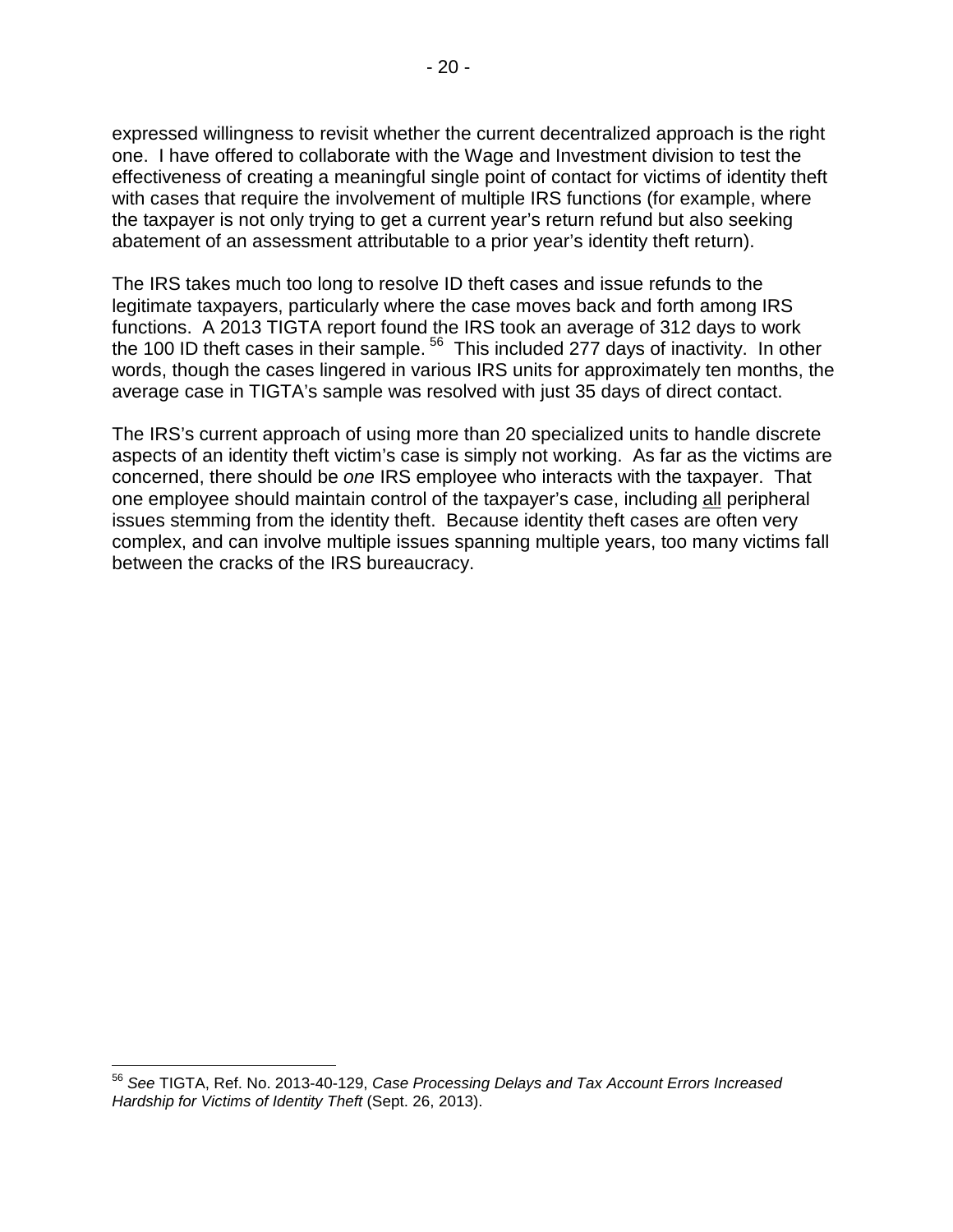



The Taxpayer Advocate Service's experience with working identity theft cases demonstrates the soundness of our recommendation that the IRS should assign one employee to work with the victim from the beginning, and oversee the case when it requires coordination among different units. Instead of taking 312 days to work an identity theft case, TAS case advocates resolve them in 87 days.<sup>[58](#page-22-1)</sup> And even though identity theft cases are complex (with over 94 percent of our identity theft cases closed in FY 2013 involving more than one issue code), TAS case advocates have achieved a relief rate of 87 percent.<sup>[59](#page-22-2)</sup> Furthermore, an overwhelming 94 percent of identity theft victims who came to TAS in fiscal year 2013 have expressed satisfaction with our assistance.<sup>60</sup>

The IRS also needs to do a better job of tracking identity theft case data. The IRS cannot even provide a reliable figure for the number of identity theft victims it has assisted, partly because the various specialized units use different systems to track cases. Moreover, while some IRS functions track the length of time a case is in their

<span id="page-22-2"></span><sup>59</sup> *Id*.

<span id="page-22-0"></span><sup>&</sup>lt;sup>57</sup> The IRS does not track the number of issues in a given identity theft case because, unlike TAS, it treats each module (year/tax/issue) as a different case. Accordingly, we can provide TAS data only. This chart is meant to illustrate that the vast majority of TAS identity theft cases involve multiple issue codes. The increase in the percentage of cases with multiple issue codes from FY 2011 to FY 2013 may be due to better coding by TAS case advocates to record secondary issue codes; it does not necessarily mean that TAS identity theft cases have become more complex in recent years.

<span id="page-22-1"></span><sup>58</sup> Analysis conducted by TAS Technical Analysis and Guidance of data obtained from TAMIS (Oct. 1, 2013).

<span id="page-22-3"></span><sup>&</sup>lt;sup>60</sup> Analysis conducted by TAS Business Assessment of customer satisfaction scores reported for FY 2013 (through June 2013); data obtained from TAMIS (Oct. 1, 2013).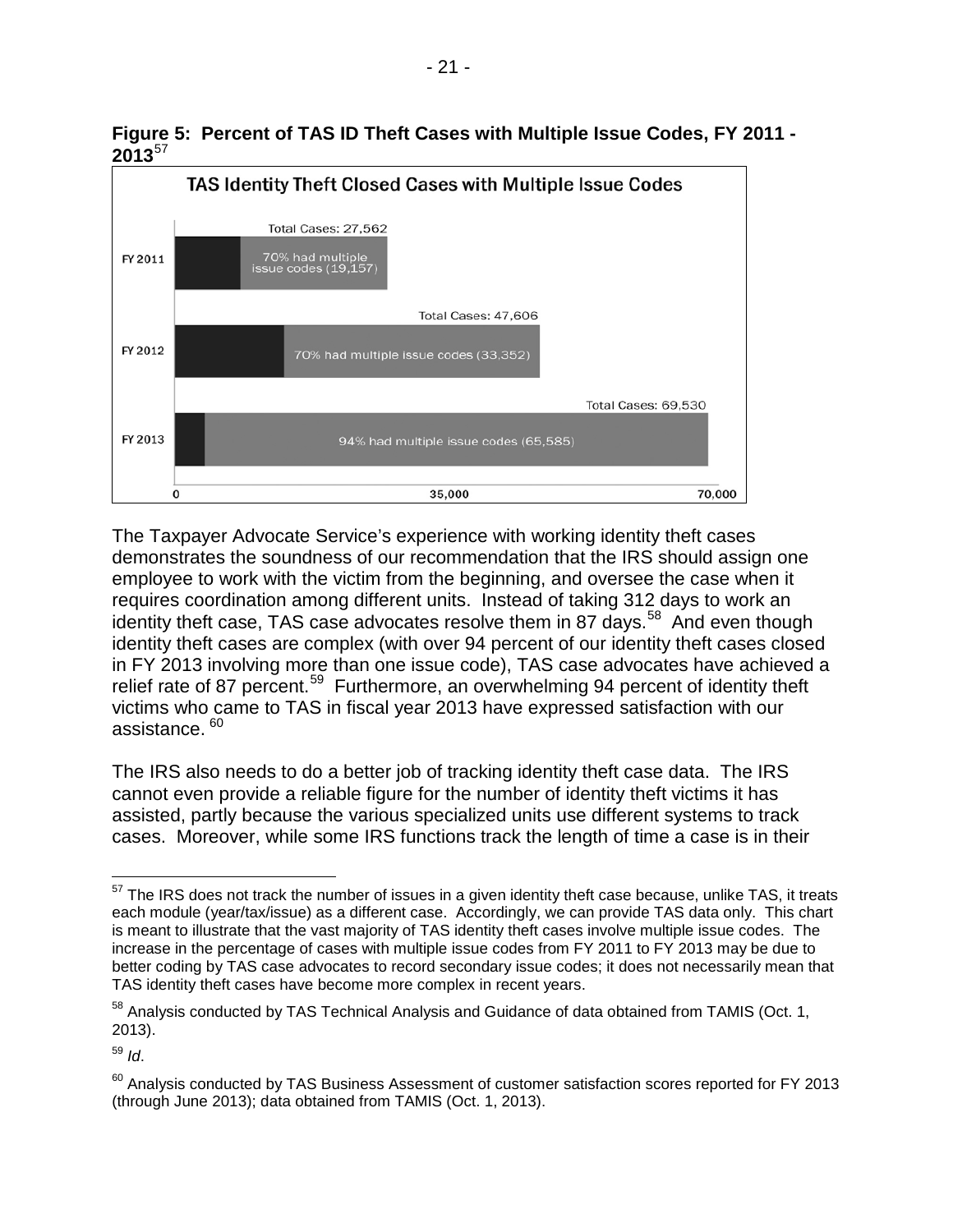inventory, the IRS still cannot provide an overall cycle time from the taxpayer's perspective. For example, specialized units generally measure cycle time from the date that particular unit received the case; it does not reflect the time elapsed since the taxpayer attempted to file the initial return, or all of the prior interactions the victim may have had with the IRS.In my 2013 Annual Report to Congress, I recommended that the IRS develop a method of tracking cycle time *from the perspective of the victim*.

# <span id="page-23-0"></span>**V. Affordable Care Act**

As part of the Affordable Care Act (ACA), the IRS is implementing complicated health care tax provisions that require new technology and significant rule-making.<sup>61</sup> These provisions would present a serious administrative challenge to any agency, but for one such as the IRS, with its annual and continuing tax administration duties, the added work is daunting. To date, I believe the IRS has acquitted itself well in meeting its initial responsibilities under the ACA. Specifically, the IRS has done an impressive job of updating information technology (IT) systems, issuing guidance, and attempting to collaborate with other federal agencies. The IRS's actions with regard to ACA implementation demonstrate what the IRS can do when it has sufficient lead time to plan and implement a complex social benefit delivered through the tax system.

While the opening of the Health Insurance Marketplaces<sup>[62](#page-23-2)</sup> on October 1, 2013, was riddled with problems, the one aspect that went better than anticipated was the role of the IRS in providing information to the Marketplace on household income and family size. Originally, the IRS agreed that queries from the Marketplace would have an average response time of less than five seconds. However the IRS has been providing an average response time of less than one second. $63$  The IRS is to be commended on its ability to surpass expectations thus far.

In order to ensure that ACA design and implementation treat taxpayers – both individuals and businesses – appropriately and fairly, the Taxpayer Advocate Service has been actively involved with the IRS roll-out of the Affordable Care Act tax provisions. I personally sit on the ACA Executive Steering Committee and have staff throughout TAS on the ACA Joint Implementation Teams to ensure the provisions are implemented in a fair and equitable manner and that taxpayer rights are protected.<sup>[64](#page-23-4)</sup>

<span id="page-23-1"></span><sup>61</sup> *See* Patient Protection & Affordable Care Act of 2009, Pub. L. No. 111-148, 124 Stat. 119 (Mar. 23, 2010), as amended by the Health Care & Education Reconciliation Act of 2010, Pub. L. No. 111-152, 124 Stat. 1029 (Mar. 30, 2010).

<span id="page-23-2"></span><sup>62</sup> [https://www.healthcare.gov/marketplace/individual.](https://www.healthcare.gov/marketplace/individual/)

<span id="page-23-3"></span> $63$  This is due, in part, to a lower than anticipated volume of inquiries. Data provided verbally at ACA Executive Steering Committee on Nov. 13, 2013.

<span id="page-23-4"></span> $64$  The Joint Implementation Teams TAS is represented on are: Customer Service Operations, Tax Return Processing, Information Return Receipt and Processing, ACA Notices and Correspondence, Compliance – Individuals, Compliance – Business, and Collection.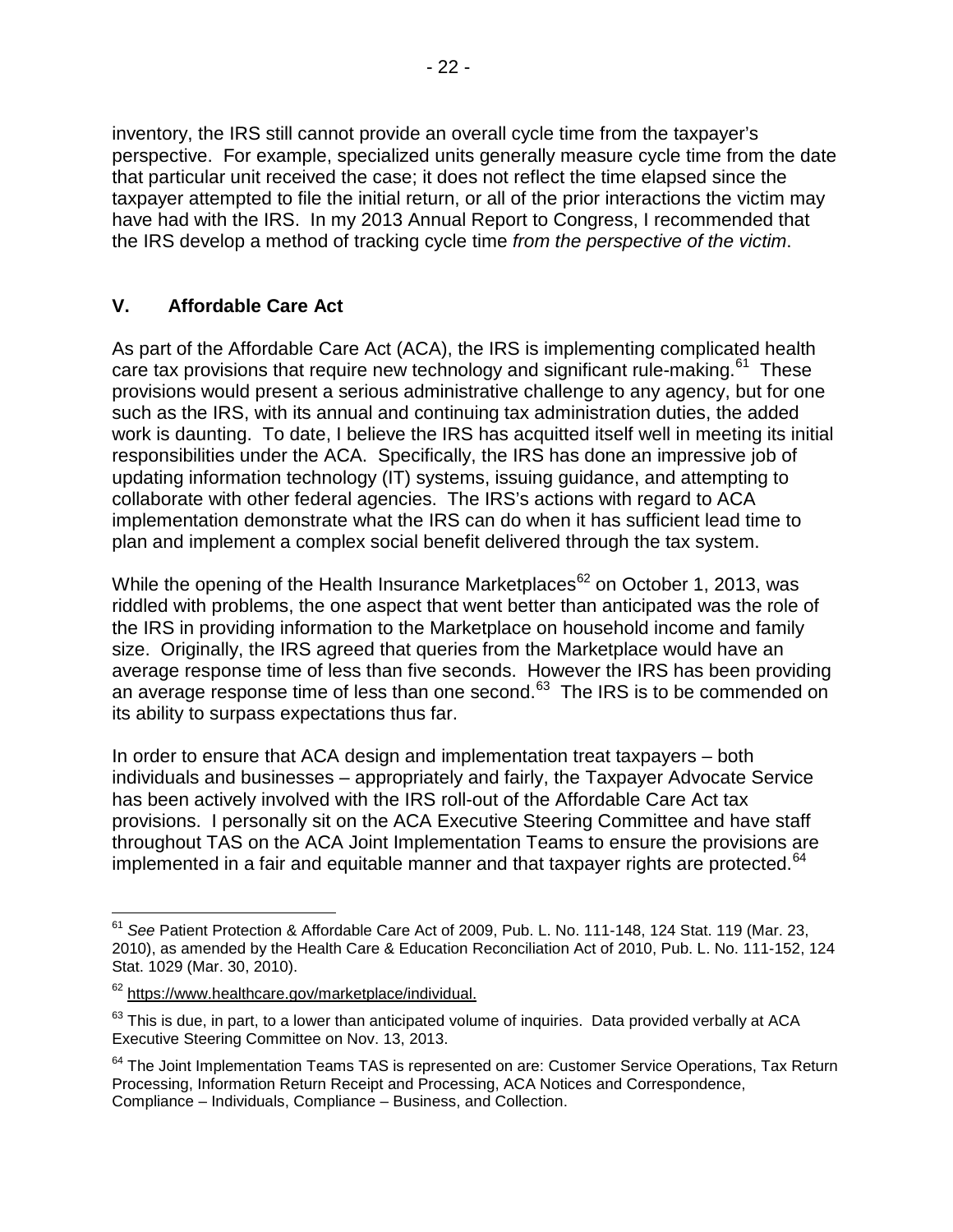## *ACA Taxpayer Service and Training Raise Concerns*

The true test for the IRS will be in 2015, when taxpayers begin filing their 2014 tax returns. This will be the first year taxpayers will have to provide information regarding their health insurance coverage (or pay a penalty excise tax<sup>[65](#page-24-0)</sup>) and many taxpayers will have to reconcile the Premium Tax Credit amounts they are currently receiving with the amounts to which they are entitled, based on their actual (as opposed to projected) 2014 income.<sup>[66](#page-24-1)</sup> Although the IRS has been successful in many aspects of ACA implementation, it is lagging in one of the most critical areas – addressing taxpayer questions and adequately training employees on the new provisions. The IRS has adopted a "Web First" assistance and education strategy that directs taxpayers to various web pages for additional information.

While other agencies have telephone or web chat options, the IRS's web-first strategy acts more as a "web-only" strategy that limits taxpayers' access to in-person assistance with *tax-related* health care questions.<sup>[67](#page-24-2)</sup> The IRS has specifically advised its assistors "the best service to the customer is to provide the web URLs. This is known as the 'Web First' strategy."[68](#page-24-3) In comparison, Healthcare.gov has telephone assistors trained to answer questions, as well as a live web chat option.<sup>[69](#page-24-4)</sup>

<span id="page-24-0"></span>IRC § 5000A is in Subtitle D, *Misc. Excise Taxes*, of Title 26, U.S.C. At the same time, this excise tax is what ACA "describes as a 'penalty'." *Nat'l Fed'n of Ind. Business v. Sebelius*, 132 S Ct. 2566, 2580 (2012). There are exceptions for individuals who: have religious objections documented in a certificate issued by an Exchange to members of a recognized sect who adhere to established religious tenets; are not lawfully present in the U.S.; are incarcerated for at least one day of the applicable month in a jail, prison, or similar penal institution or correctional facility after the disposition of charges; have income below the tax filing threshold; lack coverage for fewer than three months; cannot afford coverage where the required contribution exceeds eight percent of household income for 2014; are members of federally recognized Indian tribes; or have suffered hardship as certified by an Exchange with respect to the capability to obtain minimum essential coverage (including, among others, patients of the federal Indian Health Service not enrolled in a recognized tribe).On affordability, "if an employee with a family is offered self-only coverage costing five percent of income and family coverage costing ten percent of income, the employee is not eligible for the tax credit in the Exchange because self-only coverage costs less than 9.5 percent of household income. The employee is not exempt from the individual responsibility penalty on the grounds of an affordability exemption because the self-only plan costs less than eight percent of income." Jt. Comm. on Tax'n, *Technical Explanation of the Revenue Provisions of the "Reconciliation Act of 2010," as Amended, in Combination with the "Patient Protection and Affordable Care Act"*, JCX-18-10, p. 33, n. 70 (Mar. 21, 2010).

<span id="page-24-1"></span><sup>&</sup>lt;sup>66</sup> The Premium Tax Credit is a refundable, advanceable tax credit available to help low and middle income taxpayer purchase health insurance through a Marketplace. IRC § 36B.

<span id="page-24-2"></span><sup>67</sup> *See* Health Insurance Market Place, *Help-Center,* <https://www.healthcare.gov/help-center/> (last visited Aug. 12, 2013).

<span id="page-24-3"></span><sup>68</sup> IRS, *Affordable Care Act Web First Strategy: Addressing Health Care Law Inquiries,* [http://win.web.irs.gov/field/fadocs/ACA\\_Web\\_First\\_Strat.pdf](http://win.web.irs.gov/field/fadocs/ACA_Web_First_Strat.pdf) (last visited Apr. 30, 2013).

<span id="page-24-4"></span><sup>69</sup> *See* Health Insurance Market Place, *Help-Center,* <https://www.healthcare.gov/help-center/> (last visited Aug. 12, 2013).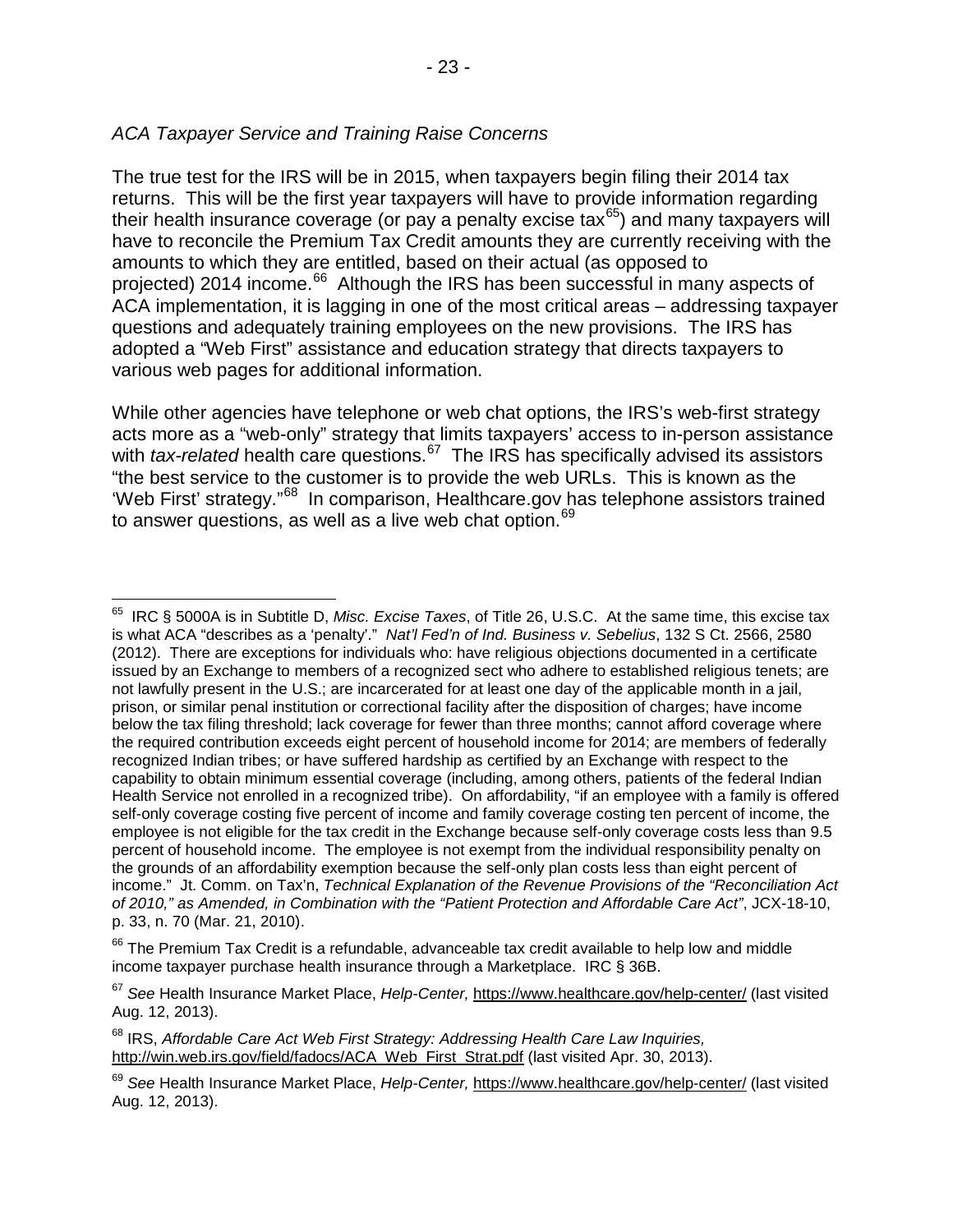Websites alone may not meet the needs of taxpayers dealing with complicated new provisions for the first time.[70](#page-25-0) Moreover, those who are eligible for the Premium Tax Credit may not have the necessary language or computer literacy skills,  $71$  and those who lack Internet access still need IRS assistance through other channels. Obtaining health care is an inherently complicated and personal decision that can have a major impact on a taxpayer's life and finances. If the IRS cannot answer tax-related questions, taxpayers may unknowingly make health care choices that carry significant tax implications.

#### *The IRS Is Not Adequately Training Assistors to Respond to Taxpayer Questions on Health Care Issues.*

As discussed above, due to resource constraints the IRS already cannot answer millions of telephone calls or respond timely to volumes correspondence from taxpayers.<sup>72</sup> The new work caused by the ACA will compound this backlog. The IRS estimates it needs almost 2,000 new employees to handle the numerous additional calls and letters that may arrive once applicable provisions take effect.<sup>[73](#page-25-3)</sup> Absent additional employees dedicated to the ACA, the IRS must ensure that the employees it does have – particularly in taxpayer-facing roles – are properly trained to respond to taxpayer inquiries.

The IRS has provided some general ACA information to employees but has not yet engaged in substantive training. The IRS says it is developing training for 2014, but TAS has yet to see or review its training plan. In contrast, TAS has been providing training to its employees on the Affordable Care Act since 2010, to give them time to digest and develop a basic understanding of the new provisions. TAS plans to continue this training through 2014, adding more in-depth sessions and specific case studies. It

<span id="page-25-0"></span> $70$  Existing IRS functions, such as Stakeholder Partnership, Education & Communication (SPEC), Stakeholder Liaison, and Taxpayer Assistance Centers may receive questions and even visits from taxpayers who want to know about the ACA. *See* SPEC *Outreach Summary* (Filing Season Jan.-Apr. 2013) (containing 3-pg. ACA Overview); IRS Pub. 5093, *Healthcare Law Online Resources* (1 pg. listing a half-dozen URLs for individuals & employers).

<span id="page-25-1"></span> $71$  Adults "living in households earning at least \$50,000 per year are more likely to have home broadband than those at lower income levels." Pew Res. Ctr., *Home Broadband* 2013, available at <http://pewinternet.org/Reports/2013/Broadband.aspx> (last visited Sept. 17, 2013). As of 2011, only "75.6 percent of households reported having a computer," which means almost a quarter of the nation's households may be unable to get the information they need from the IRS's web strategy. U.S. Census Bureau, *Computer and Internet Use in the United States,* P20-569 (May 2013) 1. *See also* National Taxpayer Advocate 2011 Annual Report to Congress 273, 279 (Introduction to Diversity Issues: *The IRS Should Do More to Accommodate Changing Taxpayer Demographics*) ("low income, less educated, minority, elderly, disabled, or rural populations are less likely than others to use the Internet").

<span id="page-25-2"></span><sup>72</sup> *See* NTA 2013 Annual Report 20 (*Most Serious Problem: IRS Budget Cuts Diminish Taxpayer Service*); National Taxpayer Advocate 2012 Annual Report to Congress 34 (Most Serious Problem: *The IRS Is Significantly Underfunded to Serve Taxpayers and Collect Tax*); IRS Joint Operation Center (JOC) Snapshot Report for fiscal year 2013 (Sept. 30, 2013) and JOC Accounts Management Inventory Reports for fiscal year 2013 (Oct. 6, 2012 – Sept, 28, 2013).

<span id="page-25-3"></span><sup>73</sup> *See* IRS FY 2014 President's Budget, Table 4.9 at 169.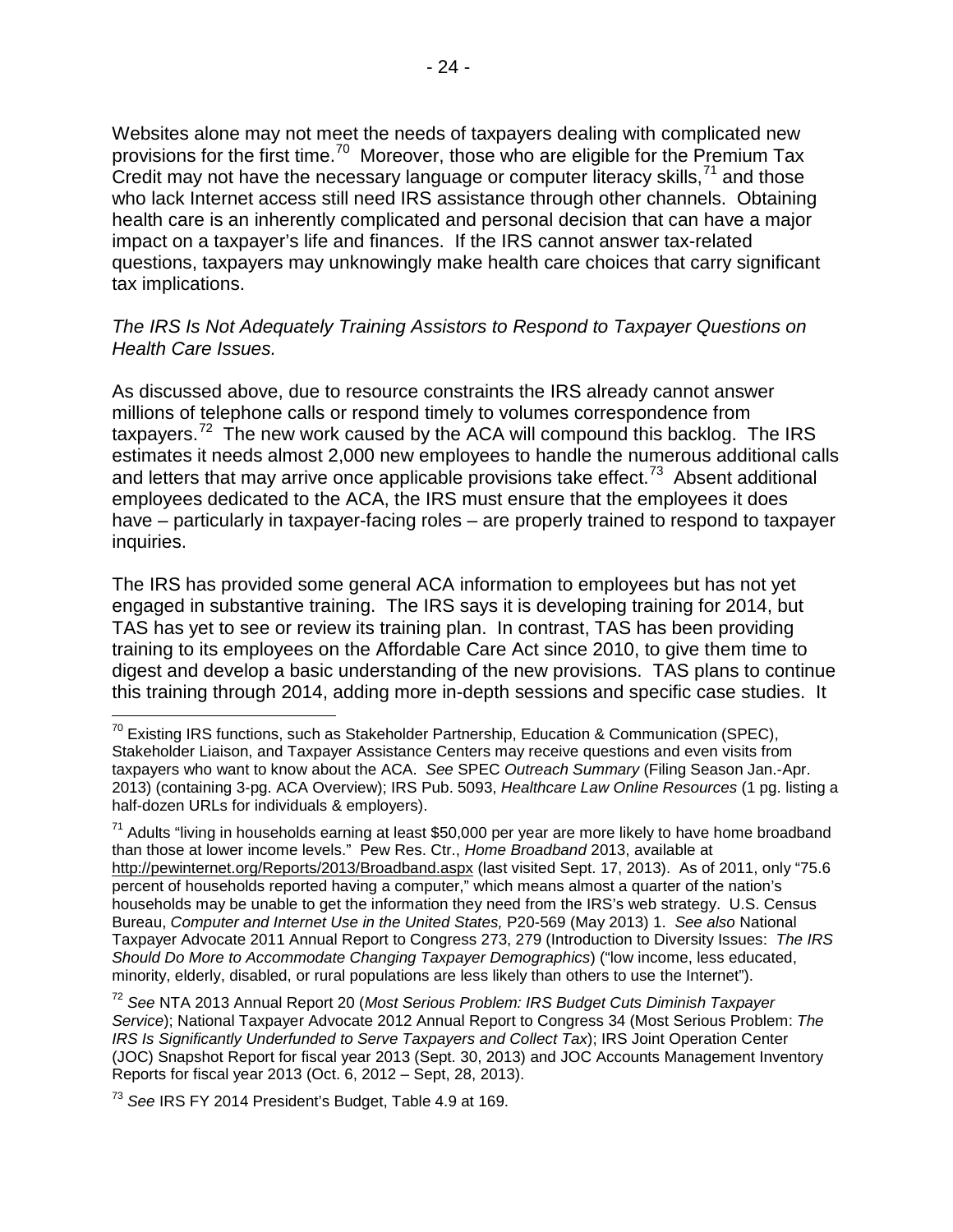is my understanding that one of the ACA Implementation Teams is reviewing the ACA training TAS offered this year to see if it meets the needs of the ACA overview all IRS employees should receive. I encourage the IRS to use TAS's training and ensure that all IRS employees receive basic training on the new health care provisions.

### *IRS Outreach Does Not Alert Taxpayers to the Issues Surrounding a Change in Circumstances.*

The IRS has made strides in its ACA outreach efforts. It has issued several userfriendly publications for taxpayers regarding the Premium Tax Credit, and we understand it plans similar publications for the employer provisions and Shared Responsibility Payment.<sup>74</sup> Additionally, the IRS has made efforts to improve the ACA pages on IRS.gov, including a new page specifically on the Premium Tax Credit<sup>[75](#page-26-1)</sup> as well as updated Q&As and legal guidance.<sup>76</sup> The IRS also plans to create a page on the 5000A Individual Shared Responsibility Payment. TAS will continue to work with the IRS on its outreach efforts.

However, we remain concerned that the IRS is not being proactive and educating taxpayers as early as possible on a critical issue: the importance of updating their information throughout the year with the Exchange if they are receiving a credit.<sup>[77](#page-26-3)</sup> To avoid receiving an excess credit, taxpayers must update their information with the marketplace if their income or other relevant circumstances change.<sup>[78](#page-26-4)</sup> This is also

<span id="page-26-4"></span> $78$  Income may change after submission of an application, which reflects the amount on the last tax return, *i.e*., the one filed in the current year relating to the year that just ended. Thus, a couple of years' worth of life changes may transpire by the time of reconciliation between the advance and ultimate credit amounts.

<span id="page-26-0"></span>74 Thus far, the IRS has issued several electronic publications, including Pub. 5093, *Health Care Law Online Resources* (July 2013), Pub. 5120, *Facts About the Premium Tax Credit* (flyer) (Sept. 2013), and Pub. 5121, *Facts About the Premium Tax Credit* (brochure) (Dec. 2013). We understand that Spanish versions of the publications are in progress.

<span id="page-26-1"></span> $75$  The ACA homepage is located at [http://www.irs.gov/aca.](http://www.irs.gov/aca) The Premium Tax Credit page is located at [http://www.irs.gov/uac/The-Premium-Tax-Credit.](http://www.irs.gov/uac/The-Premium-Tax-Credit)

<span id="page-26-2"></span><sup>76</sup> [http://www.irs.gov/uac/Newsroom/Affordable-Care-Act-Tax-Provisions-Questions-and-Answers.](http://www.irs.gov/uac/Newsroom/Affordable-Care-Act-Tax-Provisions-Questions-and-Answers)

<span id="page-26-3"></span> $77$  To apply for a premium assistance credit, an individual goes to an Exchange, which will attempt to verify household income with the IRS. In general, applicable taxpayers seeking health insurance and a premium tax credit through an Exchange will supply names, Social Security numbers, and income data for themselves and their dependents to the Exchange. *See* ACA § 1411(b), 124 Stat. 119, 224 (2010). The Exchange can verify data with HHS, which has authority under the ACA to obtain IRS data, and then disclose any inconsistency to the Exchange. *See* IRC § 6103(l)(21). If IRS information is inaccurate or outdated, the individual may need to present updated documentation or other evidence to HHS to establish eligibility for a premium tax credit. If a taxpayer's household status at year's end is other than anticipated – due either to a change in income or family size – the premium tax credit may be more or less than the amount advanced. Consequently, the IRS may recover the excess as a tax (below a ceiling for low income taxpayers), or owe the taxpayer a refund. Section "36B(f)(2)(B) places a graduated set of caps on the additional tax liability for taxpayers with household income under 400 percent of the F[ederal] P[overty] Level]. The repayment limitation amounts range from \$600 to \$2,500 (one-half that amount for single taxpayers) depending on FPL, and are adjusted to reflect changes in the cost of living beginning in 2015." 76 Fed. Reg. 50931, 50933-934 (Aug. 17, 2011).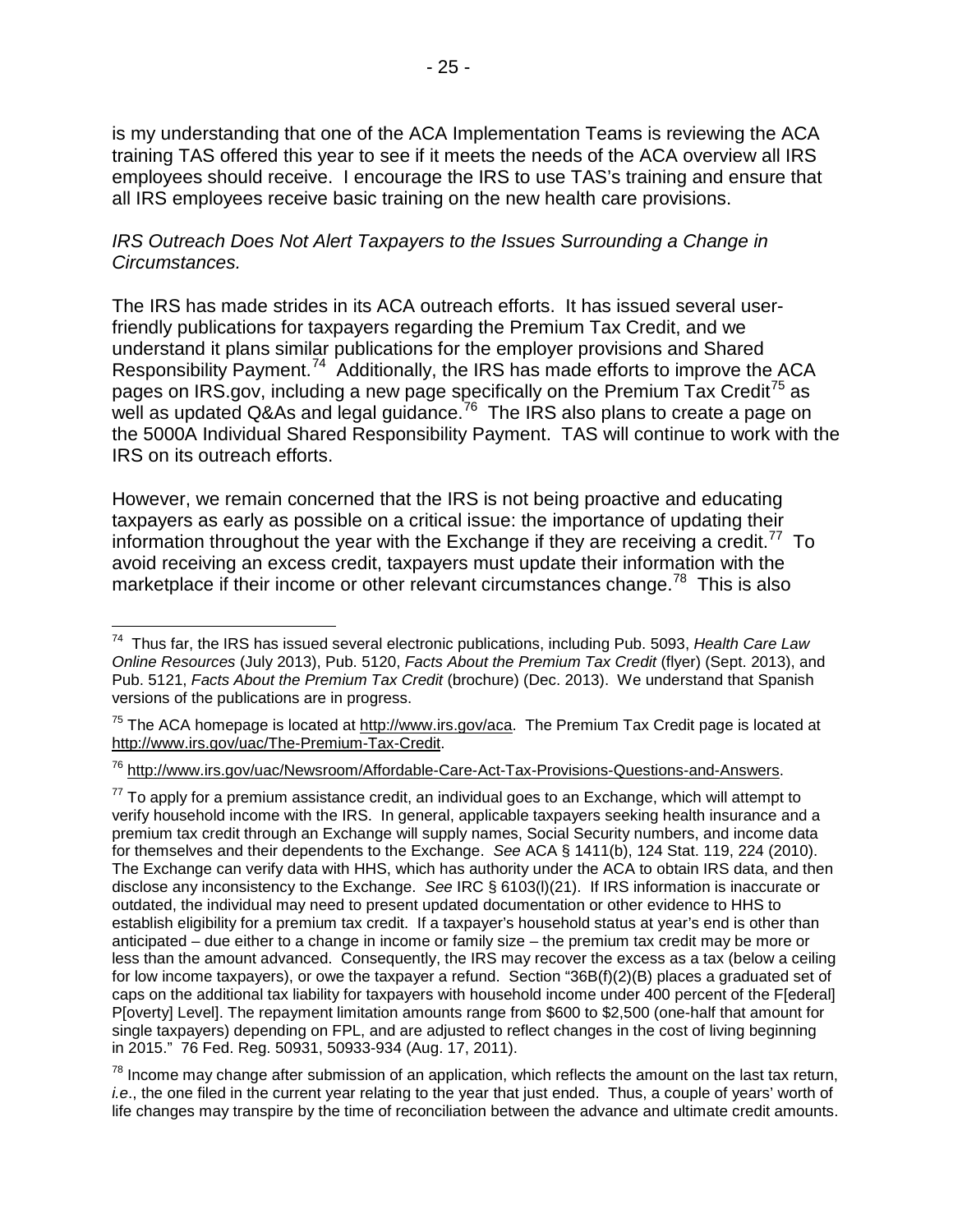important for taxpayers who may be eligible for a larger credit due to a reduction in pay or an increase in family size (such as having or adopting a child). Educating taxpayers early and repeatedly about this requirement will help prevent them from owing money to the IRS (or reducing their refunds) or receiving an additional credit amount at the end of the year.

Healthcare.gov now has a "Report Life Change" button that allows individuals to modify their health insurance plans (once they are enrolled) if they have experienced a change such as family size, moving, etc.<sup>[79](#page-27-0)</sup> Assuming this option will also allow for a recalculation of the Premium Tax Credit based on these changes, the IRS can easily tie its messages about changing circumstances into this new option.

TAS worked with the IRS to prominently place language in the 2013 Form 1040, *U.S. Individual Income Tax Return*, instructions to alert taxpayers of the importance of updating their information with the marketplaces. However, the IRS still needs to be more proactive. While almost 80 percent of individual returns are refund returns and thus may offset some or all of the reconciliation amount, the IRS should be doing all it can to ensure that as few taxpayers as possible have excessive advanced premium tax credit payments and instead receive the correct amount throughout the year.<sup>80</sup> In addition to preventing taxpayers from owing money, this approach will reduce future costs to the IRS for collection activities. [81](#page-27-2)

I have additional concerns that other taxpayers will have their returns delayed because they claim a larger Premium Tax Credit than what they received during the year due to a change in circumstances. If the IRS flags these returns as potentially fraudulent, it may hold up legitimate refunds. TAS has seen these issues previously, especially when large dollar amounts are at stake. [82](#page-27-3)

By the same token, certain changed circumstances, such as the birth of a child or a reduction in pay, may increase the credit.

<span id="page-27-0"></span><sup>79</sup> Amy Goldstein, *Administration will allow people to switch health-care plan to a limited degree,*  Washington Post (Feb. 7, 2014) *available at* [http://www.washingtonpost.com/national/health](http://www.washingtonpost.com/national/health-science/administration-will-allow-people-to-switch-obamacare-plans-to-a-limited-degree/2014/02/07/56c8bfd2-9015-11e3-b227-12a45d109e03_story.html)[science/administration-will-allow-people-to-switch-obamacare-plans-to-a-limited](http://www.washingtonpost.com/national/health-science/administration-will-allow-people-to-switch-obamacare-plans-to-a-limited-degree/2014/02/07/56c8bfd2-9015-11e3-b227-12a45d109e03_story.html)[degree/2014/02/07/56c8bfd2-9015-11e3-b227-12a45d109e03\\_story.html](http://www.washingtonpost.com/national/health-science/administration-will-allow-people-to-switch-obamacare-plans-to-a-limited-degree/2014/02/07/56c8bfd2-9015-11e3-b227-12a45d109e03_story.html) (last visited Feb. 18, 2014).

 $\overline{a}$ 

<span id="page-27-1"></span>80 IRS Compliance Data Warehouse, Individual Returns Transaction File Tax Year 2012 (Feb. 2014).

<span id="page-27-2"></span><sup>81</sup> TAS looks forward to working with RAS to try to identify the areas and populations of taxpayers most likely to have experienced a change in circumstances. This information can be used by the IRS's SPEC organization, TAS Local Taxpayer Advocates (LTAs), Low Income Taxpayer Clinics (LITCs), and other stakeholders to conduct outreach to these specific populations.

<span id="page-27-3"></span>82 National Taxpayer Advocate 2012 Annual Report to Congress 111-133 (Most Serious Problem: *The IRS's Compliance Strategy for the Expanded Adoption Credit Has Significantly and Unnecessarily Harmed Vulnerable Taxpayers, Has Increased Costs for the IRS, and Does Not Bode Well for Future Credit Administration*); National Taxpayer Advocate Fiscal Year 2012 Objectives Report to Congress 28- 32; National Taxpayer Advocate 2011 Annual Report to Congress 687-689 (Case Advocacy: *Policymakers Can Learn from the Implementation of the FTHBC*); National Taxpayer Advocate Fiscal Year 2011 Objectives Report to Congress 3, 37-43; National Taxpayer Advocate 2010 Annual Report to Congress 15 (Most Serious Problem: *The IRS Mission Statement Does Not Reflect the Agency's Increasing Responsibilities for Administering Social Benefits Programs*) (Case Advocacy: *TAS Assists the*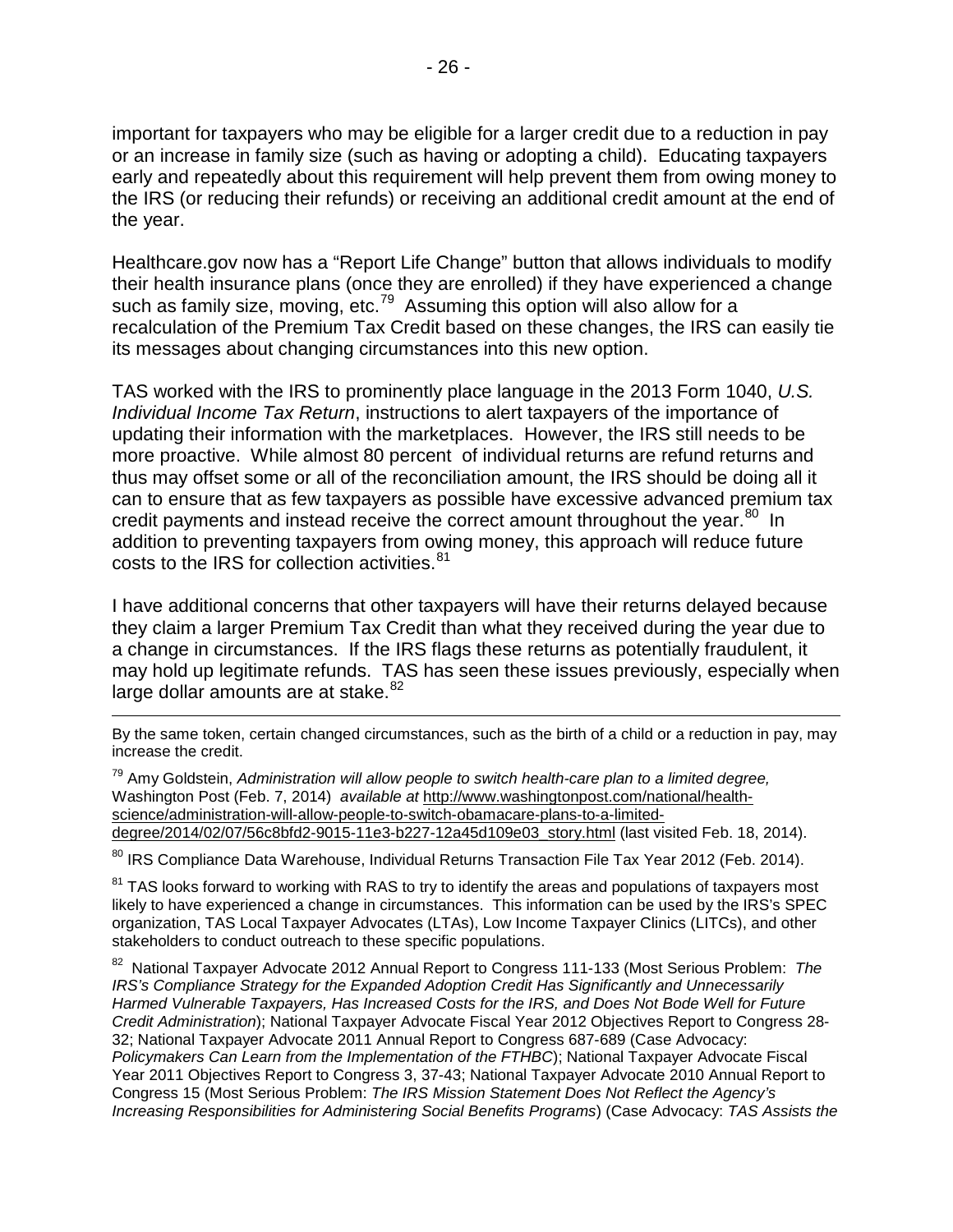While there will always be persons trying to game the tax system, I believe the risk of fraud with respect to the PTC is much less than with many other refundable credits. With respect to the Advanced Premium Tax Credit, the credit will be paid to established insurance companies when a policy is actually in place. When a taxpayer claims the PTC on his or her income tax return, it is a *reimbursement* of amounts already paid; the taxpayer will have to provide proof of a qualified health insurance plan, which the IRS will be able to verify through third-party information reporting. This design minimizes the opportunities for fraud.

TAS is in the final stages of developing an estimator for the Premium Tax Credit that will help taxpayers and practitioners understand how changes in circumstances will impact their credit amounts. TAS hopes to have this tool online and available to the public in the next few months. We have had success with a similar estimator for the Small Business Health Care Tax Credit (SBHCTC), which we launched on the TAS Tax Toolkit in November 2012.<sup>83</sup> The homepage for the estimator received 5,000 page views for October 2013 and over 13,000 page views for October – December 2013.<sup>[84](#page-28-1)</sup>

#### *Delays in Information Matching Show Need for Real-Time Tax System*

Last year, the Treasury Department delayed the requirement for certain employers with 100 or more employees to provide coverage to their employees.<sup>85</sup> Due to the delay in implementation, employers will not have to provide information reporting to the IRS regarding the employees they cover.<sup>86</sup> This information reporting will help identify which taxpayers have coverage and which do not (and therefore have to pay a penalty). We do not yet know how the IRS plans to address this lack of information during the 2015 filing season. TAS members on the relevant Joint Implementation Team have been told it will be discussed later.

 $\overline{a}$ *IRS with the Administration of the First-Time Homebuyer Credit*); National Taxpayer Advocate 2009 Annual Report to Congress 506-509; *Hearing on Complexity and the Tax Gap: Making Tax Compliance Easier and Collecting What's Due, Hearing Before the S. Comm. on Finance*, 112th Cong. (statement of Nina E. Olson, National Taxpayer Advocate) (June 28, 2011); *Filing Season Update: Current IRS Issues: Hearing Before the S. Comm. on Finance*, 111th Cong. (2010) (statement of Nina E. Olson, National Taxpayer Advocate) (Apr. 15, 2010); *The National Taxpayer Advocate's 2009 Report on the Most Serious Problems Encountered by Taxpayers: Hearing Before the Subcomm. on Oversight of the H. Comm. on Ways and Means*, 111th Cong. (2010) (statement of Nina E. Olson, National Taxpayer Advocate) (Mar. 16, 2010).

<span id="page-28-0"></span>83 <http://www.taxpayeradvocate.irs.gov/Businesses/Small-Business-Health-Care-Tax-Credit-Estimator> (last visited Feb. 19, 2014). According to Weber Shandwick, which tracks statistics for the estimator, the SBHCTC estimator has received over 23,500 page views since its launch in 2012.

<span id="page-28-1"></span><sup>84</sup> Taxpayer Advocate Service, FY 2014 1<sup>st</sup> Quarter Business Performance Review.

<span id="page-28-2"></span> $85$  Continuing to Implement the ACA in a Careful, Thoughtful Manner, Treasury Notes, (July 2, 2013), *available at* [http://www.treasury.gov/connect/blog/Pages/Continuing-to-Implement-the-ACA-in-a-Careful-](http://www.treasury.gov/connect/blog/Pages/Continuing-to-Implement-the-ACA-in-a-Careful-Thoughtful-Manner-.aspx)[Thoughtful-Manner-.aspx](http://www.treasury.gov/connect/blog/Pages/Continuing-to-Implement-the-ACA-in-a-Careful-Thoughtful-Manner-.aspx) (last visited Feb. 13, 2014). The requirement was further delayed until 2016 for employers with between 50 to 99 employees. Shared Responsibility for Employers Regarding Health Coverage, 79 Fed. Reg. 8543 (Feb. 12, 2014).

<span id="page-28-3"></span><sup>86</sup> Transition Relief for 2014 Under §§ 6055 (§ 6055 Information Reporting), 6056 (§ 6056 Information Reporting) and 4980H (Employer Shared Responsibility Provisions), Notice 2013-45.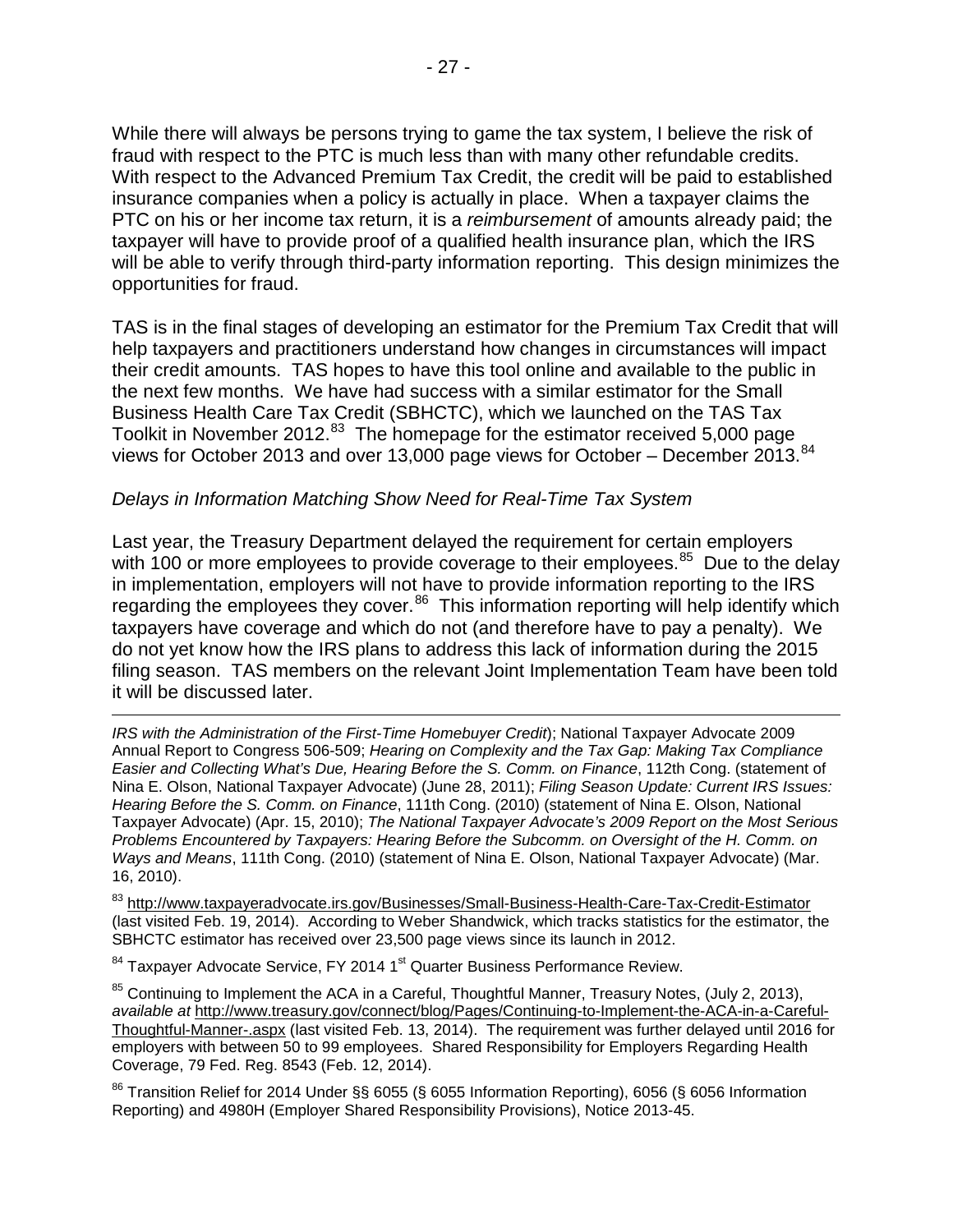Without this information, the IRS's job is increasingly difficult. This further strengthens my position on the need for a real-time tax system, discussed below.

# <span id="page-29-0"></span>**VI. Accelerated Receipt and Use of Third-Party Information Reports**

*Accelerated Third-Party Information Report Processing and Upfront Document Matching Will Protect Revenue, Reduce Fraud, and Improve Taxpayer Service.*

Whether in the context of Premium Tax Credit reconciliation, eligibility for the Earned Income Tax Credit, or returns filed by identity thieves, the IRS faces pressure to satisfy two competing demands: protect the public fisc from erroneous refund claims and meet taxpayer expectations by issuing refunds quickly. Although the IRS has instituted many business rules and filters to identify questionable refunds, it generally matches thirdparty information reports with tax return data long after it has released any associated income tax refunds.<sup>[87](#page-29-1)</sup>

In 2009, I recommended that Congress establish a timeframe for the IRS to develop a strategy and timeline for accelerating third-party information report processing and providing taxpayers with electronic access to such data.<sup>88</sup> Most recently, a study in my 2013 Annual Report provides a strategic framework and preliminary recommendations to better structure the filing season to reduce fraud and protect the interests of both the government and taxpayers. $89$  This is a key component of 21 $\mathrm{^{st}}$ century tax administration.

The government benefits from the revenue protection aspect of accelerated third-party information report processing and upfront document matching. Third-party information reporting is a crucial element in maximizing tax compliance.<sup>90</sup> By enabling the IRS to match third-party data to tax return information before issuing refunds, the IRS could identify and resolve inaccurate income reporting soon after the return is filed and

<span id="page-29-1"></span> $87$  For a more detailed discussion of the IRS's processes to review refund returns, see Nina E. Olson, *More Than a 'Mere' Preparer: Loving and Return Preparation*, 2013 TNT 92-131, Tax Notes Tax Analysts Tax Notes Today (May 13, 2013).

<span id="page-29-2"></span><sup>88</sup> National Taxpayer Advocate 2009 Annual Report to Congress 338-345; National Taxpayer Advocate 2011 Annual Report to Congress 284-295; National Taxpayer Advocate 2012 Annual Report to Congress 180-191.

<span id="page-29-3"></span><sup>89</sup> NTA 2013 Annual Report vol. 2, 67-96.

<span id="page-29-4"></span> $90$  Tax gap data show the importance of information reporting compliance, and how third-party reporting is essential to encourage voluntary compliance; specifically, when taxpayers have a choice about reporting their income, tax compliance rates are remarkably low. For example, workers who are classified as employees have little opportunity to underreport their earned income because it is subject to both information reporting on Forms W-2 and tax withholding. In fact, IRS data show that taxpayers report about 99 percent of their wages and salaries. IRS, *Tax Gap for Tax Year 2006 Overview*, Chart 1 (Jan. 6, 2012).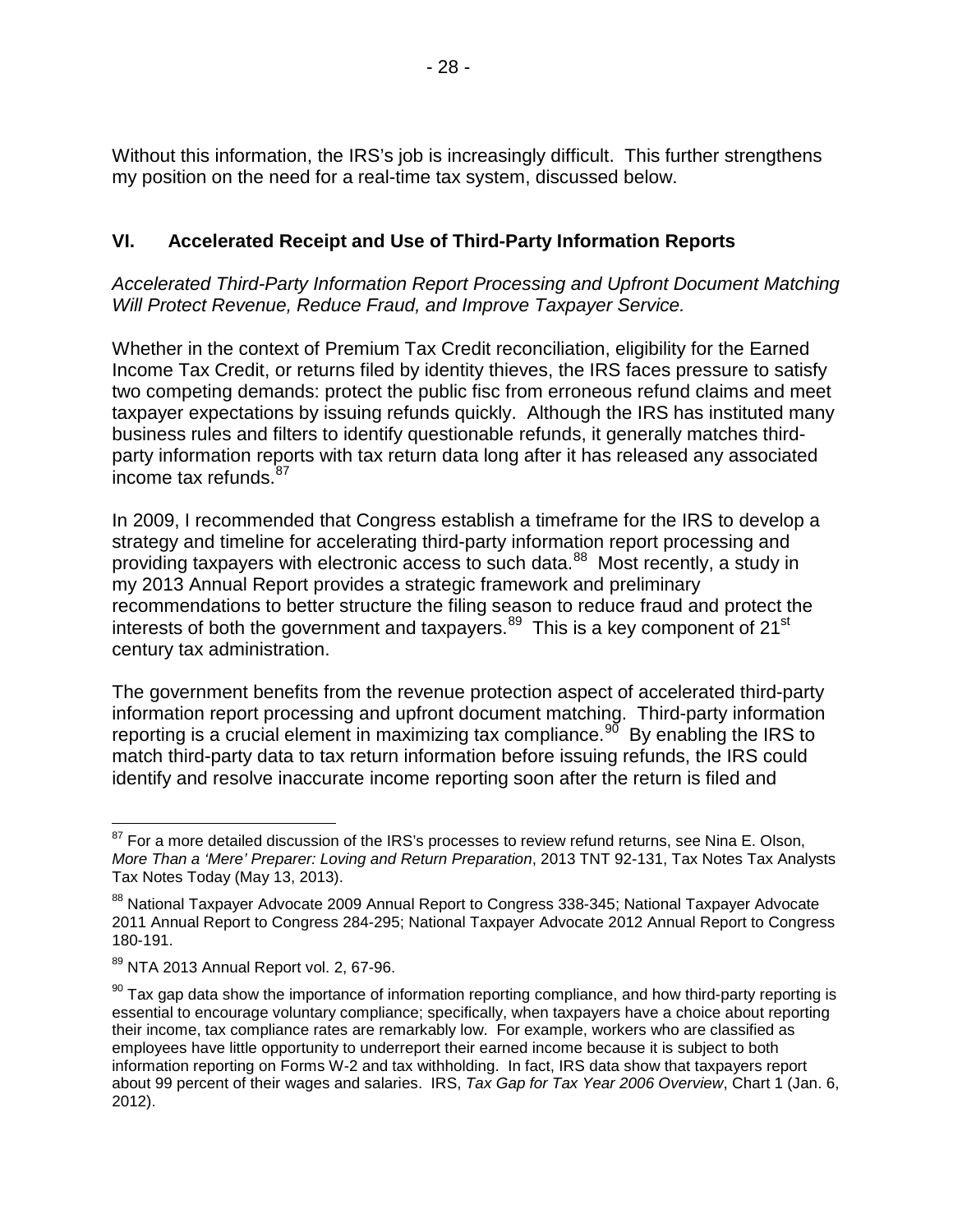prevent the release of erroneous refunds. This system would deter tax fraud and identity theft by stopping the refund associated with a mismatch.

In addition, accelerated information report processing and upfront matching would substantially improve taxpayer service and reduce taxpayer burden by:

- Providing taxpayers with direct electronic access to the third-party information report data to assist in tax preparation and reduce inadvertent errors;<sup>[91](#page-30-0)</sup>
- Improving taxpayers' ability to answer questions about an underlying economic transaction if the IRS identifies the mismatch within months rather than a year or more after the fact;
- Avoiding IRS collection actions long after taxpayers have spent the refunds;
- Avoiding the long-term accrual of penalties and interest on unintentionally omitted or under-reported items; and
- Reducing vulnerability to identity-theft related refund fraud.  $92$

While the IRS has acknowledged the benefits of accelerated third-party information report processing and upfront matching, it has not made any recent progress in developing a long-term plan for such a system.<sup>[93](#page-30-2)</sup> The IRS's lack of progress only delays the significant benefits we outlined throughout the study. Thus, we reiterated our 2009 Legislative Recommendation that Congress require the IRS and Treasury, in consultation with the Taxpayer Advocate Service, to prepare a plan and timeline to achieve an accelerated third-party report processing system.

<span id="page-30-0"></span> $91$  Taxpayers will not realize the full benefits of accelerated third-party information reporting unless the IRS provides taxpayers and their preparers with the ability to access and download their third party data from an online account. To address inadvertent omissions, the IRS should provide access to real-time transcripts of third-party data to aid in return preparation. Taxpayers and preparers could refer to the transcripts to ensure they do not accidentally omit income. One step above the transcript would be to provide a platform from which taxpayers and preparers could download third-party data submitted to the IRS or the Social Security Administration directly into a commercial tax software package or even an improved version of the IRS's Free File Fillable Forms (FFFF). This second option would eliminate transcription errors and provide a one-stop-service to taxpayers who would not need to download the data separately from each third party. In addition, the government would enjoy the benefits experienced by other tax administrations through pre-filled returns, but would still encourage competition in the tax software industry. For more information on the benefits of electronic access to third-party data and the experience of international tax administrations, see National Taxpayer Advocate 2013 Annual Report to Congress vol. 2, 67-96.

<span id="page-30-1"></span><sup>92</sup> William Hoffman, *IRS Oversight Board Brainstorms Real-Time Tax System, ID Theft Initiatives*, Tax Notes Today (May 2, 2013); IRS, PowerPoint, *Real Time Tax System Initiative, Public Meeting* 1 (Dec. 8, 2011), *available at* [http://www.irs.gov/file\\_source/pub/irs-utl/rtts\\_deck.pdf.](http://www.irs.gov/file_source/pub/irs-utl/rtts_deck.pdf) For more information on identity-theft refund fraud, see National Taxpayer Advocate 2013 Annual Report to Congress 75-83 (Most Serious Problem: *The IRS Should Adopt a New Approach to Identity Theft Victim Assistance that Minimizes Burden to Such Taxpayers)*; National Taxpayer Advocate 2012 Annual Report to Congress 42- 67 (Most Serious Problem: *The IRS Has Failed to Provide Effective and Timely Assistance to Victims of Identity Theft*)*.* 

<span id="page-30-2"></span><sup>&</sup>lt;sup>93</sup> For written and oral statements of panelists at the two IRS Real Time Tax System Initiative public meetings, see http://www.irs.gov/Tax-Professionals/Real-Time-Tax-Initiative (last visited Feb. 13, 2013).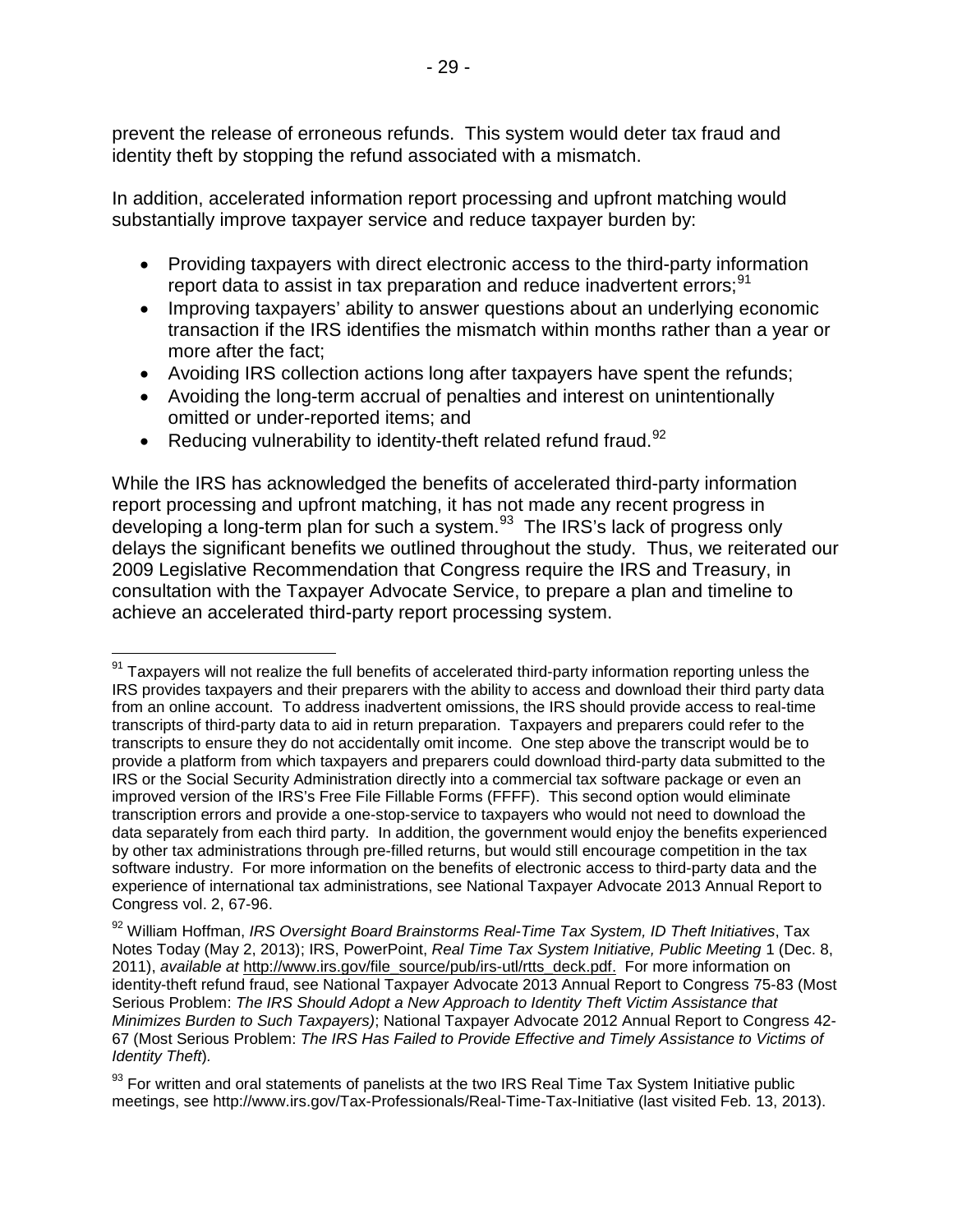In addition, to stimulate serious consideration and discussion of the issue, we offered the following administrative and legislative recommendations to achieve a system that allows the IRS to perform upfront matching to protect government revenue and improve taxpayer service:

- Provide taxpayers with electronic access to real-time transcripts of third-party information reporting data to aid in return preparation.
- Provide a platform from which taxpayers and preparers could download thirdparty data directly into commercial tax return preparation software.
- To accelerate the processing of Form W-2 data, develop and implement a oneyear pilot to determine if the IRS can screen Form W-2 data as effectively as the Social Security Administration.
- Because almost 98 percent of all information reports are already e-filed, eliminate the March 31 deadline for e-filed information reports. $94$  Thus, all information reports, whether e-filed or filed on paper, would be due at the end of February.
- Create a \$50 *de minimis* threshold for corrections, which would eliminate the need to file an amended or corrected third-party information report for any adjustments to income below \$50.
- Further increase electronic filing by reducing the 250 report threshold in IRC § 6011(e) to 50 reports and offer 2D bar code technology for those who cannot efile.
- Issue direct deposit and other electronic refunds by April 30 and paper checks by May 31.

The proposals included in the 2013 study are meant to serve as a "conversation starter" and are based on research conducted by the Taxpayer Advocate Service, including discussions with impacted stakeholder groups and a review of international tax systems. We attempted to address all identified concerns and risks, but we acknowledge that there will be unexpected challenges and risks before a proposal along these lines is implemented. We recognize that the changes necessary to accomplish an accelerated third-party reporting system require a great deal of forethought, analysis, and stakeholder engagement.

## <span id="page-31-0"></span>**VII. Improper Payments of the Earned Income Tax Credit and Other Refundable Credits**

One area of tax administration that has both warranted and received a great deal of attention over the years is refundable credits, particularly the Earned Income Tax Credit

<span id="page-31-1"></span><sup>94</sup> IRS Pub. 6961, *2013 Update: Calendar Year Projections of Information and Withholding Documents for the United States and Campuses*, Tables 2-4 (Of the 2,288,516,144 information reports received in calendar year 2012, 2,240,335,726 were received electronically).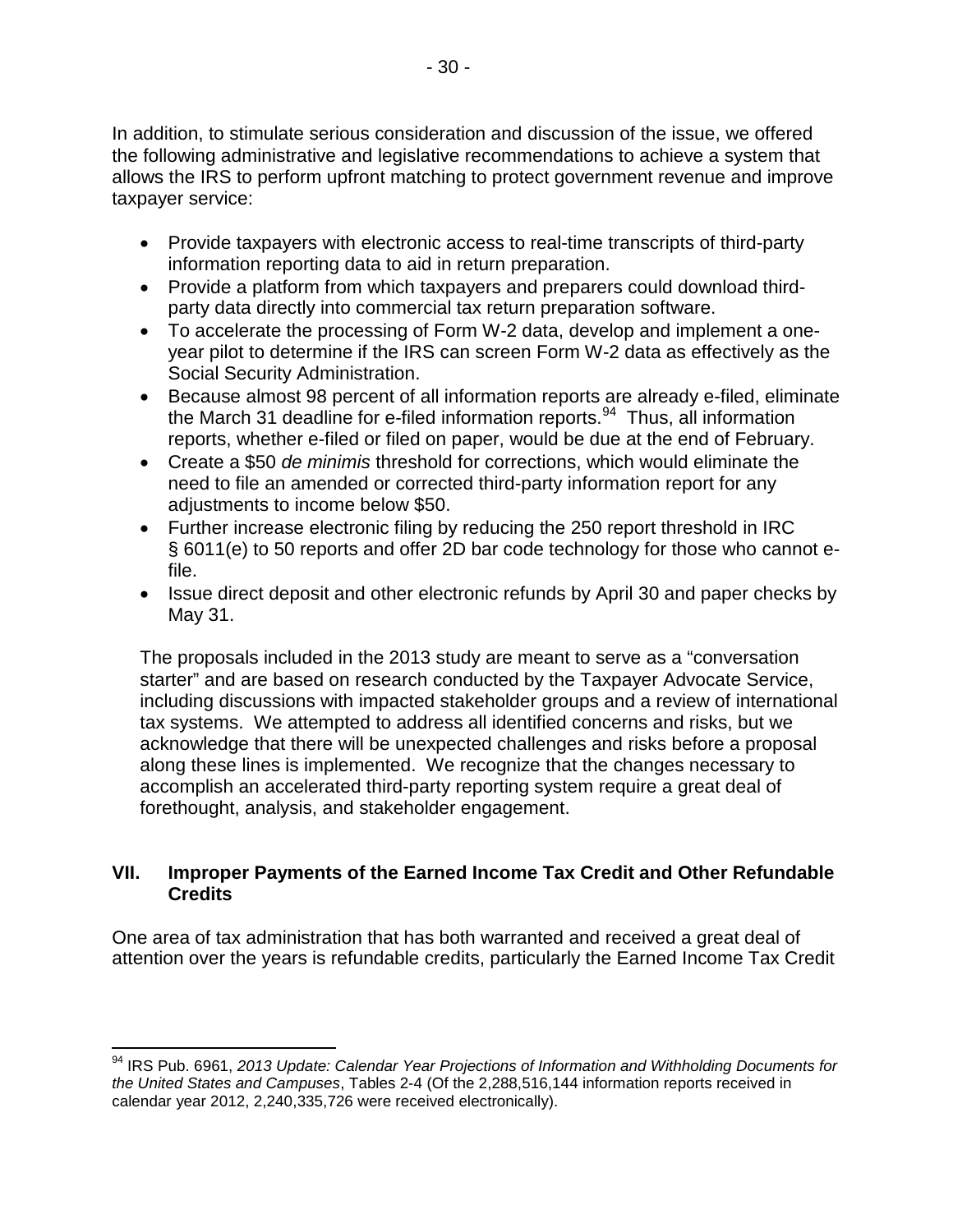$(EITC).<sup>95</sup>$  $(EITC).<sup>95</sup>$  $(EITC).<sup>95</sup>$  Most credits merely reduce the amount a taxpayer owes, but in the case of *refundable* tax credits, the IRS may end up paying a taxpayer more than the taxpayer paid in tax, resulting in a "negative" tax. Refundable credits may have become familiar in the context of benefits to low income taxpayers and therefore may be viewed as a form of "welfare." Nevertheless, these credits are no longer limited to this population but are now available to middle-income taxpayers and businesses as well.<sup>96</sup>

The EITC, enacted as a work incentive in the Tax Reduction Act of 1975, has become the government's largest means-tested anti-poverty program.<sup>[97](#page-32-2)</sup> Unlike traditional antipoverty and welfare programs, the EITC was designed to have an easy "application" process by allowing an individual to claim the benefit on his or her tax return. This approach dramatically lowered administrative costs, since it did not require an infrastructure of case workers and local agencies. The Treasury Inspector General for Tax Administration has noted as follows:

Current administration costs are less than 1% of benefits delivered. This is quite different from other non-tax benefits programs in which administrative costs related to determining eligibility can range as high as 20% of program expenditures.<sup>[98](#page-32-3)</sup>

The IRS reports that it paid \$60.3 billion in EITC claims for tax year 2013. If this amount had been paid by another agency that spent 20 percent of program expenditures verifying eligibility, the administrative costs to the government would have been \$12.1 billion – more than 90 percent of the amount of improper payments that the IRS estimates were made.<sup>[99](#page-32-4)</sup>

However, ease of application and the absence of eligibility interviews result in greater overclaims for the EITC than traditional anti-poverty programs. In other words, the front-end administrative costs of traditional anti-poverty programs have shifted to the post-claim compliance costs of the EITC.

A significant positive difference is the EITC has far higher participation rates than other anti-poverty programs (*i.e.,* the percentage of eligible individuals and families who

<span id="page-32-0"></span><sup>95</sup> For a comprehensive discussion of the challenges in administering the EITC, *see Improper Payments in the Administration of Refundable Credits*, *Hearing Before the H. Comm. on Ways and Means,* 112th Cong. (2011) (statement of Nina E. Olson, National Taxpayer Advocate).

<span id="page-32-1"></span><sup>96</sup> *See e.g*., the adoption credit (IRC § 36C) and the American Opportunity Tax Credit (IRC § 25A) for low and moderate income taxpayers and the fuel tax credit for purchasers of gasoline used on farms or local buses or of fuels for certain other purposes (IRC §§ 34, 4081(a)(2)(A), 6420, 6421, 6427).

<span id="page-32-2"></span><sup>97</sup> *See* Pub. L. No. 94-12, § 204, 89 Stat. 26 (1975).

<span id="page-32-3"></span><sup>98</sup> *See* TIGTA, Ref. No. 2011-40-023, *Reduction Targets and Strategies Have Not Been Established to*  Reduce the Billions of Dollars in Improper Earned Income Tax Credit Payments Each Year 1 (2011) (IRS response).

<span id="page-32-4"></span><sup>99</sup> Department of the Treasury, *Fiscal Year 2013 Agency Financial Report* 210 (Dec. 13, 2013). The lower bound estimate of improper EITC payments in FY 2013 is \$13.3 billion.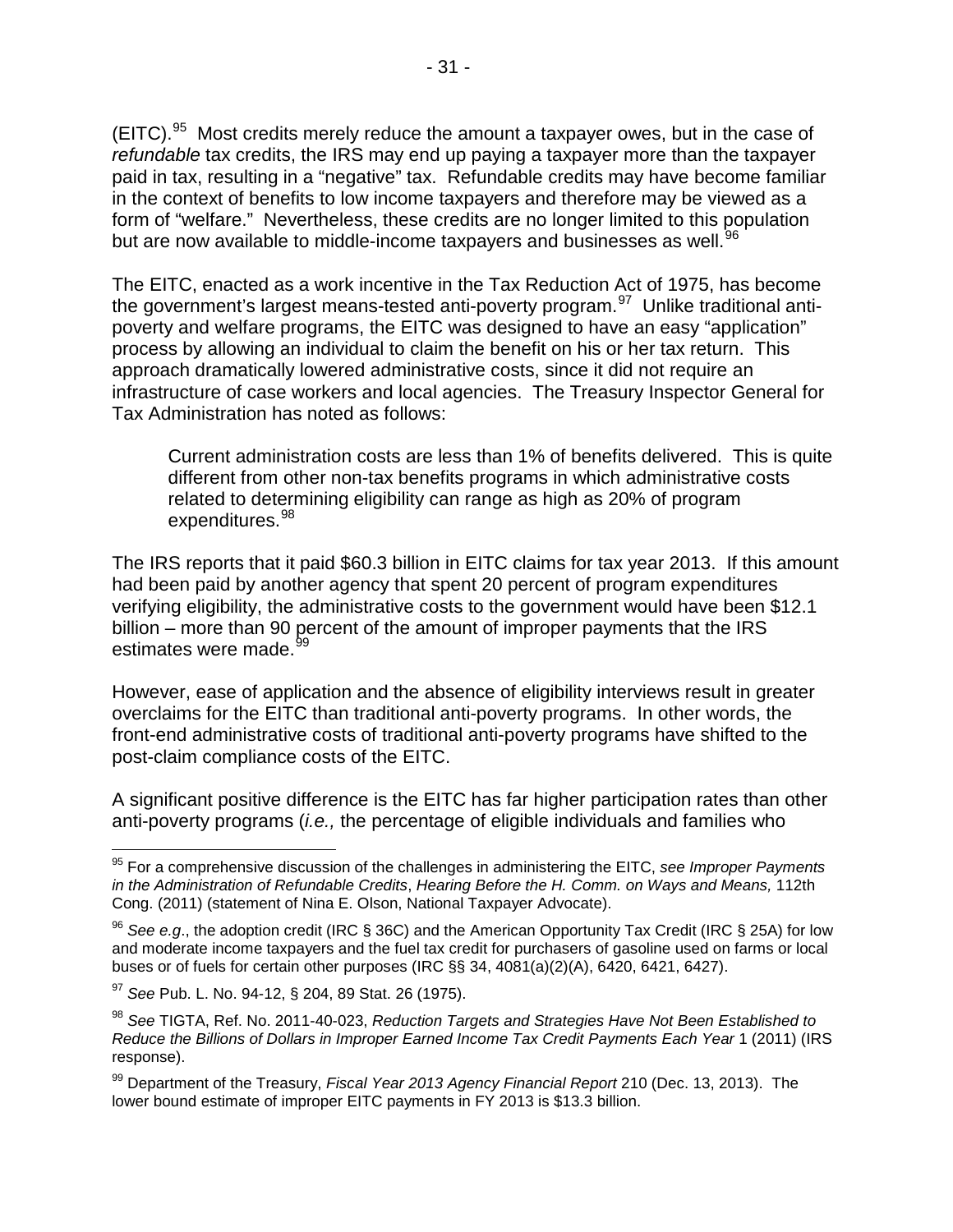receive the benefit is much greater, at 79 percent).<sup>[100](#page-33-0)</sup> Assuming we want the intended beneficiaries to receive the benefits enacted by Congress, the EITC is a highly effective method of delivery.

Overall, EITC noncompliance is a relatively small portion of the tax gap.<sup>[101](#page-33-1)</sup> EITC overclaims account for six percent of the gross individual income tax noncompliance while business income underreported by individuals accounts for  $51.9$  percent.<sup>[102](#page-33-2)</sup> Nevertheless, EITC post-claim compliance costs are high and cannot be ignored.

The most familiar estimate of EITC compliance is the Improper Payment (IP) rate.<sup>103</sup> The IP rate for FY 2012 attributable to EITC is 22.8 percent (or \$12.6 billion).<sup>104</sup> This is based on estimates of dollars ultimately misspent (*i.e.,* the amount of taxpayer overclaims *net* of amounts the IRS prevents or recovers). [105](#page-33-5) TIGTA has described the EITC IP rate as equal to the total (gross) EITC overclaims less total EITC claims protected/recovered, divided by total EITC claims.

<span id="page-33-2"></span><sup>102</sup> IRS, IR-2012-4, *IRS Releases New Tax Gap Estimates; Compliance Rates Remain Statistically Unchanged from Previous Study* (Jan. 6, 2012). The IRS estimates \$235 billion in individual income tax underreporting for tax year (TY) 2006 with \$122 billion of this amount attributable to business income underreported by individuals as sole proprietors on Schedule C (Profit or Loss from Business) or as farmers on Schedule F (Profit or Loss from Farming). The IRS estimates about \$14.1 billion in EITC overclaims from the NRP from TYs 2006-2008. We determined the EITC overclaim amount by multiplying the overclaim rate by the amount of EITC claims (0.285 lower bound EITC overclaim rate multiplied by \$49.3 billion). IRS, RAS, *Compliance Estimates and Sources of Errors for the Earned Income Tax Credit Claimed on 2006-2008 Returns* (Feb. 12, 2014) (unpublished).

<span id="page-33-3"></span> $103$  Improper payments include "any payment that should not have been made or that was made in an incorrect amount (including overpayments and underpayments) under statutory, contractual, administrative, or other legally applicable requirements" as well as "any payment to an ineligible recipient, any payment for an ineligible service, any duplicate payment, payments for services not received, and any payment that does not account for credit for applicable discounts." Improper Payments Information Act of 2002, Pub. L. No. 107-300 § 2351, 116 Stat. 2350 (2002). *See also* GAO, GAO-09-628T, *Improper Payments: Progress Made but Challenges Remain in Estimating and Reducing Improper Payments*, App. I, at 20 (Apr. 22, 2009) (identifying EITC as the Treasury improper payment).

<span id="page-33-4"></span><sup>104</sup> Fiscal Year 2013 Agency Financial Report – Department of the Treasury 210 (Dec. 13, 2013). The \$12.6 billion amount is the midpoint between Treasury's lower and upper estimate.

<span id="page-33-5"></span><sup>105</sup> IRS, RAS, *Compliance Estimates and Sources of Errors for the Earned Income Tax Credit Claimed on 2006-2008 Returns* 6 (Feb. 12, 2014) (unpublished).

<span id="page-33-0"></span><sup>100</sup> IRS, *EITC Participation Rate by States*, *at* [http://www.eitc.irs.gov/EITC-Central/Participation-Rate.](http://www.eitc.irs.gov/EITC-Central/Participation-Rate)

<span id="page-33-1"></span> $101$  The tax gap is defined as the amount of tax liability faced by taxpayers that is not paid on time. The tax gap can be divided into three components: non-filing, underreporting and underpayment. *See* IRS, IR-2012-4, *IRS Releases New Tax Gap Estimates; Compliance Rates Remain Statistically Unchanged from Previous Study* (Jan. 6, 2012).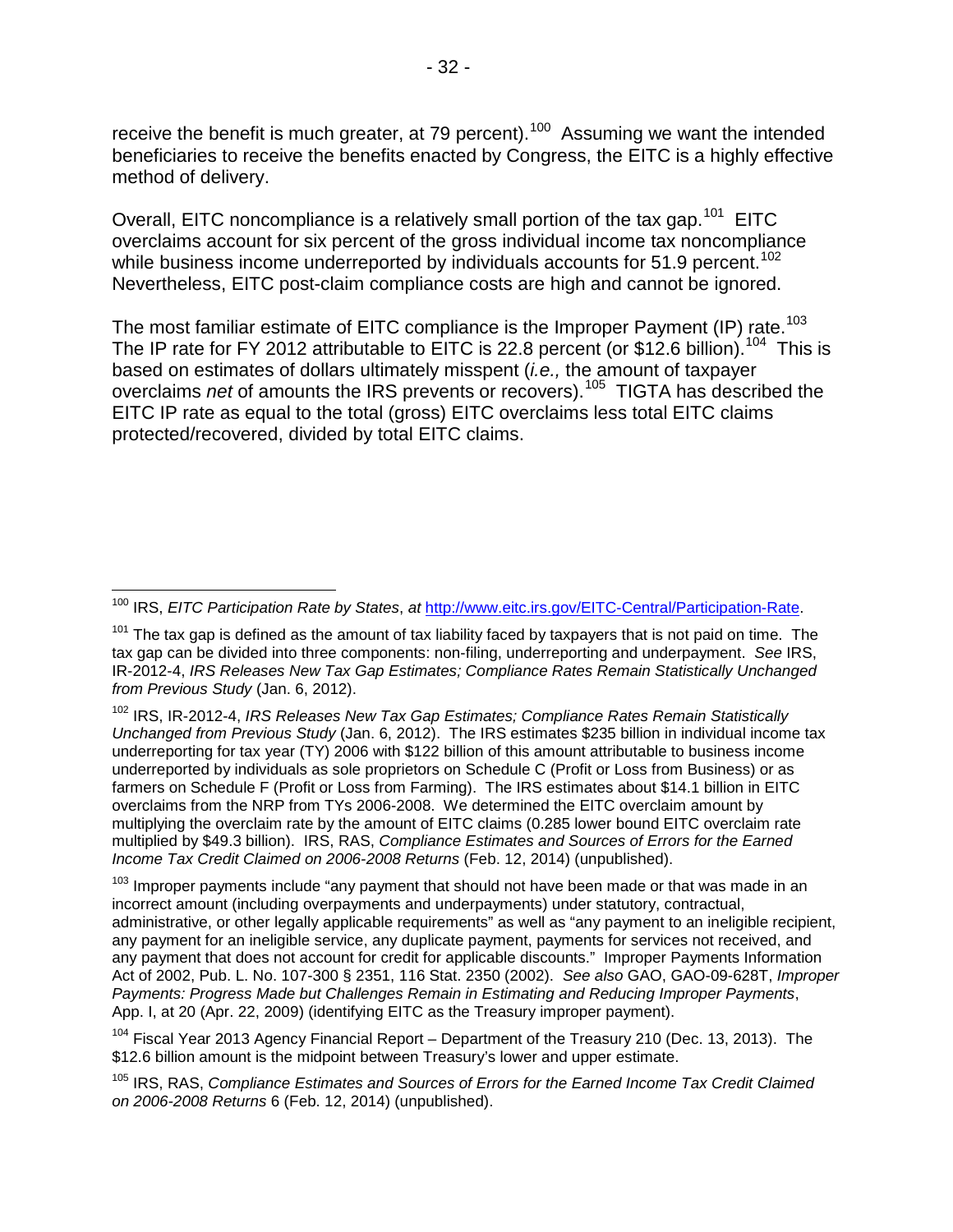### **Figure 6:**

| Improper EITC Payment Rate Formula                                                                                                                                                                                                                                                                               |  |  |  |  |
|------------------------------------------------------------------------------------------------------------------------------------------------------------------------------------------------------------------------------------------------------------------------------------------------------------------|--|--|--|--|
| <b>Total Overclaims - Total Claims Protected/Recovered</b><br><b>Total EITC Claims</b>                                                                                                                                                                                                                           |  |  |  |  |
| <b>Total Overclaims</b><br>The difference between the amount of the EITC claimed by the taxpayer on his<br>or her tax return and the amount the taxpayer should have claimed.                                                                                                                                    |  |  |  |  |
| <b>Total Claims Protected/Recovered</b><br>The amount of EITC overclaims that the IRS prevents from being paid through<br>activities such as math error processing and prerefund examinations or recovers<br>after being paid through Automated Underreporter document matching and<br>post-refund examinations. |  |  |  |  |
| <b>Total EITC Claims</b><br>The amount of the EITC claimed on all tax returns.                                                                                                                                                                                                                                   |  |  |  |  |

Source: TIGTA analysis of the IRS's Fiscal Year 2012 Executive Order 13520 report

#### *The 2006-2008 NRP Study Provides a Roadmap for Understanding and Addressing EITC Noncompliance*

While the Improper Payment rate provides us with a consistent net measure of improper EITC payments (*i.e.,* improper payments actually made), it is important to understand the sources of error for total (gross) EITC overclaims in order to develop targeted strategies to reduce the Improper Payment rate. The most recent IRS National Research Program (NRP) EITC results are useful in this regard, because they provide a statistically representative sample from which to draw observations of taxpayer behavior and better understand the sources of EITC noncompliance.<sup>[106](#page-34-0)</sup> Specifically, the IRS Tax Year 2006 – 2008 NRP Compliance Study (hereafter, NRP Compliance Study) data show the impact on compliance of the complex eligibility criteria and the characteristics of the EITC beneficiary population. These findings should drive the IRS's EITC education, compliance, and enforcement initiatives.<sup>[107](#page-34-1)</sup>

<span id="page-34-0"></span><sup>&</sup>lt;sup>106</sup> The IRS created the National Research Program (NRP) in 2000 to "develop and monitor strategic measures of taxpayer compliance." National Research Program, *at* [http://www.irs.gov/uac/National-](http://www.irs.gov/uac/National-Research-Program-(NRP))[Research-Program-\(NRP\)](http://www.irs.gov/uac/National-Research-Program-(NRP)) (last visited on Feb. 19, 2014). NRP is a comprehensive effort by the IRS to measure payment, filing, and reporting compliance for different types of taxes and various sets of taxpayers and to deliver the data to the Business Operation Divisions to meet a wide range of needs including support for the development of strategic plans and improvements in workload identification. Internal Revenue Manual (IRM) 4.22.1.3 (Apr. 25, 2008).

<span id="page-34-1"></span> $107$  The NRP Compliance Study estimated the total (gross) dollar overclaim percentage at 28.5 percent or \$14.1 billion (Lower Bound Estimate or LBE). IRS, RAS, Compliance Estimates and Sources of Errors for the Earned Income Tax Credit Claimed on 2006-2008 Returns 7 (Feb. 12, 2014) (unpublished). Lowerbound estimates assume audit non-participants have similar compliance behavior to audit participants with similar characteristics (*i.e*., in same sampling strata). Upper-bound estimates assume audit nonparticipants are noncompliant (*i.e.,* exam conclusion is correct). IRS, RAS, Compliance Estimates and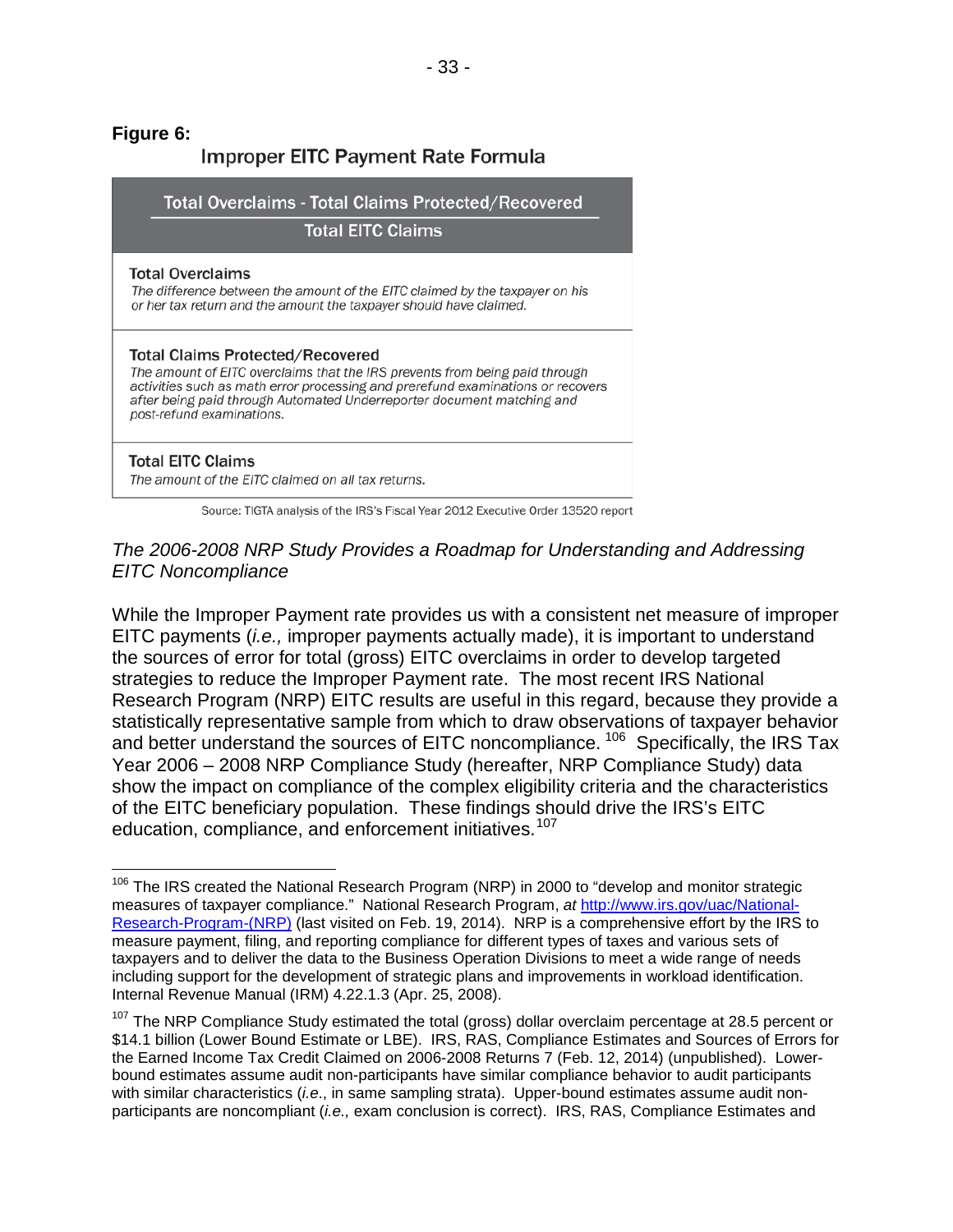I should point out that the NRP data does not necessarily present a complete picture of the sources of EITC noncompliance because some taxpayers do not participate in the NRP audits for a variety of reasons. However, the NRP audit results are more reliable than typical EITC audits. Unlike the IRS's typical EITC audits, which are conducted via correspondence with a population that has limited literacy and high transiency and thus has a very high no-response rate**,** 95 percent of NRP EITC audits are conducted in a face-to-face environment in the office or the field.<sup>[108](#page-35-0)</sup> Field and office audits generally have a higher response rate and agreement rate than correspondence audits and thus provide a better opportunity to identify the sources of error.<sup>[109](#page-35-1)</sup> Still, the NRP Compliance Study distinguishes between "known errors" and "unknown errors." It estimates that 30 percent of total possible overclaim returns and 41 percent of total possible overclaim dollars stem from unknown errors (*i.e.,* cases where compliance and errors are unknown mostly because of audit non-participation). Nevertheless, based on audit participants, the IRS believes it can reliably project 8.4 million overclaim returns and \$11.4 billion overclaim dollars to the EITC population.<sup>[110](#page-35-2)</sup>

These findings from the NRP Compliance Study demonstrate that the sources of known EITC errors are numerous, and imply that a one-size-fits-all solution will not work:

- As a threshold matter, many EITC overclaims are less than \$500 (44 percent LBE), and relatively few overclaims are above \$3,000 (11 percent LBE).
- Income misreporting is by far the most common type of error: -- 65 percent of overclaim returns show some income misreporting, and it is the

 $\overline{a}$ Sources of Errors for the Earned Income Tax Credit Claimed on 2006-2008 Returns 4 (Feb. 12, 2014) (unpublished). TAS research studies suggest the Lower Bound Estimate more accurately reflects the EITC dollar overclaim rate. A 2004 Taxpayer Advocate Service study of a representative sample of the EITC Audit Reconsideration population found that 43 percent of taxpayers who in the original audit did not respond to IRS contacts, or whose response was received after the IRS deadline and thus was not considered in the audit, had favorable outcomes from the audit reconsideration process (meaning they received more EITC from the reconsideration than from the initial audit itself). This percentage is about the same as the favorable outcome rate for *all* taxpayers in the audit reconsideration sample. Moreover, the non- and late-responders received about 96 percent of the total EITC claimed on the original return. "*This suggests that taxpayers who fail to respond to the audit, or who have a late response, may in fact be eligible for the EITC.*" (Emphasis in original.) *See* National Taxpayer Advocate 2004 Annual Report to Congress, vol. 2, at 29 (Earned Income Tax Credit (EITC) Audit Reconsideration Study). Accordingly, we use the LBE rate throughout this discussion.

<span id="page-35-0"></span> $108$  The combined no response and undeliverable rate for non-NRP correspondence examinations is 53 percent. An additional 15 percent of taxpayers stopped responding. IRS, Audit Information, Closed Case Database, TY 2012.

<span id="page-35-1"></span><sup>109</sup> TAS, *IRS Correspondence Examinations: Are they really as effective as the IRS thinks?*, National Taxpayer Advocate's Blog: Taxpayer Rights and Taxpayer Burden, http://www.taxpayeradvocate.irs.gov/Blog/irs-correspondence-examinations-are-they-really-as-effectiveas-the-irs-thinks.

<span id="page-35-2"></span><sup>110</sup> IRS, RAS, *Compliance Estimates and Sources of Errors for the Earned Income Tax Credit Claimed on 2006-2008 Returns* 9 (Feb. 12, 2014) (unpublished).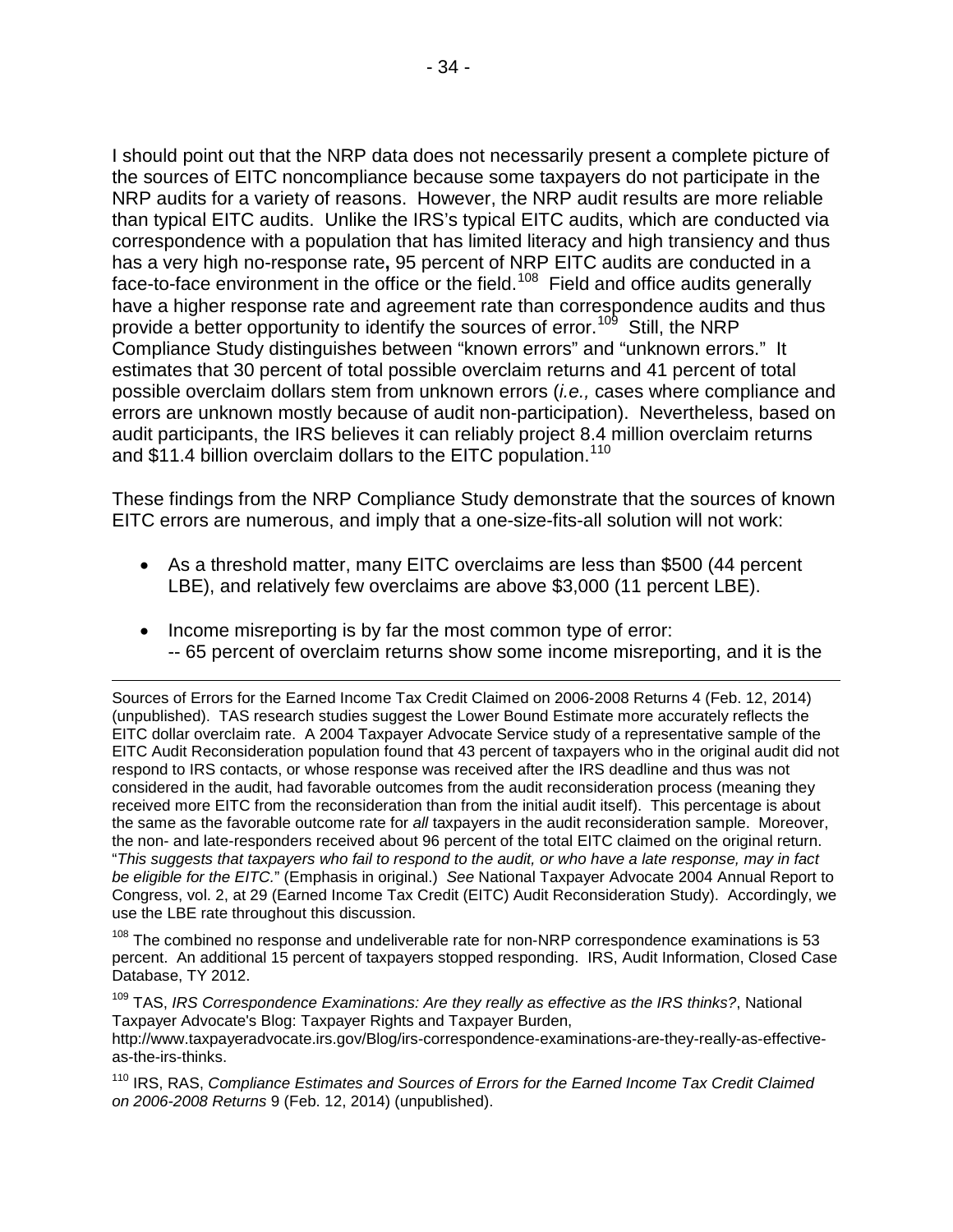*only* error on 50 percent of overclaim returns.

- -- The average overclaim on income-error-only returns is \$658.
- Qualifying child (QC) errors occur less than half as often and they are less likely to be the only error: -- 29 percent of overclaim returns show a qualifying child error, and it is the *only*

error on 15 percent of overclaim returns.

- -- The average overclaim on QC-error-only returns is \$2,299.
- 8 percent of overclaim returns have *both* QC errors and income misreporting.
- 14 percent of overclaim returns have *neither* QC nor income errors.

Figure 7 shows the five *most costly* error types and their percentages of total overclaim dollars.

# **Figure 7:**

| <b>Error Type</b>                                                          | Lower-bound<br>estimate |
|----------------------------------------------------------------------------|-------------------------|
| Qualifying child errors                                                    | 40%                     |
| Self-employment income misreporting                                        | 13%                     |
| Filing status errors                                                       | 9%                      |
| Income reporting of investment income<br>and AGI (excluding earned income) | 5%                      |
| Wage income misreporting                                                   | つ%                      |

## **Five Most Costly Error Types**

Figure 8 below shows the five *least costly* error types and their percentages of total overclaim dollars. Note that "tiebreaker" errors – where more than one eligible person claims a qualifying child – are now trivial, compared with the 1999 Compliance Study, when tiebreaker errors accounted for 17 percent or more of overclaim dollars.<sup>111</sup> The tiebreaker rules were significantly modified and clarified in the Economic Growth and Tax Relief Reconciliation Act of 2001 (EGTRRA);<sup>[112](#page-36-1)</sup> the NRP Compliance Study data show the positive impact legislative clarification can have on compliance.

<span id="page-36-0"></span><sup>111</sup> *See* IRS, *Compliance Estimates for Earned Income Tax Credit Claimed on 1999 Returns* (Feb. 28, 2002).

<span id="page-36-1"></span><sup>&</sup>lt;sup>112</sup> Economic Growth and Tax Relief Reconciliation Act of 2001, Pub. L. 107-16, § 303, 115 Stat. 38 (2001). Tiebreaker rules under EGTRRA stipulate that if a child is claimed by more than one eligible person, the credit would first go to the biological parent. If there are two claims between non-parental family members, the credit will go to the family member with the highest adjust gross income. If two parents do not file a joint return, the credit will go to the parent with whom the child resided for the longest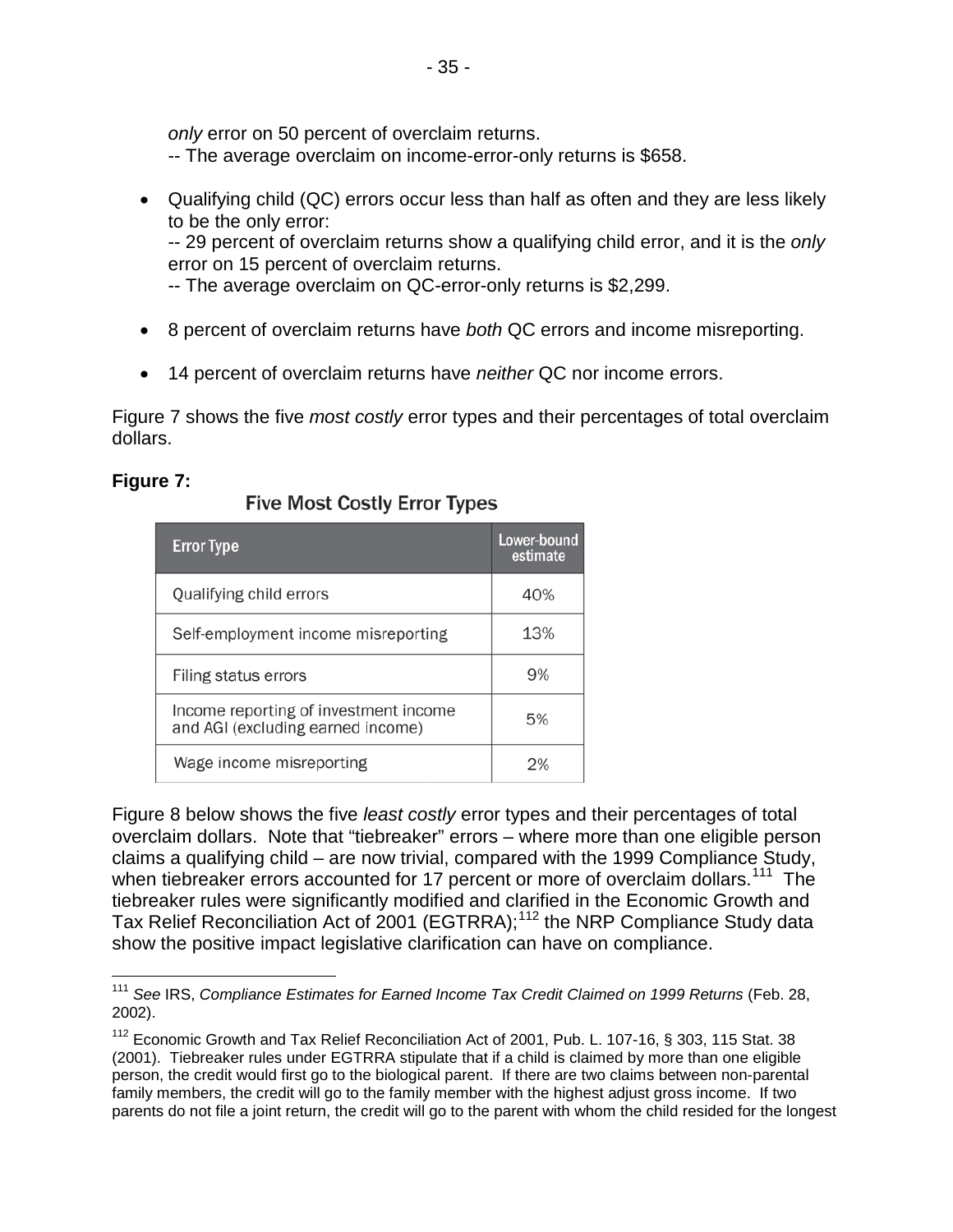#### **Figure 8:**

 $\overline{a}$ 

# **Five Least Costly Error Types**

| <b>Error Type</b>                                                                                                                                                                                        | Lower-bound<br>estimate |
|----------------------------------------------------------------------------------------------------------------------------------------------------------------------------------------------------------|-------------------------|
| Rules for all taxpayers claiming EITC<br>Having a valid SSN, being a U.S. citizen or resident<br>alien all year, not filing Form 2555 or Form 2555-EZ,<br>not being a qualifying child of another person | 1%                      |
| Tiebreaker errors                                                                                                                                                                                        | 1%                      |
| Errors corrected in processing<br>Includes math errors and other adjustments made<br>prior to NRP exam                                                                                                   | 1%                      |
| Rules for taxpayers claiming EITC<br>without children<br>Being age 25-64, not a dependent of another<br>taxpayer, and having a home in the U.S. for<br>more than half the year                           | О%                      |

*The Interaction of Complex Eligibility Requirements and the Characteristics of the EITC Population Accounts for Many EITC Errors*

Generally, the amount of the EITC increases with earned income, creating an incentive to work.<sup>113</sup> The EITC amount also increases if a worker has one, two, or three qualifying children, but is disallowed if the worker has more than \$3,300 of investment  $income.$ <sup>114</sup> The EITC phases out at an income ceiling of \$51,567 (for a married couple

time. If residency was split equally between two parents, the credit will go to the parent with the highest adjusted gross income.

<span id="page-37-0"></span><sup>113</sup> *See* Stacy Dickert, Scott Houser & John Karl Scholz, *The Earned Income Tax Credit and Transfer Programs: A Study of Labor Market and Program Participation,* Tax Policy and the Economy, vol. 9, ed. James M. Poterba (MIT Press, 1995); Janet Holtzblatt, *Trade-offs Between Targeting and Simplicity: Lessons from the U.S. and British Experiences with Refundable Tax Credits* (Dept. of the Treasury, 2004) 13 (citing Dickert, Houser & Scholz among academic economists who "estimated that expansions of the EITC between 1993 and 1996 would induce more than half a million families to move from welfare to work").

<span id="page-37-1"></span><sup>114</sup> *See* generally IRC § 32(i); Rev. Proc. 2013-15, § 2.05, 2013-5 I.R.B. 444; Instructions for Form 1040, *U.S. Individual Tax Return* 51 (2013).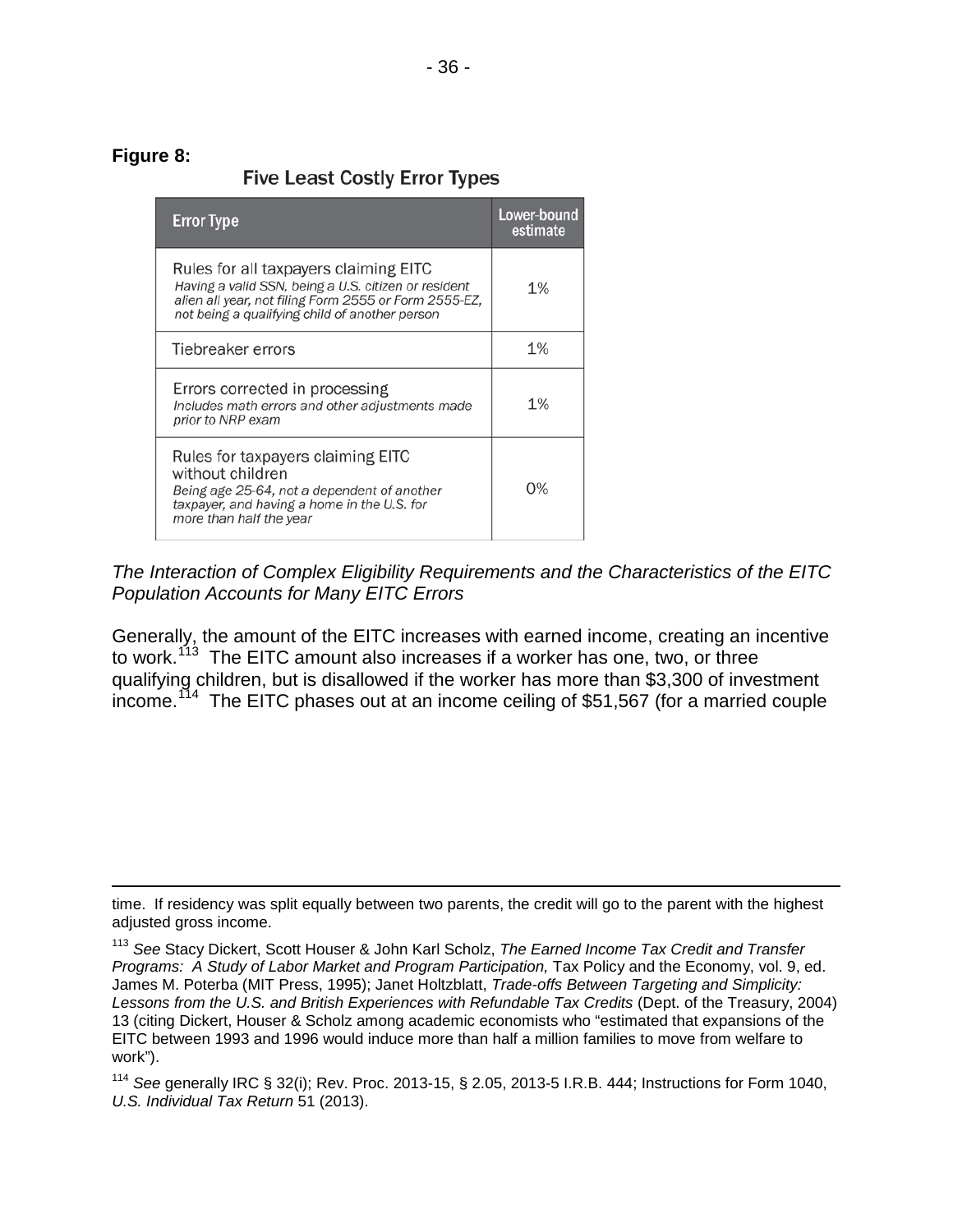filing jointly with three or more qualifying children).<sup>[115](#page-38-0)</sup> Detailed requirements govern eligibility and computation.<sup>[116](#page-38-1)</sup>

For purposes of EITC, the definition of a qualifying child has three main components: age, relationship, and residence. The IRS can systematically verify age with federal databases (such as the Social Security Numident database). However, relationship and residence are factual circumstances that often require intrusive inquiries into taxpayers' personal circumstances and are hence more difficult to establish.

- Under the *relationship* requirement, the taxpayer generally may claim the EITC only with respect to a child who is his or her son, daughter, stepchild, foster child, or a descendant of any of them (*e.g*., a grandchild), or a child who is a sibling, stepsibling, or half-sibling of the taxpayer, or a descendant of any of them (*e.g*.*,* a nephew or grandnephew).<sup>[117](#page-38-2)</sup>
- Under the residence requirement, a taxpayer generally may claim the credit only with respect to a child who lives with the taxpayer for more than half the calendar year *(i.e.*, six months plus one day).<sup>[118](#page-38-3)</sup>

As a practical matter, low income taxpayers have considerable difficulty documenting relationship and residence,<sup>[119](#page-38-4)</sup> because of a lack of clarity from the IRS as well as their

<span id="page-38-0"></span><sup>115</sup> IRC § 32(b); Rev. Proc. 2013-15, § 2.05, 2013-5 I.R.B. 444; Instructions for Form 1040, *U.S. Individual Tax Return* 51 (2013).

<span id="page-38-4"></span><span id="page-38-1"></span><sup>&</sup>lt;sup>116</sup> A 2009 House committee report provided the following description:

Eligibility for the EITC is based on earned income, adjusted gross income, investment income, filing status, and immigration and work status in the United States. The amount of the EITC is based on the presence and number of qualifying children in the worker's family, as well as on adjusted gross income and earned income.

The EITC generally equals a specified percentage of earned income up to a maximum dollar amount. The maximum amount applies over a certain income range and then diminishes to zero over a specified phaseout range. For taxpayers with earned income (or adjusted gross income (AGI), if greater) in excess of the beginning of the phaseout range, the maximum EITC amount is reduced by the phaseout rate multiplied by the amount of earned income (or AGI, if greater) in excess of the beginning of the phaseout range. For taxpayers with earned income (or AGI, if greater) in excess of the end of the phaseout range, no credit is allowed.

An individual is not eligible for the EITC if the aggregate amount of disqualified income of the taxpayer for the taxable year exceeds \$3,100 (for 2009). This threshold is indexed for inflation. Disqualified income is the sum of: (1) interest (taxable and tax exempt); (2) dividends; (3) net rent and royalty income (if greater than zero); (4) capital gains net income; and (5) net passive income (if greater than zero) that is not self-employment income.

H.R. Rept. No. 111-16, at 519 (2009).

<span id="page-38-2"></span><sup>117</sup> *See* IRC § 152(c)(2).

<span id="page-38-3"></span><sup>118</sup> *See* IRC § 152(c)(1)(B).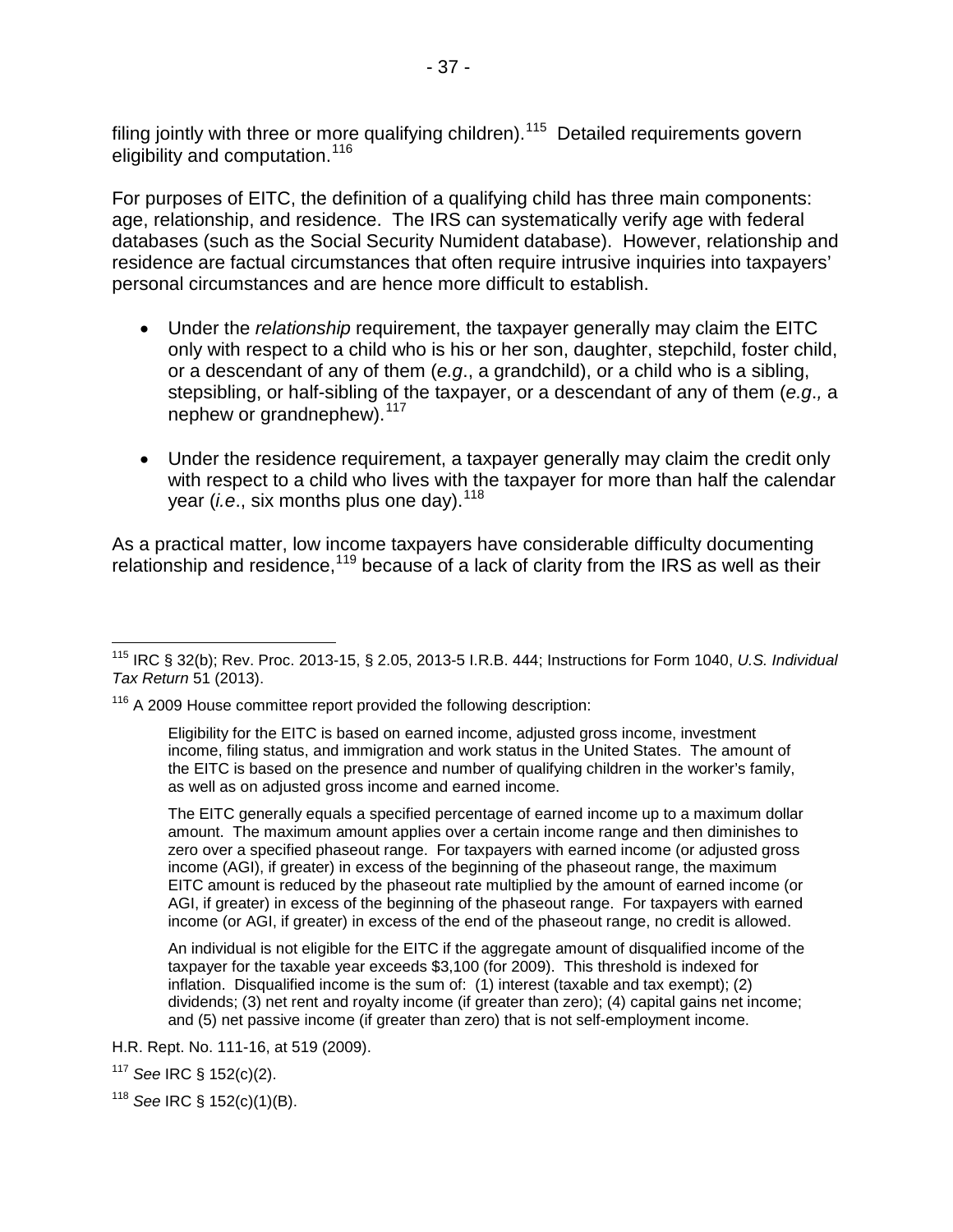personal circumstances. In the past, TAS has reported that the "two main problems are inconsistency as to which documents the IRS will accept (a document is accepted in one office, but not in another) and inflexibility in accepting proof (failure to accept other types of documents where the taxpayer cannot provide standard documentation)."<sup>120</sup> On the low income taxpayers' part, one of the biggest issues is "their tendency to be transient or even temporarily homeless" coupled with literacy challenges.<sup>[121](#page-39-1)</sup> This combination of byzantine requirements with the lack of a home in which to store documents, not to mention the skills needed to read or retain them, frequently results in a lack of documentation.

Given the inherently personal and fluid nature of household living arrangements, a child's relationship and residence with respect to a low income taxpayer must be validated on a case-by-case basis. Moreover, about one-third of EITC claimants cycle in and out of eligibility each year.<sup>122</sup> Thus, the learning curve for understanding how complex EITC eligibility rules apply to one's (changing) household situation is very steep.

Despite these challenges, the NRP Compliance Study found that *about 87 percent (LBE) of the qualifying children claimed for EITC are claimed correctly*. [123](#page-39-3) That is a credit to the IRS's outreach and education efforts, and the IRS's partnership with external stakeholders who work with the EITC population. Of the 13 percent of "knowable" QC errors.<sup>[124](#page-39-4)</sup>

- 76 percent were attributable to the residency test;
- 20 percent were attributable to the relationship test;

<span id="page-39-1"></span><sup>121</sup> Leslie Book, *The IRS's EITC Compliance Regime: Taxpayers Caught in the Net,* 81 Ore. L. Rev. 351, 393 (2002).

<span id="page-39-2"></span><sup>122</sup> *See IRS EITC Fact Facts* at<http://www.eitc.irs.gov/Partner-Toolkit/basicmaterials/ff> (last viewed February 20, 2014). *See also* Phyllis Jeroslow, *The Earned Income Tax Credit as an Anti-Poverty Programme: Palliative or Cure?* at 31, 25th Annual Social Policy Review, The Policy Press, Bristol, UK (2013).

<span id="page-39-3"></span> $123$  The 87 percent estimate was computed using the lower-bound estimate methodology, which assumes audit non-participants have similar compliance behavior to audit participants with similar characteristics (*i.e.,* in the same sampling strata). Upper-bound estimates assume audit non-participants are noncompliant (*i.e.,* exam exclusion is correct). IRS, RAS, *Compliance Estimates and Sources of Errors*  for the Earned Income Tax Credit Claimed on 2006-2008 Returns 4 ((Feb. 12, 2014) (unpublished).

<span id="page-39-4"></span><sup>124</sup> IRS, RAS, *Compliance Estimates and Sources of Errors for the Earned Income Tax Credit Claimed on 2006-2008 Returns* 13 ((Feb. 12, 2014) (unpublished).

<sup>119</sup> *See* Leslie Book, *EITC Noncompliance: What We Don't Know Can Hurt Them*, Tax Notes (June 23, 2003) 1821; Leslie Book, *The Poor and Tax Compliance: One Size Does Not Fit All*, 51 Kans. L. Rev. 1145 (2003), *at* http://works.bepress.com/leslie\_book/8; National Taxpayer Advocate 2002 Annual Report to Congress 50 (Most Serious Problem: *EITC Eligibility Determinations Can Be Made Less Burdensome*).

<span id="page-39-0"></span><sup>120</sup> National Taxpayer Advocate 2005 Annual Report to Congress 106-07 (Most Serious Problem: *Earned Income Tax Credit Exam Issues)*.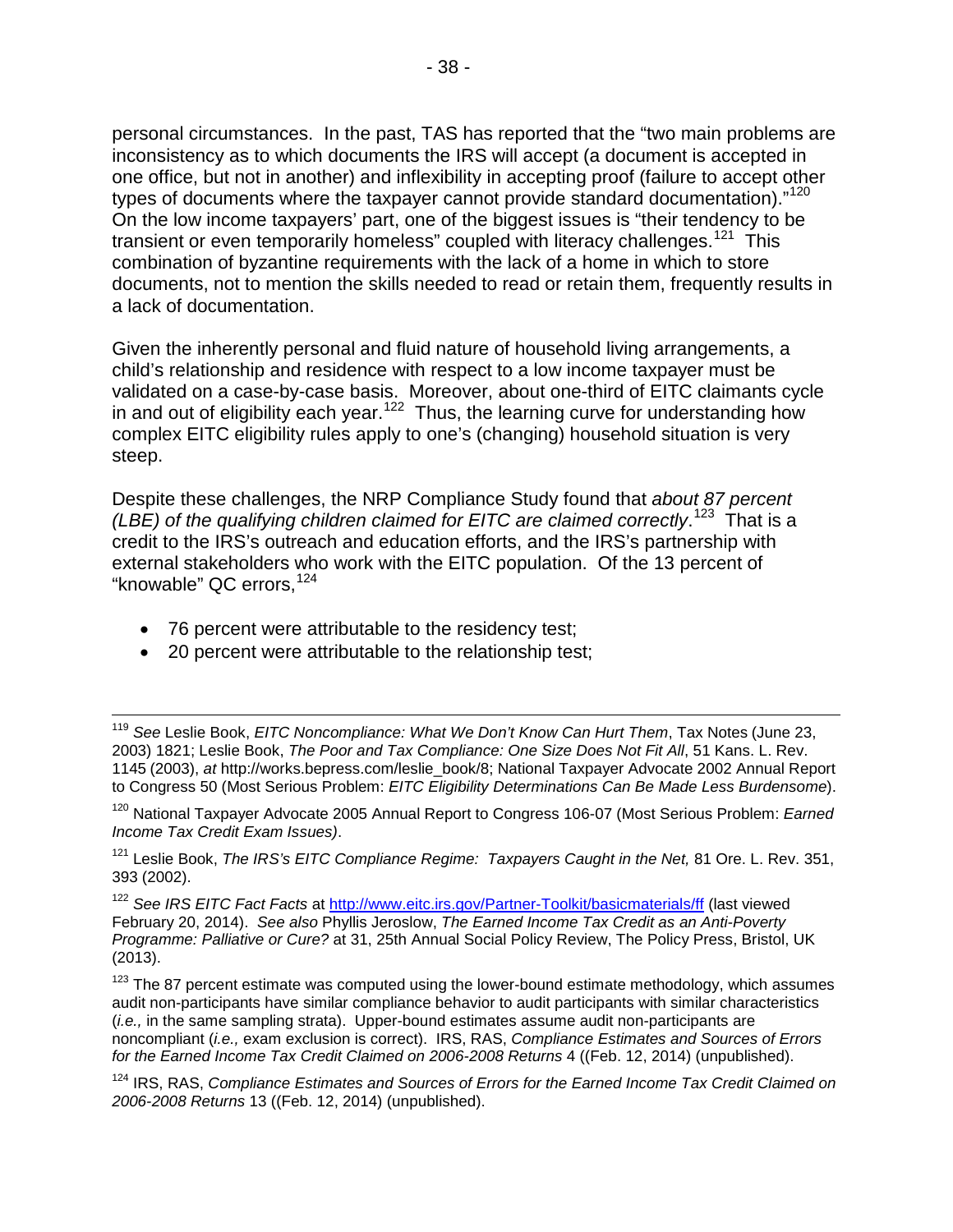- 7 to 9 percent were each attributable to the age test, an error corrected in processing, an invalid SSN, and the tiebreaker rules;
- 1 percent to a married child; and
- 10 percent to unknown errors (*i.e.,* the taxpayer acknowledged the error but gave no detail, or it was an "operational exam.") $125$

#### *Return Preparers Are an Important Factor in EITC Compliance.*

Return preparers play a significant role in EITC compliance, and can facilitate either compliant or noncompliant taxpayer behavior.<sup>126</sup> Congress has recognized this role by imposing on paid return preparers a Due Diligence penalty if they fail to comply with due diligence requirements imposed by the IRS.<sup>[127](#page-40-2)</sup> As Figure 9 shows, paid preparers prepared over half of all returns claiming various refundable credits in recent years.

#### **Figure 9: Taxpayers Claiming Refundable Credits, Claim Amounts, and Preparer Usage, Tax Years 2010-2011**<sup>[128](#page-40-3)</sup>

| <b>Tax Credit</b>                  | Tax Year | Number of<br>Taxpayers | Average<br><b>Claim</b><br>(dollars) | <b>Total Claims</b><br>(dollars in<br>thousands) | Preparer<br><b>Returns</b><br>(percentage) |
|------------------------------------|----------|------------------------|--------------------------------------|--------------------------------------------------|--------------------------------------------|
| Earned Income Tax Credit           | 2011     | 27,362,193             | \$2,270                              | \$62,119,975                                     | 59.3%                                      |
| Additional Child Tax Credit        | 2011     | 20,616,435             | \$1,347                              | \$27,771,740                                     | 65.0%                                      |
| First-Time Homebuyer<br>Credit     | 2010     | 373,880                | \$6,893                              | \$2,577,155                                      | 53.8%                                      |
| <b>Adoption Credit</b>             | 2011     | 55.794                 | \$13,474                             | \$760,365                                        | 60.1%                                      |
| <b>Making Work Pay Credit</b>      | 2010     | 106,381,764            | \$514                                | \$54,784,234                                     | 53.6%                                      |
| American Opportunity Tax<br>Credit | 2011     | 12.525.776             | \$899                                | \$11,266,488                                     | 55.9%                                      |

Unenrolled preparers – those who are neither attorneys, certified public accountants, nor enrolled agents – account for more than three-fourths of EITC returns that are prepared by a paid preparer. This figure is conservative, given significant anecdotal evidence that some paid preparers do not sign the returns they prepare (despite a statutory requirement to do so) and thus are not visible to the IRS.

<span id="page-40-0"></span> $125$  Note that the total equals more than 100 percent due to multiple errors per child. "Operational exam" is defined as a standard non-NRP exam. Some of the cases selected into the NRP sample end up being worked by regular IRS examination procedures (because during processing some cases are "frozen" and claimed by regular exam processes before NRP can claim them). About one percent of the NRP sample is worked by standard "operational" exams.

<span id="page-40-1"></span><sup>126</sup> National Taxpayer Advocate 2008 Annual Report to Congress, vol. 2, 74-116 44-74 (Leslie Book, *The Need to Increase Preparer Responsibility, Visibility, and Competence*); National Taxpayer Advocate 2008 Annual Report to Congress, vol. 2, 44-74 (Leslie Book, *Study of the Role of Preparers in Relation to Taxpayer Compliance with Internal Revenue Laws*).

<span id="page-40-2"></span><sup>127</sup> IRC § 6695(g). This duty also extends to determining the correct amount of credit allowed. *Id*.

<span id="page-40-3"></span><sup>&</sup>lt;sup>128</sup> IRS Compliance Data Warehouse (CDW), Individual Returns Transaction File and Individual Master File, TY 2010 and 2011 (through Mar. 2013).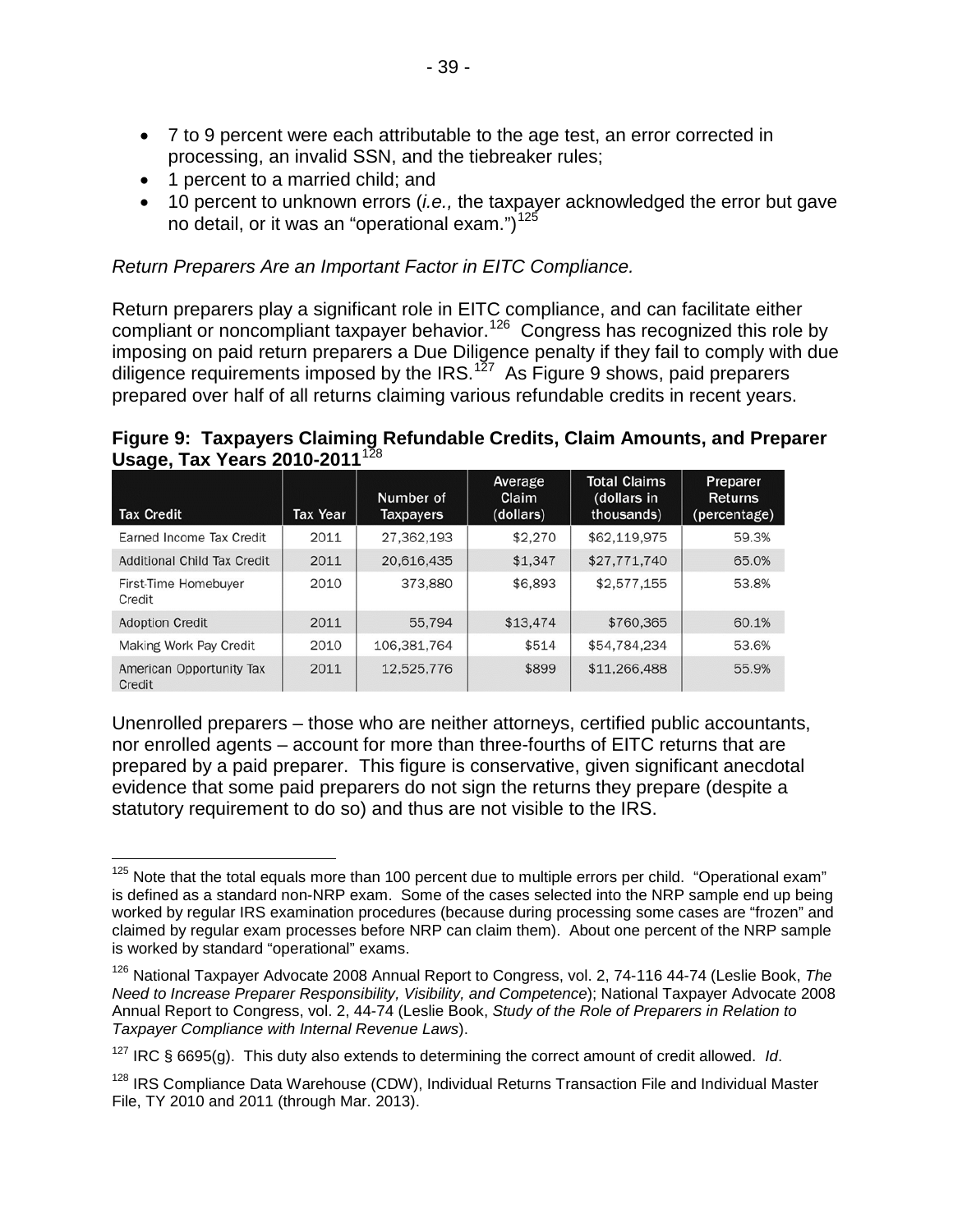| ----     |                  |            |                        |                                       |                       |  |  |
|----------|------------------|------------|------------------------|---------------------------------------|-----------------------|--|--|
| Tax Year | <b>EITC Paid</b> | Count      | <b>Total Preparers</b> | <b>Unenrolled</b><br><b>Preparers</b> | Percent<br>Unenrolled |  |  |
| 2010     | \$58,573,186,452 | 27,627,852 | 16,464,493             | 12,430,967                            | 75.5%                 |  |  |
| 2011     | \$61,109,934,146 | 27,816,576 | 16,549,166             | 12,198,085                            | 73.7%                 |  |  |
| 2012     | \$62,981,818,983 | 27,081,228 | 15,132,562             | 11,523,814                            | 76.2%                 |  |  |

### **Figure 10: Preparation of EITC Claims by Unenrolled Preparers in TY 2010- 2012**[129](#page-41-0)

The NRP Compliance Study found that 68 percent of returns claiming the EITC showed the involvement of a paid preparer, compared to 55 percent of individual returns not claiming the EITC. (VITA, Tax Counseling for the Elderly, and IRS-prepared returns only accounted for three percent of EITC returns and two percent of non-EITC individual returns.)

EITC returns also differ from non-EITC individual returns in terms of type of preparer. As the chart below shows, unaffiliated unenrolled preparers and preparers in national tax preparation firms are disproportionately active with EITC returns, in contrast with non-EITC returns.

# **Figure 11: Types of Preparers Handling EITC and Non-EITC Returns**

<span id="page-41-0"></span><sup>&</sup>lt;sup>129</sup> IRS, Compliance Data Warehouse Individual Returns Transaction File; IRS, Individual Master File (net of transactions 764, 765, and 768); IRS, Return Preparer and Provider Database (through Nov. 2013) (note that the amounts paid out by the IRS may have been subsequently disallowed in post-refund audits).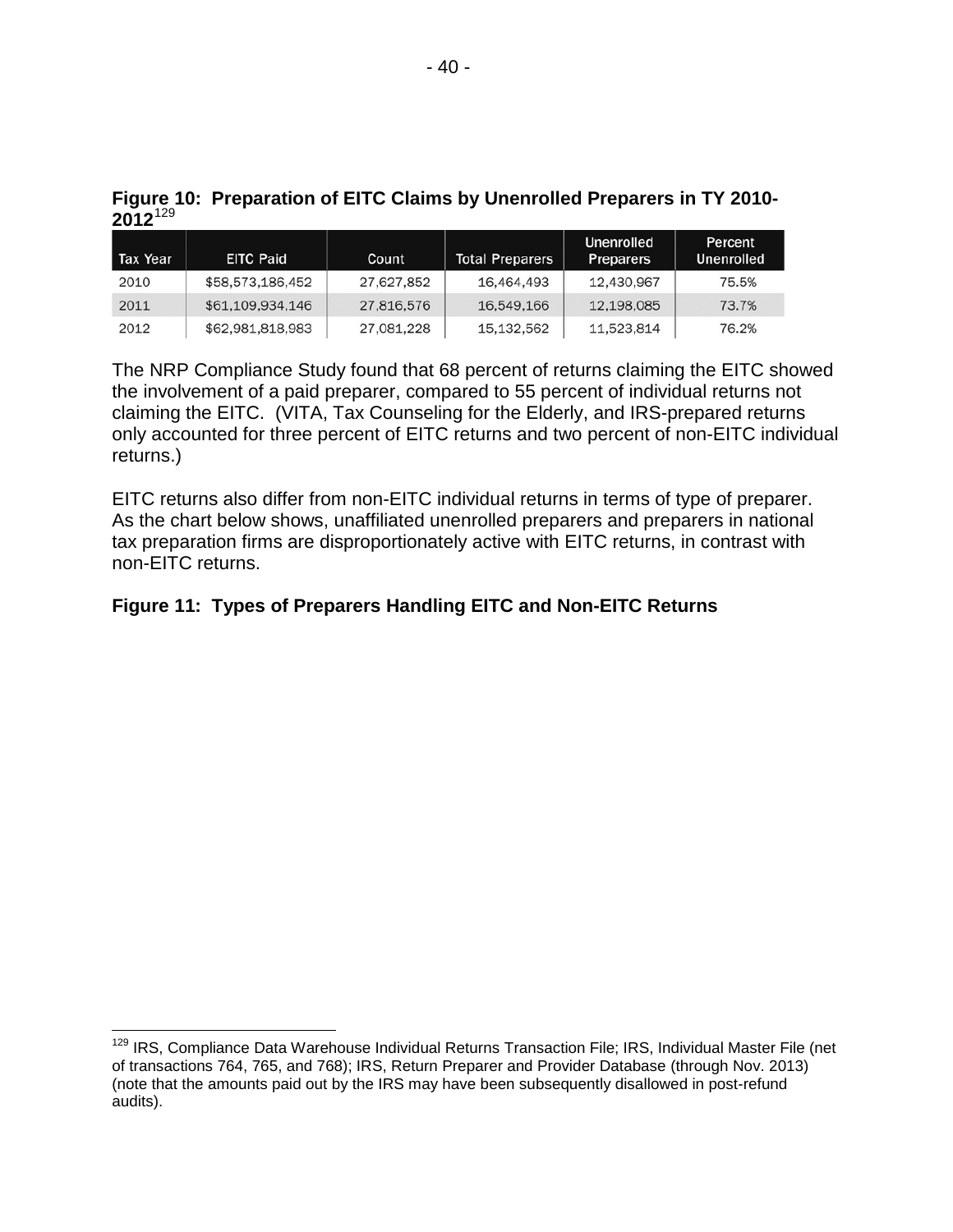

Interestingly, the NRP Compliance Study found no statistically significant difference between all self-prepared returns and all paid-preparer returns in terms of the likelihood or magnitude of EITC error. However, variation does exist within preparer types. Unaffiliated unenrolled preparers (*i.e.,* unenrolled preparers who are not affiliated with a national tax preparation firm) are most prone to error, and the difference is statistically significant in some comparisons. Specifically, 49 percent of the EITC returns prepared by unaffiliated unenrolled preparers contain overclaims averaging 33 percent of the amount claimed.

# *Preliminary Recommendations to Improve EITC Compliance*

In summary, the most recent NRP Compliance Study found that:

- High audit non-participation makes it difficult to fully discern the sources of EITC error and the movement in overall compliance.
- Income misreporting is the most common error, although individual errors are relatively low-dollar, and self-employment income misreporting is the most costly component of this type of error.
- Qualifying child errors, especially failure to meet the residency test, are the largest contributor to overclaim dollars, although 87 percent of qualifying children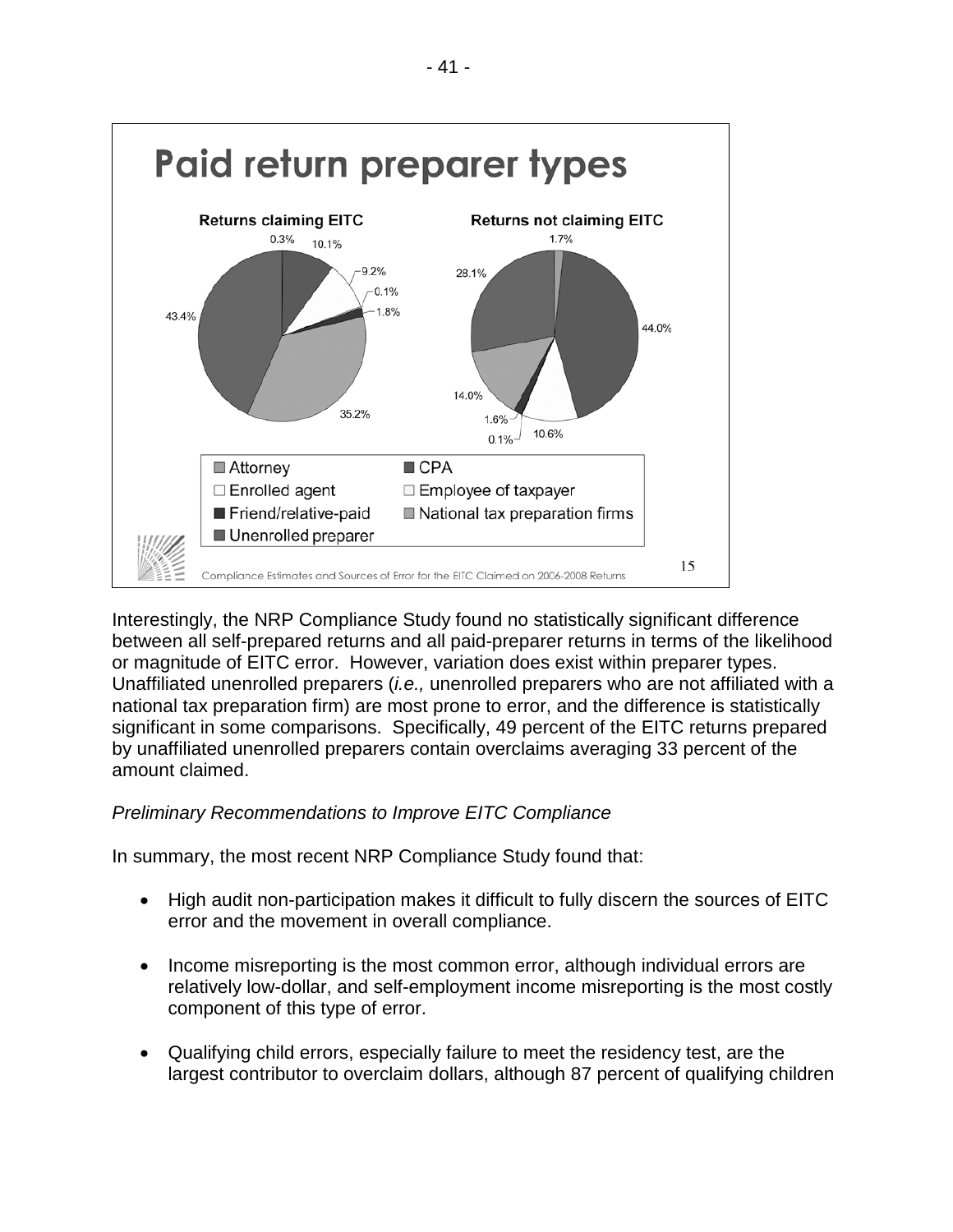are claimed correctly.<sup>[130](#page-43-0)</sup>

• Taxpayer-prepared and preparer-prepared returns show similar error rates, but unenrolled preparers have the highest error rates among preparers.

Each of these points leads to specific actions the IRS can take to improve both its understanding of the causes of compliance and taxpayers' compliance behavior. The following recommendations will improve the administration of refundable credits, particularly the EITC, and reduce improper payments without unduly burdening taxpayers or impairing their rights.

### *Increasing the EITC Audit Response Rate is Key to Improving Compliance.*

The IRS should focus on how to improve the EITC audit participation rate. Audits are not just about correcting a specific year's tax liability, as every audit provides an opportunity for the IRS to educate the taxpayer about errors on the return so he or she becomes and remains compliant.

TAS research studies have shown correspondence audits have a disproportionately negative effect on the EITC taxpayer outcomes, particularly on the no-response rate. For example, in 2007, TAS reported on a study confirming the discrepancy between actual ineligibility and "flunking" an IRS audit. The study concluded:

Overall, more than one-quarter of taxpayers receiving an [EITC] audit notice did not understand that the IRS was auditing their return. An even larger percentage, almost 40 percent, of the respondents did not understand what the IRS was questioning about their [EITC] claim. Similarly, only about half of the respondents felt that they knew what they needed to do in response to the audit  $letter<sup>131</sup>$  $letter<sup>131</sup>$  $letter<sup>131</sup>$ 

TAS recently conducted another study in collaboration with the Wage and Investment and Small Business/Self Employed divisions' correspondence exam units.<sup>[132](#page-43-2)</sup> In the study, a test group of about 900 taxpayers underwent EITC audits that involved two or more outbound call attempts. A control group of about 2,500 taxpayers underwent

<span id="page-43-0"></span> $130$  The 87 percent estimate was computed using the lower-bound estimate methodology, which assumes audit non-participants have similar compliance behavior to audit participants with similar characteristics (*i.e.,* in the same sampling strata). Upper-bound estimates assume audit non-participants are noncompliant (*i.e.,* exam exclusion is correct). IRS, RAS, *Compliance Estimates and Sources of Errors for the Earned Income Tax Credit Claimed on 2006-2008 Returns* 4 ((Feb. 12, 2014) (unpublished).

<span id="page-43-1"></span><sup>&</sup>lt;sup>131</sup> National Taxpayer Advocate 2007 Annual Report to Congress, vol. 2, 100, 103-104 (relating to a survey sample designed to achieve an overall accuracy of plus or minus five percent at the 95 percent confidence level).

<span id="page-43-2"></span><sup>132</sup> Taxpayer Advocate Service, *Enhanced EITC Communication Project* (Nov. 2013) (unpublished report, on file with the Taxpayer Advocate Service). *See also* National Taxpayer Advocate 2011 Annual Report to Congress, vol. 2, 63-90 (*Research Study: An Analysis of the IRS Examination Strategy: Suggestions to Maximize Compliance, Improve Credibility, and Respect Taxpayer Rights*).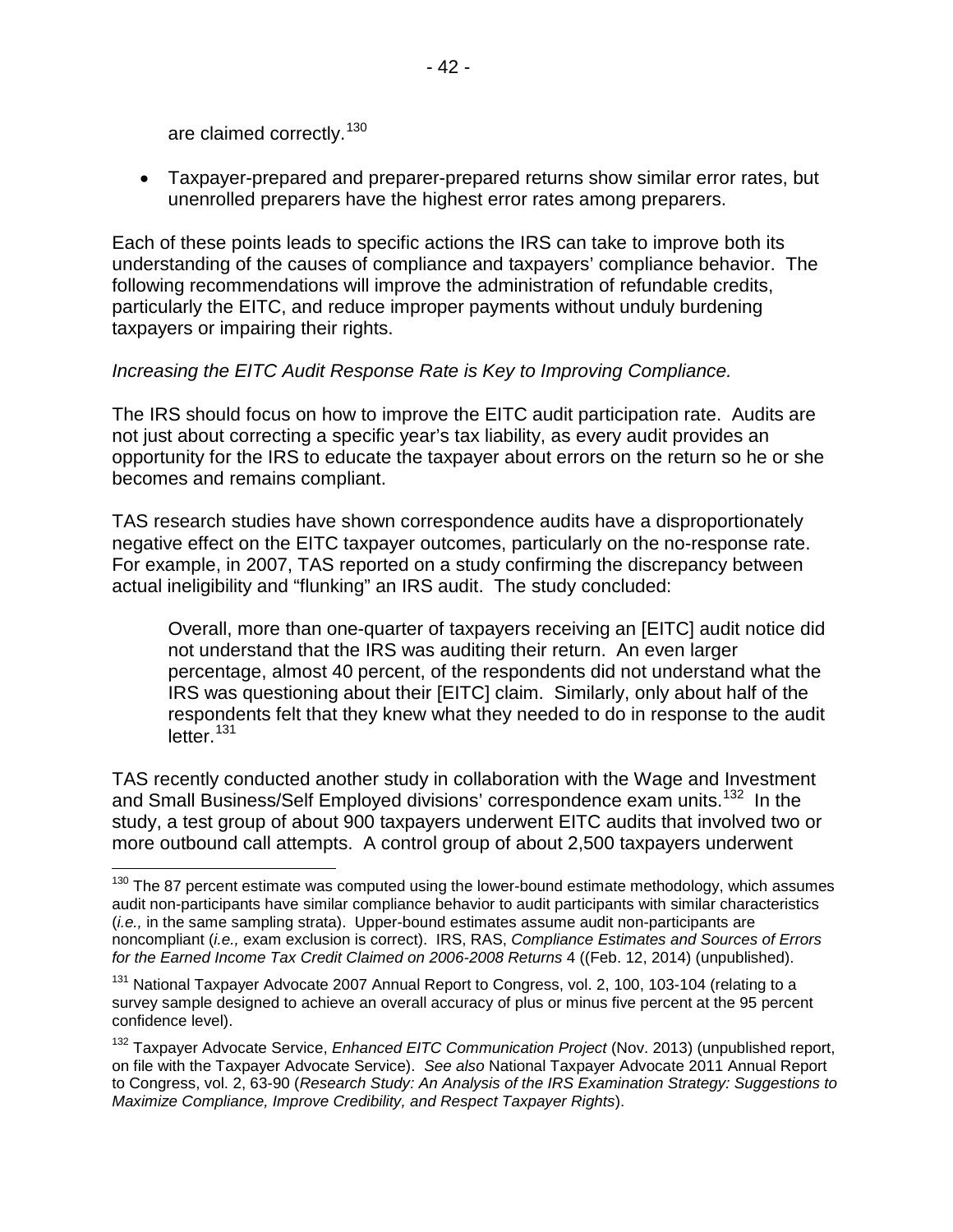traditional correspondence examination processing, which is primarily automated and generally involves no outbound call attempts.<sup>[133](#page-44-0)</sup> When the audit resulted in disallowance of all or part of the EITC claimed on the original returns and when the taxpayer did not agree with the audit findings, a Taxpayer Advocate Service Case Advocate contacted the taxpayer and offered assistance.<sup>[134](#page-44-1)</sup>

Significant findings from the first phase of the study (IRS test and control group audits) include:

- Using internal IRS databases, Exam found a contact number associated with the test group taxpayer in 63 percent (565) of the cases. Nevertheless, Exam successfully contacted the taxpayer in only 24 percent of the test group cases.
- Overall, taxpayers in the test group participated in the audit (rather than defaulting or "dropping out") somewhat more frequently than those in the control group. The response rate for these taxpayers was 47 percent compared to 43 percent for the control group. (The results are statistically significant at the 93 percent level.)
- Taxpayers in the test group who were successfully contacted participated in the audit much more frequently than taxpayers in the control group (who received no outbound calls). The response rate for these taxpayers was 61 percent compared to 43 percent for the control group. (This difference is statistically significant at the 93 percent confidence level.)

In the second phase of the study, Exam forwarded to TAS 686 cases that had been closed other than as a "no-change" or "agreed" for additional attempts at taxpayer contact and assistance. The significant findings from this phase of the study are:

- To better identify contact telephone numbers, TAS used additional external databases (such as Accurint) and Internet searches that Exam did not use, as well as information from the return filed in the tax year following the audit. TAS successfully contacted 37 percent (243) of its study cases, including 28 percent (186) of the taxpayers that Exam was unable to contact.
- Of the taxpayers TAS successfully contacted, in 44 percent of the cases (87), the taxpayers indicated they were ineligible for the EITC, but only two taxpayers indicated that they understood they were ineligible for EITC prior to TAS contact.

<span id="page-44-0"></span><sup>133</sup> IRM 4.19.20.1 (May 21, 2013).

<span id="page-44-1"></span><sup>&</sup>lt;sup>134</sup> Taxpayer Advocate Service, Enhanced EITC Communication Project (Nov. 2013) (unpublished report, on file with the Taxpayer Advocate Service).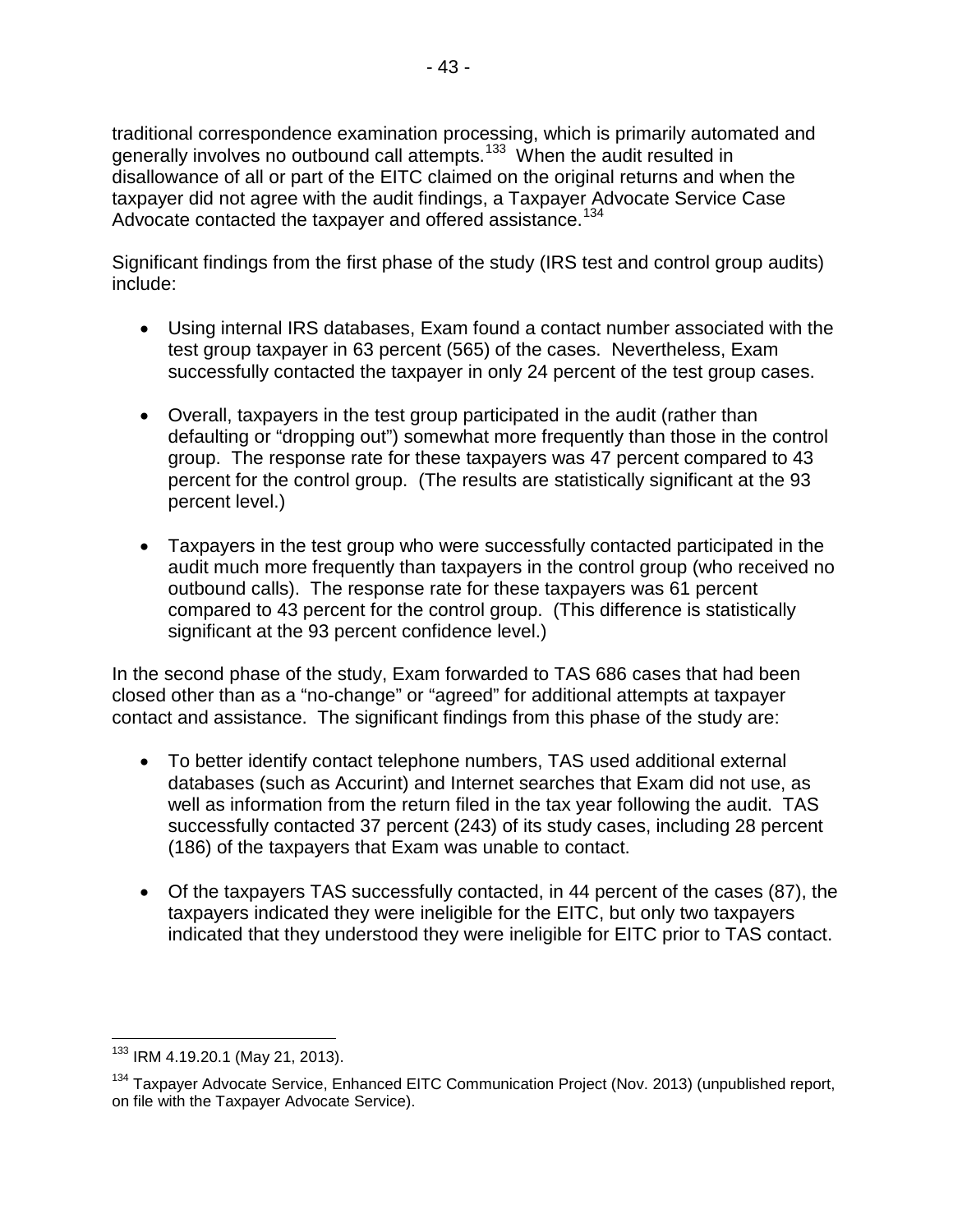- TAS successfully advocated for eight taxpayers to receive EITC for one or more children, usually substantiating the claim with conventional documentation.
- TAS assisted an additional 32 taxpayers with receiving the childless-worker EITC. TAS reviewers discovered that Exam either was not discussing the childless-worker EITC with taxpayers or did not always process the necessary paperwork to obtain the credit.

This study shows that the IRS's current correspondence exam-based EITC audit strategy squanders an important educational opportunity and in some cases actually misstates the dollar amount of overclaims by not making contact with the taxpayer or by not determining whether the taxpayer is eligible for the childless-worker portion of the EITC.

# *The IRS Needs to Change its EITC Audit Procedures*

Given the literacy and transiency challenges facing the low income population, and the fact that about a third of the EITC population annually churns, the IRS should revamp its EITC audit procedures.<sup>[135](#page-45-0)</sup> Specifically, it should take the following steps:

- Expand its address and telephone contact research;
- Incorporate outbound calls into its examination process;
- Require its auditors to determine the taxpayer's eligibility for the childless worker EITC;
- Require its auditors to explain and educate taxpayers, orally and in writing, in language the low income population can understand, the reasons for the disallowance;
- Enable taxpayers to have virtual face-to-face audit appointments via encrypted videoconference software; and
- When the taxpayer has responded to an audit notice, assign the case to a specific exam employee who will work it to completion.

## *Matching Third-Party Information Reports with EITC Returns During the Filing Season Can Address the Most Common EITC Errors*

As discussed above, if the IRS could receive third party information reports of income during the filing season, it could identify income misreporting designed to maximize EITC benefits and EITC claims attributable to identity theft. Once taxpayers know the IRS is using this information during the filing season, they will adjust their behavior accordingly. Moreover, if taxpayers or their preparers can download this information, inadvertent omissions of income (*e.g*., nonreceipt of a 1099 or W-2 form attributable to a taxpayer's change of address) would be minimal. In addition, the advent of payment

<span id="page-45-0"></span><sup>&</sup>lt;sup>135</sup> IRS EITC Fact Facts at<http://www.eitc.irs.gov/Partner-Toolkit/basicmaterials/ff> (last visited February 20, 2014).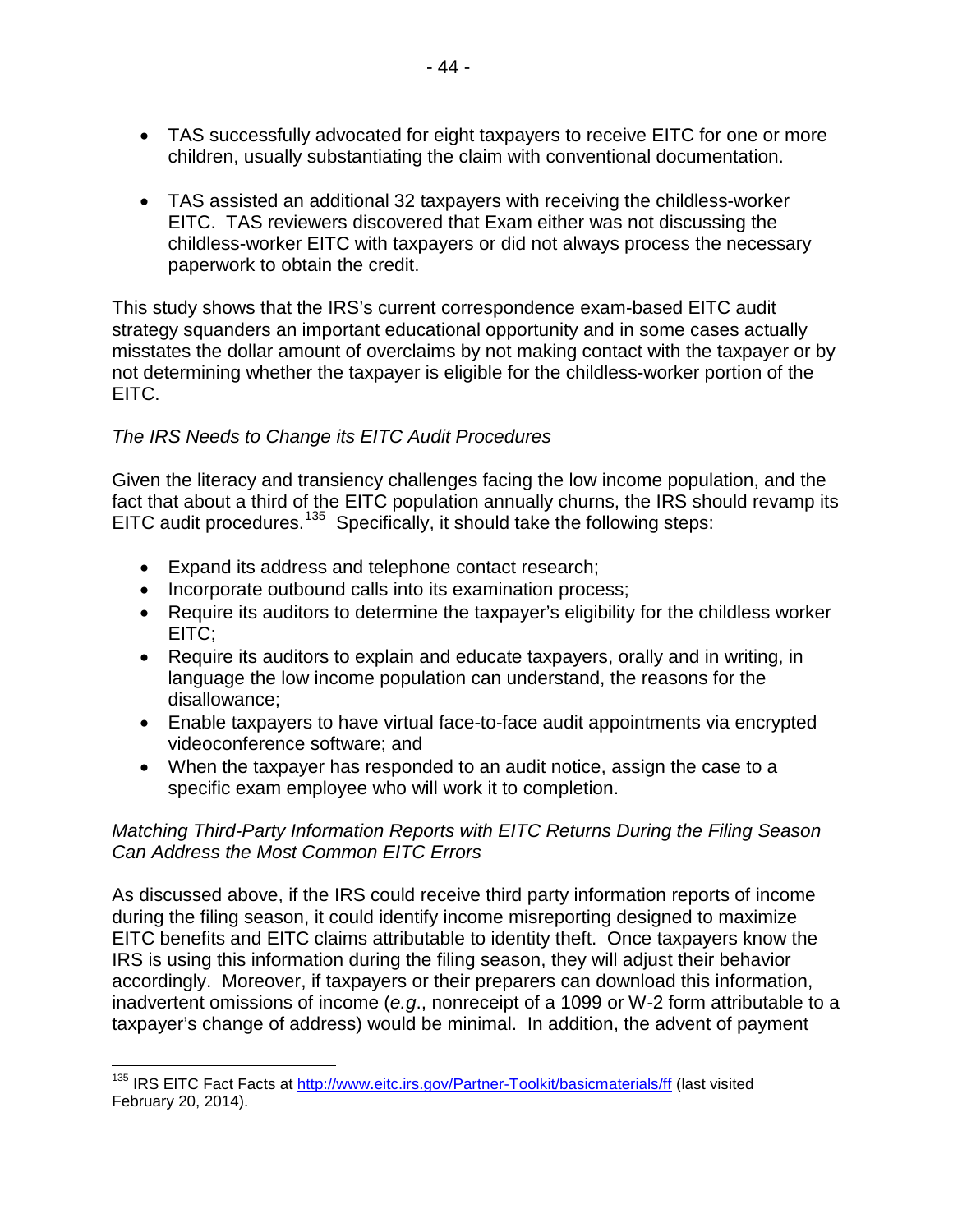card information reporting may provide the IRS with better selection of Sole Proprietorship returns for audit, which account for the largest component of incomeerror EITC dollars.

The IRS and Treasury should prepare a report, in consultation with the National Taxpayer Advocate, which provides a plan and timeline to achieve an accelerated thirdparty information reporting system, including the ability of taxpayers to access and download, print, or export their information reports.

### *Focusing on the Qualifying Child Residency Test Will Improve the Area of Highest Dollar Noncompliance*

Failure to meet the residency test for a qualifying child accounts for the largest volume of overclaim dollars. Given the fact-based nature of the determination of where a child resides for the majority of the year, the IRS should make this issue a key component of its outreach strategy. EITC auditors should be required to pay particular attention to this issue and make significant efforts to explain to the taxpayer how they determine residency and why the taxpayer did not meet the requirement.

The IRS should also immediately use the Form 8836, *Qualifying Children Residency Statement*, which it developed and tested in a TY 2003 initiative to use affidavits to document the residency of qualifying children of low income taxpayers. At that time, the IRS found affidavits more reliable than traditional documentation:

Affidavits were believed to be easier for taxpayers to obtain than official documents or letters. *The results show that affidavits had a higher acceptance rate than the other two types of documents. In each of the tests, about one-half of the records and statements or letters were accepted compared to approximately three-quarters of the affidavits*. [136](#page-46-0) (Emphasis added.)

The form walks the taxpayer through the requirements for meeting the residency test and overcomes the difficulties associated with obtaining documentary evidence that low income taxpayers otherwise face. Taxpayers could utilize this form in audits in conjunction with current procedures that allow either official records or letters on official letterhead to document the residency requirement.<sup>[137](#page-46-1)</sup> In appropriate instances, the form could be incorporated into the Due Diligence Preparer requirements (discussed below).

<span id="page-46-0"></span><sup>136</sup> *See* IRS, *Earned Income Tax Credit Initiatives: Report on Qualifying Child Residency Certification, Filing Status, and Automated Underreporter Tests,* at 14 (2008).

<span id="page-46-1"></span><sup>137</sup> Form 886-H-EIC-2013, *Documents You Need to Prove You Can Claim an Earned Income Credit on the Basis of a Qualifying Child or Children*, requires "photocopies of school (no report cards), medical, childcare provider (provider can't be a relative) or social service records" or "a letter on official letterhead from a school, a health care provider, a social service agency, placement agency official, employer, Indian tribal official, landlord or property manager, or a place of worship that shows the name of your child's parent or guardian, your child's address and the dates that they lived with you."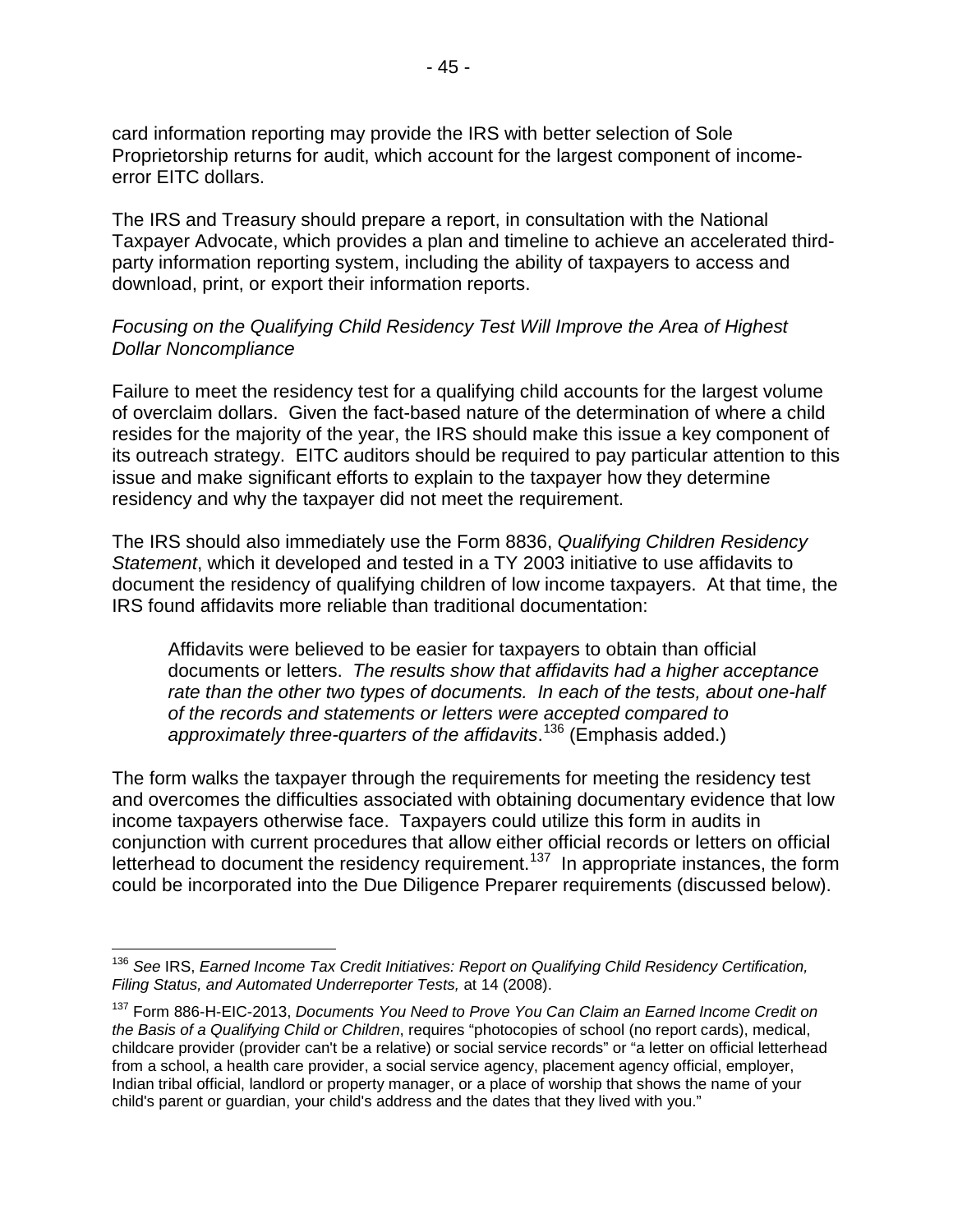### *Regulation, Testing, Continuing Education, and Oversight of Unenrolled Preparers Are the Most Powerful Tools for Increasing EITC Compliance and Reducing Overclaims.*

Simply stated, unenrolled preparers are the make-and-break point for all EITC compliance strategies. Preparers account for the majority of EITC claims submitted to the IRS, and unenrolled preparers account for three-quarters of preparer EITC returns. Unenrolled preparers have the highest error rate of all types of preparers. If a single unenrolled preparer plays fast and loose with EITC eligibility rules, tens if not hundreds of taxpayers' returns could be in error.

The recently strengthened regulations and increased EITC due diligence penalty under IRC § 6695(g), coupled with a robust preparer compliance initiative and vigorous preparer prosecutions, should shift some preparer compliance behavior. But so long as anyone can purchase off-the-shelf software and hang out a shingle declaring him or herself a return preparer, without any demonstration of competency or any set of ethical rules to adhere to, we will not bring about significant change in EITC compliance.

The low income population is vulnerable to unskilled and unethical preparers. The size of the refund is attractive to payday lenders and others interested only in what fees they can charge, not to mention criminal opportunists. Preparers in this category have no professional responsibility to the tax system. Yet, as numerous studies have shown, they operate in the areas and communities where low income persons reside.<sup>[138](#page-47-0)</sup>

The single most useful step Congress can take to improve EITC compliance and reduce Improper Payments is to enact a regulatory regime that requires unenrolled preparers who prepare returns for a fee to demonstrate minimum levels of competency by passing an initial test and then taking annual continuing education courses (including ethics).<sup>139</sup> The IRS cannot audit this EITC noncompliance out of existence – audits occur after the noncompliance has occurred and, in many instances, after the dollars have already gone out the door. Preparer regulation is prophylactic and efficient.

More specifically, I believe Congress should explicitly authorize the IRS to require unenrolled return preparers to take a competency test and fulfill annual continuing

<span id="page-47-0"></span><sup>138</sup> For a chilling inventory of studies showing the predatory practices and abuses in this area, *see* Brief of Amici Curiae, National Consumer Law Center and National Community Tax Coalition in Support of Defendants-Appellants, *Loving v. Internal Revenue Service*, No. 13-5061 (D.C. Cir. 2014.)

<span id="page-47-1"></span><sup>&</sup>lt;sup>139</sup> Support for preparer regulation as a means both to protect consumers and to improve return accuracy has been broad and bipartisan. The Senate Finance Committee has twice approved legislation to authorize preparer regulation – once under former Chairman Grassley (during Republican control) and once under former Chairman Baucus (during Democratic control). On the House side, the Ways and Means Committee has not considered preparer regulation, but its Oversight Subcommittee held a hearing in 2005 at which numerous preparer groups testified in support of such regulation. In 2010, the IRS began to implement preparer regulation on its own, but the Court of Appeals for the District of Columbia recently invalidated the regulation as exceeding the agency's authority in the absence of authorizing legislation. *See Loving v. IRS*, 2014 U.S. App. LEXIS 2512 (D.C. Cir. 2014). Authorizing legislation would allow the IRS to resume the program that was already underway.